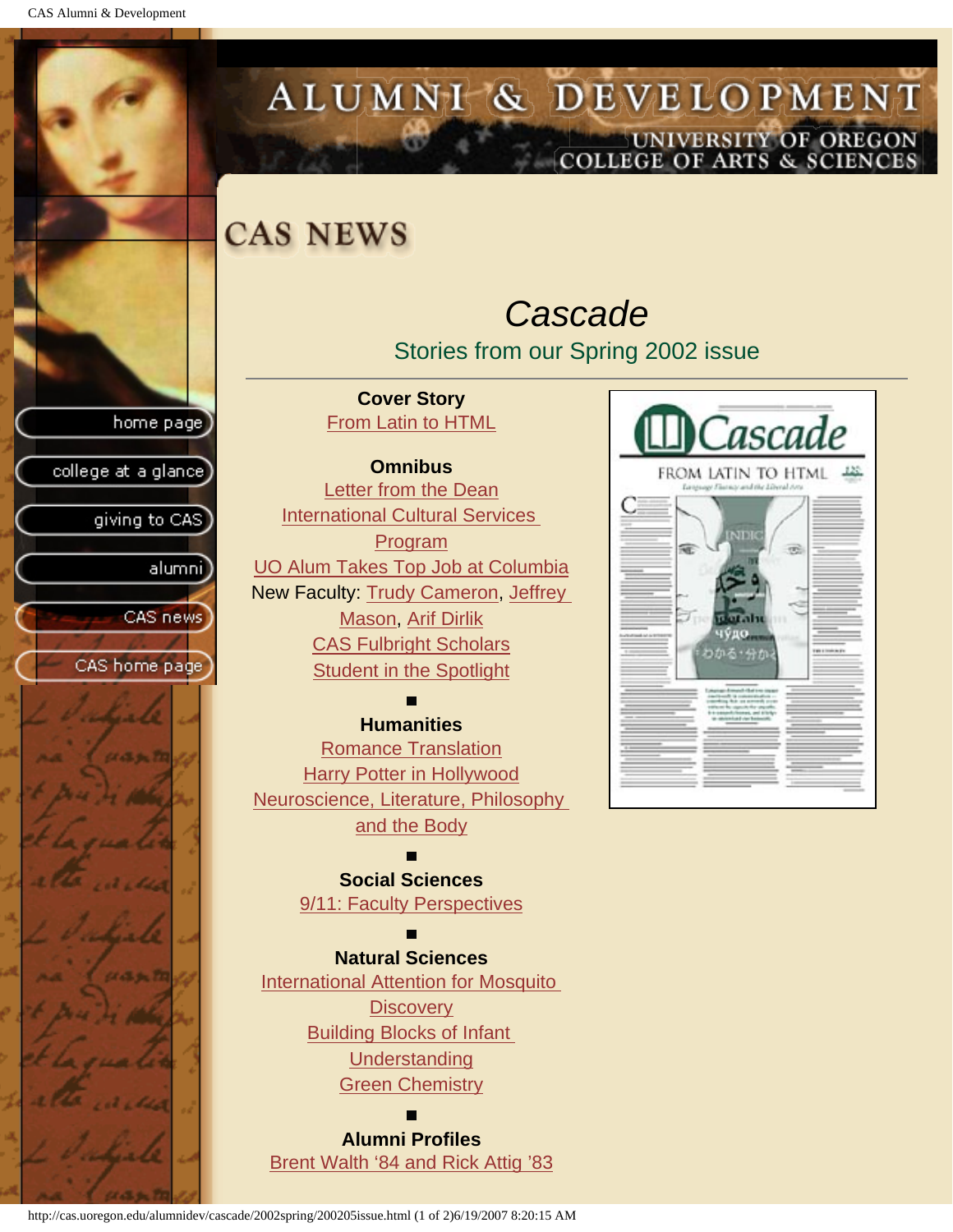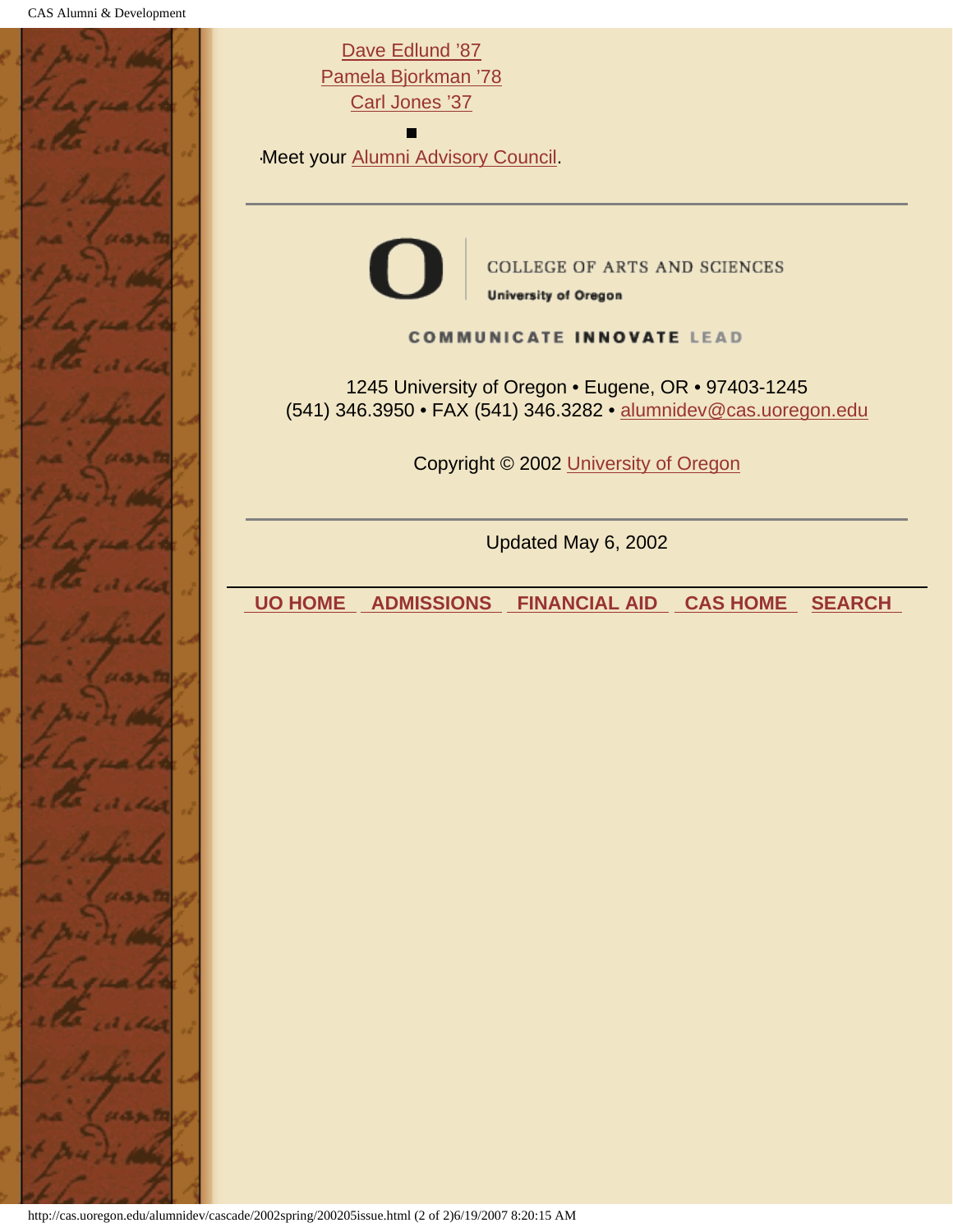college at a glance]

giving to CAS

alumnil

CAS news

CAS home page

# <span id="page-2-0"></span>ALUMNI & DEVELOPMENT UNIVERSITY OF OREGON<br>COLLEGE OF ARTS & SCIENCES

### **CAS NEWS**

## From Latin to HTML

Language Fluency and the Liberal Arts



#### [Test Your Language Savvy](#page-7-0)

Computer programmers, editors, translators, french teachers, international businessmen, poets. college of arts and sciences alumni apply language fluency to their work in a variety of ways.

But what all of them have in common — indeed, with all UO alumni since the university's inception — is an exposure to foreign language learning.

The UO offers language courses in 22 different languages — from Kiswahili to Arabic, from Latin to HTML — and more than 4,550 students enroll in language courses each term. In doing so, they are fulfilling a graduation requirement

that has been in effect at the university since 1876.

But what's behind the requirement?

Russ Tomlin, Associate Dean for the Humanities and Professor of Linguistics, says that the skills gained from language learning reinforce the key components of a liberal arts education.

"To learn the intricacies of a second language requires intellectual discipline; it develops analytical ability and memory. Aside from that, language demands that you engage *emotionally* in communication — something that can not truly occur without the capacity for empathy. It is uniquely human, and it helps us understand our humanity."

#### **LANGUAGE AS A WINDOW**

Salman Rushdie said something wise about language: to understand a culture, look at its untranslatable words.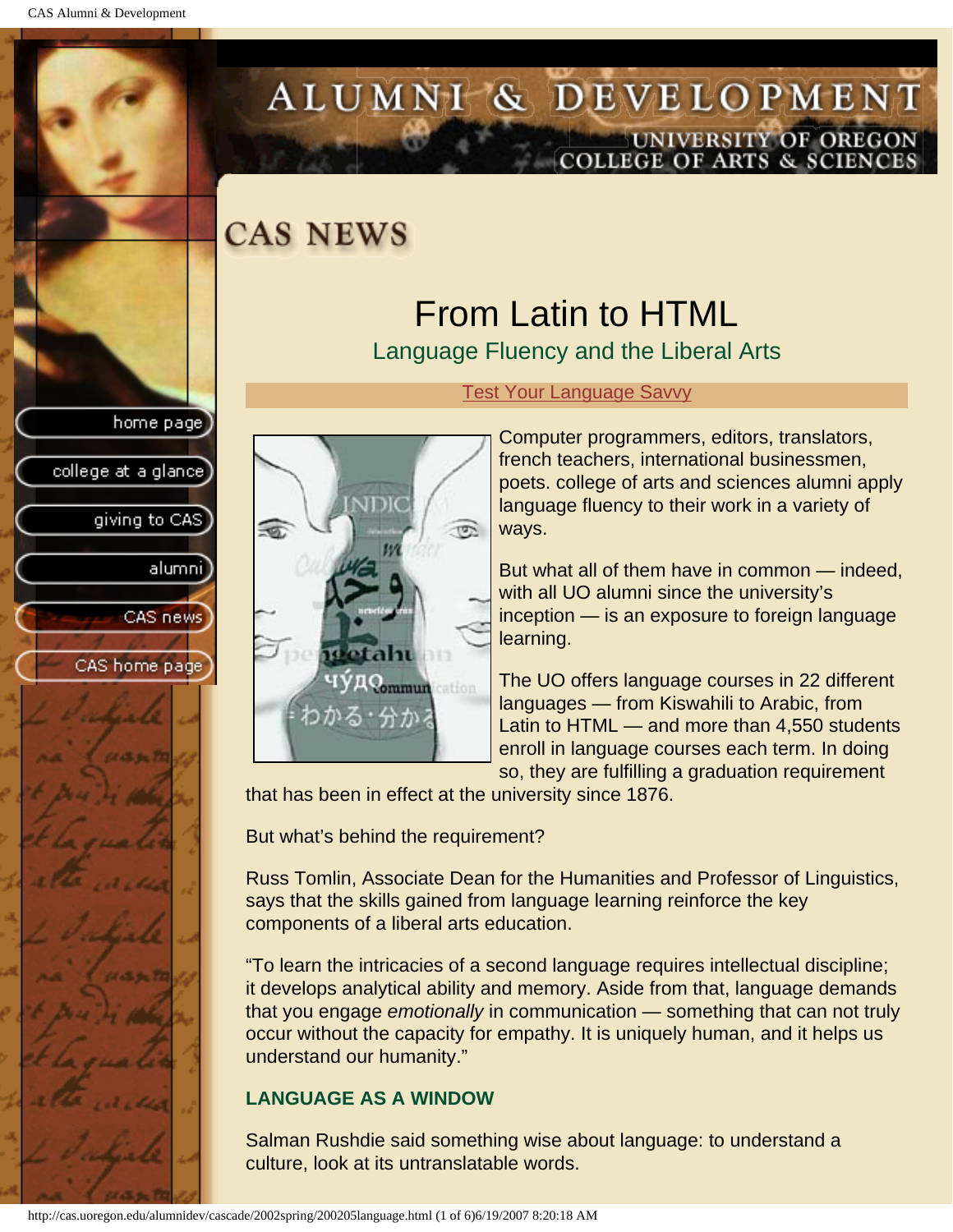

In Indonesian, for instance, the word rojong (pronounced ROY-yong) means "the relationship among a group of people committed to accomplishing a task of mutual benefit." This makes sense for a culture that emphasizes a cooperative, communal existence. American English, spoken in a culture that places high value on individualism, does not have a direct equivalent.

Gina Psaki, the Guistina Family Distinguished Professor of Italian, says that, in the process of acquiring another language, language students learn about "the cultural differences governing the ways we conceive and express ourselves."

"When we study foreign languages," she says, "we become aware of those values in our own culture that our use of language communicates to others."

Noriko Fujii, Associate Professor of Japanese, says that there are many concepts that don't quite "translate" to the Western student when beginning to study Japanese.

"There are different linguistic codes depending upon the power relationship between speakers. It's very difficult at the beginning to make assessments of who is the "in-group" and who is the "out-group" — and all communication is based upon that assumed knowledge."

To be an effective teacher of language, she says, you have to constantly create realistic situations in which students can test that contextual knowledge.

Evlyn Gould, head of the Department of Romance Languages, agrees. Language learning in her department — which teaches 67% of all foreign language students — happens both through immersion and analysis.

"If the class 'pretends' that we are all creating an imaginary environment in which we can all only communicate in the target language, it also expects students to adduce, to analyze, and yes, memorize, rules and tools of grammar," she says.

There are also many ways for students to be exposed to and participate in this cultural conversation outside of class.

In the Germanic Languages and Literature Department, students produced Bertolt Brecht and Kurt Weill's *Threepenny Opera* this fall and, in conjunction with other language departments on campus, they will have the opportunity to go on a language retreat this spring.

The Department of Romance Languages has hosted Cameroonian novelist Mongo Beti and La Venexiana, a vocal ensemble from Italy that performed Renaissance music. The department also holds weekly conversation groups, open to the public, in French, Italian, and Spanish.

But one of the greatest learning environments that a language student can have is abroad. Fourteen percent of UO students study abroad, one of the highest percentages nationally among public universities.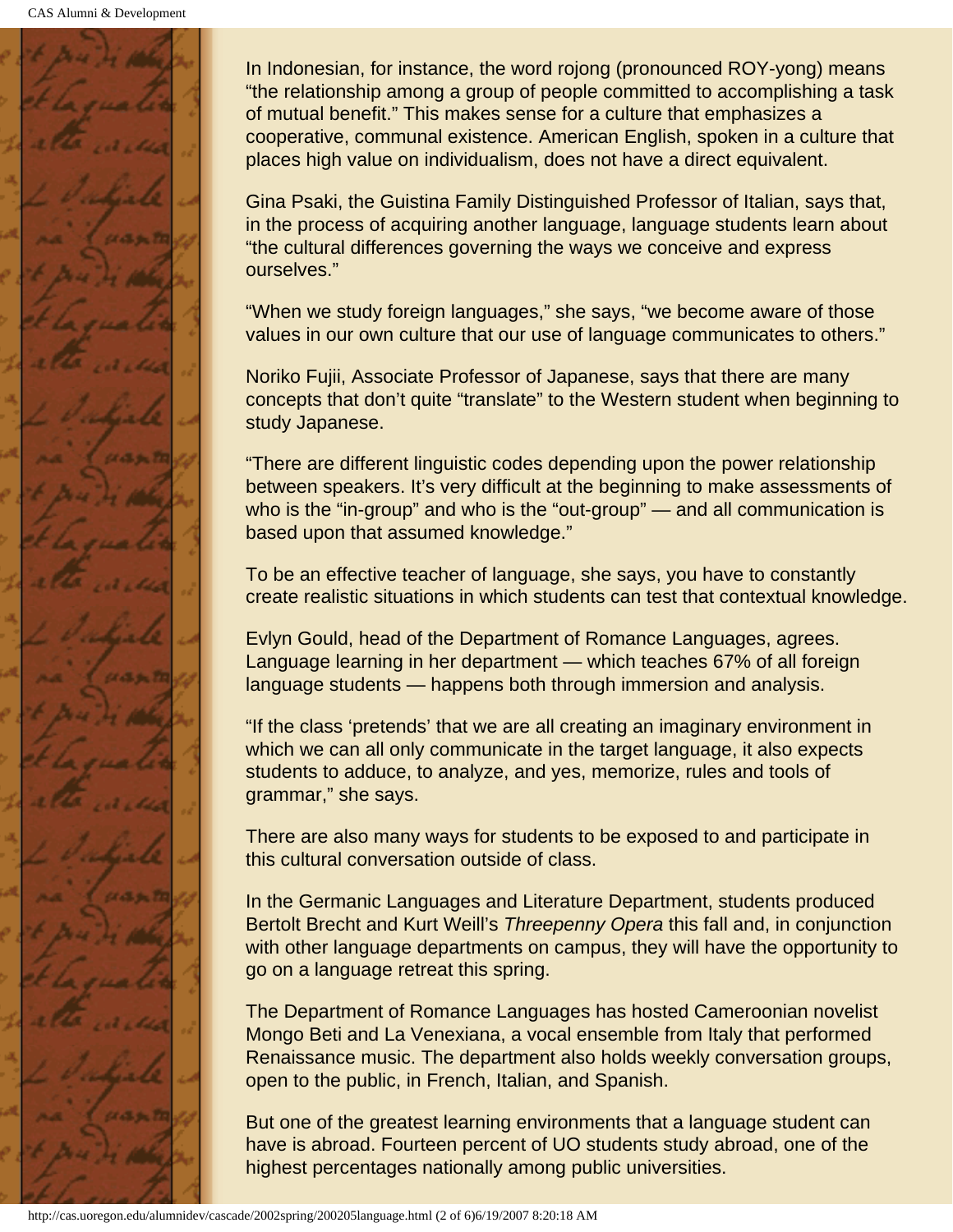

Britta Ameel, now studying abroad at the Universite Lumiere Lyon 2, is discovering the limits and nuances of her second language in Lyon, France: "The French have a way to say 'love at first sight' that is perfectly fitting for the feeling and even sound of the experience: coup de foudre, which is literally a strike of lightening. There are little things like that that make me love the French, and other things — like the frustrating lack of a simple verb for 'stand' — make me miss my native tongue!"

Students who stay closer to home still have opportunities to immerse themselves in a second language through a variety of internship programs. Participatory learning experiences pair Spanish-speaking romance language majors with schools and programs in Eugene's Latino community. Interns also teach elementary students in the French Immersion program.

Evlyn Gould says language majors often go into the teaching profession and into the community service sector since they have been taught to be attentive to the perspectives of others. However, they do not necessarily become language teachers.

Increasingly, language majors also go on to jobs in international business, banking, or tourism, in advertising and computer graphics.

"Language skills are an enhancement: they offer a level of awareness about others that can be of use in any walk of life," says Gould.

#### **THE UNSPOKEN**

Daniel Falk, Assistant Professor in the Department of Religious Studies, is studying Ancient Hebrew and Aramaic texts over 2,000 years old. He believes these texts, called the Dead Sea Scrolls, have something to teach us about what the Jewish community on the Dead Sea's western shores believed, how they prayed, and what their cultural rules may have been.

Though these languages are, for the most part, extinct — and the manuscripts themselves are in fragments — they are a vital link to ancient Jewish culture and history.

"Filling in the gaps in a manuscript is difficult and precarious," says Falk. The reconstruction of texts requires a detailed understanding not only of language and grammar but also of the particular genres of the time.

Thankfully, scholars like Falk continue to study the remnants of our linguistic past.

Similarly, Christina Calhoon, instructor of Latin, says that classic languages give her students "the opportunity to gaze into the Roman Empire."

Though there have been recent attempts to revive Latin — by translating Harry Potter into Latin, for instance — Calhoon still feels as if the richness in studying the language lies in making connections to the past. She revels in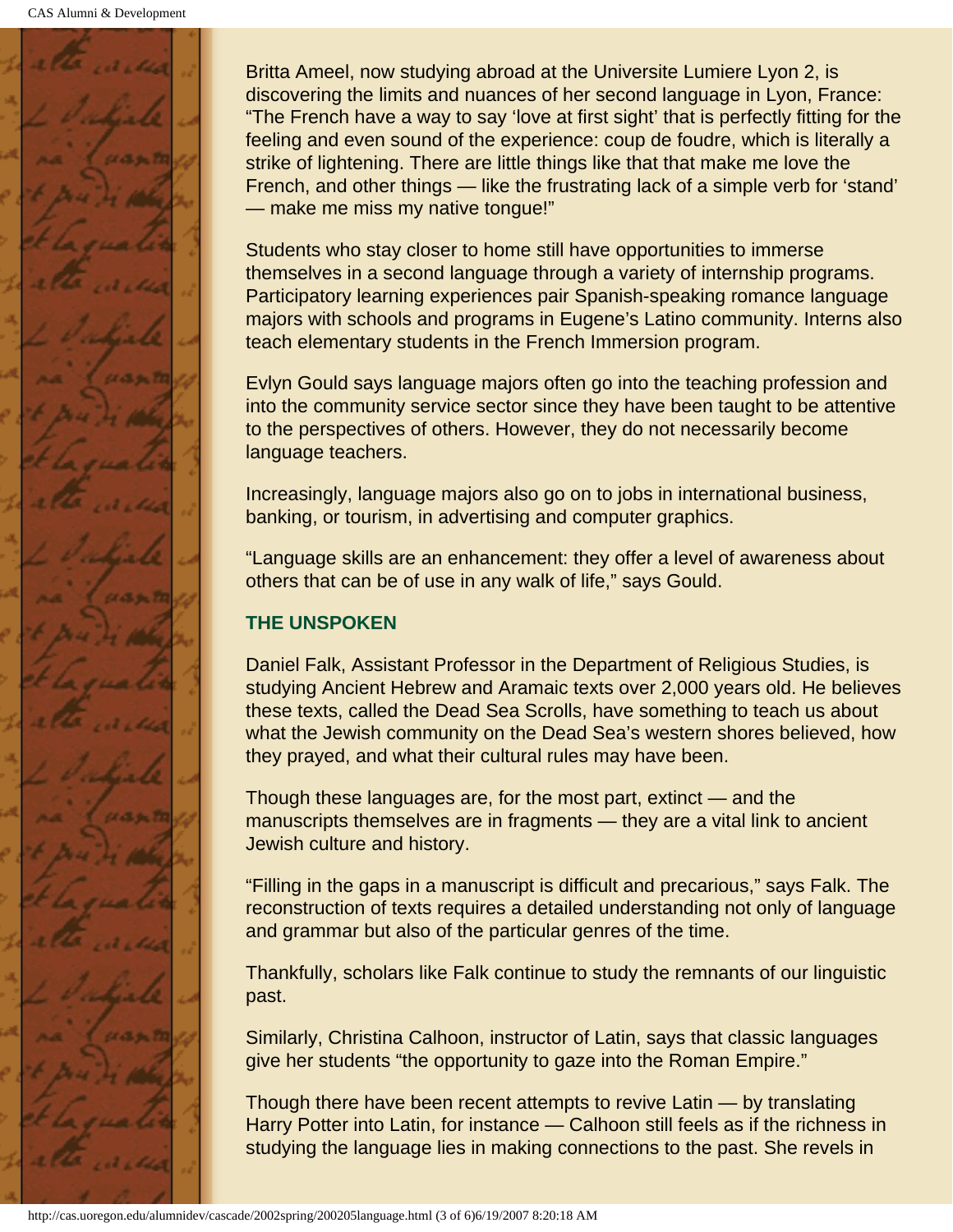

"the sheer excitement and awe that many students experience at the width and relevance of human experience so far removed, yet so amazingly contemporary."

These moments are what Calhoon calls the "intangibles of an impractical education."

But there *are* practical aspects as well, she says. In realizing the subtleties of the English vocabulary, students often see a net improvement in their writing skills as a consequence.

In addition, the analytical skills and intellectual discipline needed to learn Latin's sophisticated grammar have served many graduates well in the work world.

Casey Singleton '01, who majored in both Latin and English, now works for a financial institution in Portland. Singleton, who wasn't formally trained in accounting, claims he got his first job by saying "Hey, if I can learn Latin, I can learn anything!"

His employers were impressed with the self-motivation he demonstrated at the UO, knowing that his courses of study required a high level of discipline and complex skills in analysis. They agreed to pay for his further instruction in finance.

Analytical skills are the key to grasping computer languages as well, says Sarah Douglas, head of the Computer and Information Sciences Department (CIS).

"Programming code has a syntax, a semantics, and a pragmatics," says Douglas. "But it differs from spoken language in that it is unambiguous. It is a medium of communication between a human and a machine."

Of course, this communication between human and machine has profoundly changed how we, as humans, communicate in the information age: web sites, emails, instant messages.

Because the technologies are advancing so rapidly, it becomes even more important for CIS students to lay a theoretical foundation for learning the computer languages of the future.

Peter Eberson '96, who was exposed to five programming languages when he attended the UO, says "I think it's not the language itself that is important in learning computer science. There are basic concepts that are important in creating computer programs that are universal, regardless of what language you are using."

Michelle Hart '97 agrees: "My classes taught me the key programming concepts and problem-solving techniques that can be applied to programming in most languages, giving me what I needed to be able to pick up the rest 'in the real world.'"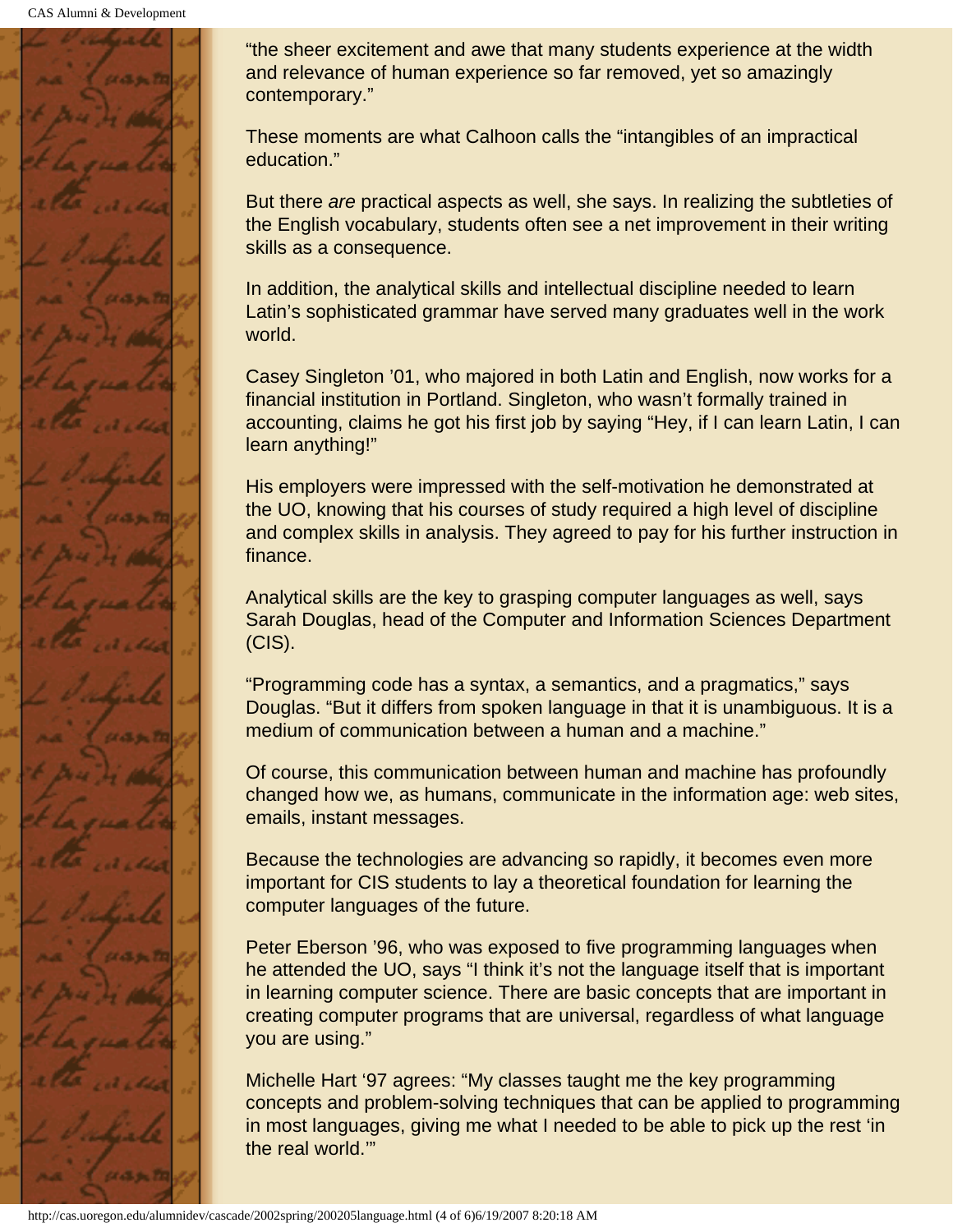

#### **TRANSLATABLE SKILLS**

Languages serve us by giving us a way to fully encounter and express the complexities of our lives.

And the benefits of studying language — deepened understanding, analytical ability, improved listening and clear articulation of ideas — are all transferable skills to a full scope of work and life situations.

But students like Britta Ameel and young alumnus Casey Singleton might also say that language can be studied for the joy of language itself.

"From Latin, I learned to enjoy some of the subtle nuances of literature and language," says Singleton. "I would say that I learned how to formulate and deliver a thesis through my English classes, and how to deliver that thesis well through Latin."

As Singleton attests, there is reciprocity to language learning. Facility with one language applies to a facility with another.

A Linguistic Olympics, hosted by the UO, tests that theory each year. The purpose of the event is to encourage secondary students to apply what they know about language to something entirely new.

Thomas Payne, a research associate and volunteer of the program, says that the event challenges students to "extend themselves beyond their usual thought patterns to discover the ways in which speakers of different languages approach reality."

In doing the exercises, students are often amazed by the common logic that underlies foreign language structures — and by their ability to decipher them.

Alumna Michelle Hart says that one of the most important skills she gained in college was the ability to "adapt existing solutions to new problems." This is what a foreign language challenges us to do.

"Because of my coursework," Hart says, "I feel I can pick up any language quickly — even ones that haven't been invented yet."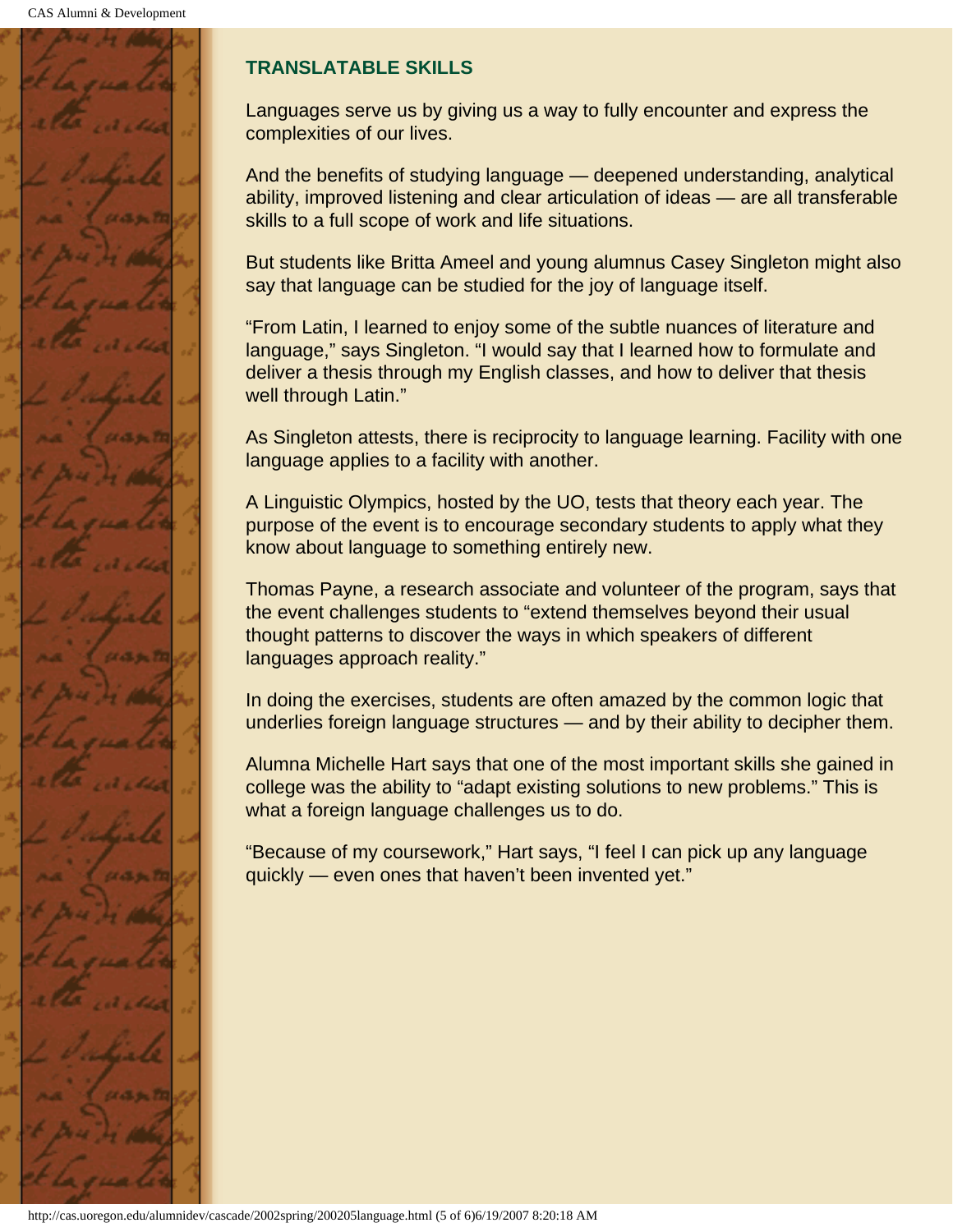college at a glance]

giving to CAS

alumnil

CAS news

CAS home page

### <span id="page-7-0"></span>ALUMNI & DEVELOPMENT UNIVERSITY OF OREGON OLLEGE OF ARTS & SCIENCE

## **CAS NEWS**

## Test Your Language Savvy

#### [Return to Main Story](#page-2-0)

*The following is an example taken from the Linguistic Olympics, which has been held at the UO for middle and high school students for the past four years.*

The following Hawaiian sentences, with their English translations, are about a girl named Mele and a boy named Keone:

**1.** He has seven elder brothers. *Ehiku ona kaikuaana.*

**2.** Mele has one brother. *Ekahi o Mele kaikunane.*

**3.** Keone has one younger brother. *Ekahi o Keone kaikaina.*

**4.** Mele has no elder sisters. *Aohe o Mele kaikuaana.*

**5.** Keone has no sisters. *Aohe o Keone kaikuahine.*

**6.** I have one canoe. *Ekahi ou waa.*

**7.** Mele has no younger sisters. *Aohe o Mele kaikaina.*

**A:** There are two possible English translations for the following Hawaiian sentence. What are they? *Aohe ou kaikuaana.*

**B:** Translate the following sentence into English and indicate who is speaking, Mele or Keone: *Aohe ou kaikuahine.*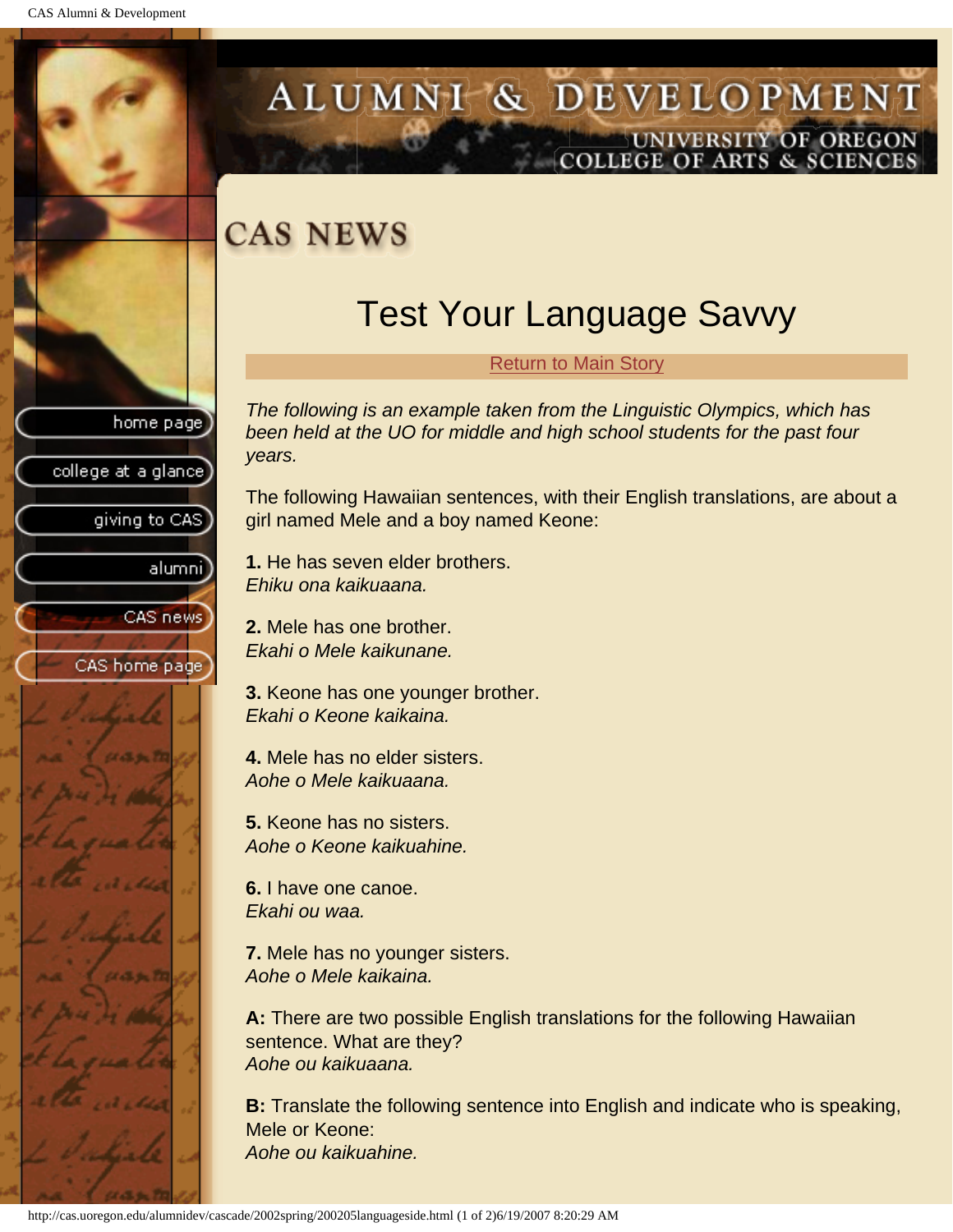

**C.** There is more than one possible Hawaiian translation for each of the following English sentences. Explain why this is true. *Keone has one brother. Mele has seven sisters.*

Creator, V. Belikov. Material copyrighted by the Department of Linguistics at the University of Oregon.

For more puzzles, or to send in your answers, visit the department's website at http://logos. uoregon.edu/.



**COLLEGE OF ARTS AND SCIENCES University of Oregon** 

#### **COMMUNICATE INNOVATE LEAD**

1245 University of Oregon • Eugene, OR • 97403-1245 (541) 346.3950 • FAX (541) 346.3282 • alumnidev@cas.uoregon.edu

Copyright © 2002 University of Oregon

Updated May 6, 2002

 **UO HOME ADMISSIONS FINANCIAL AID CAS HOME SEARCH**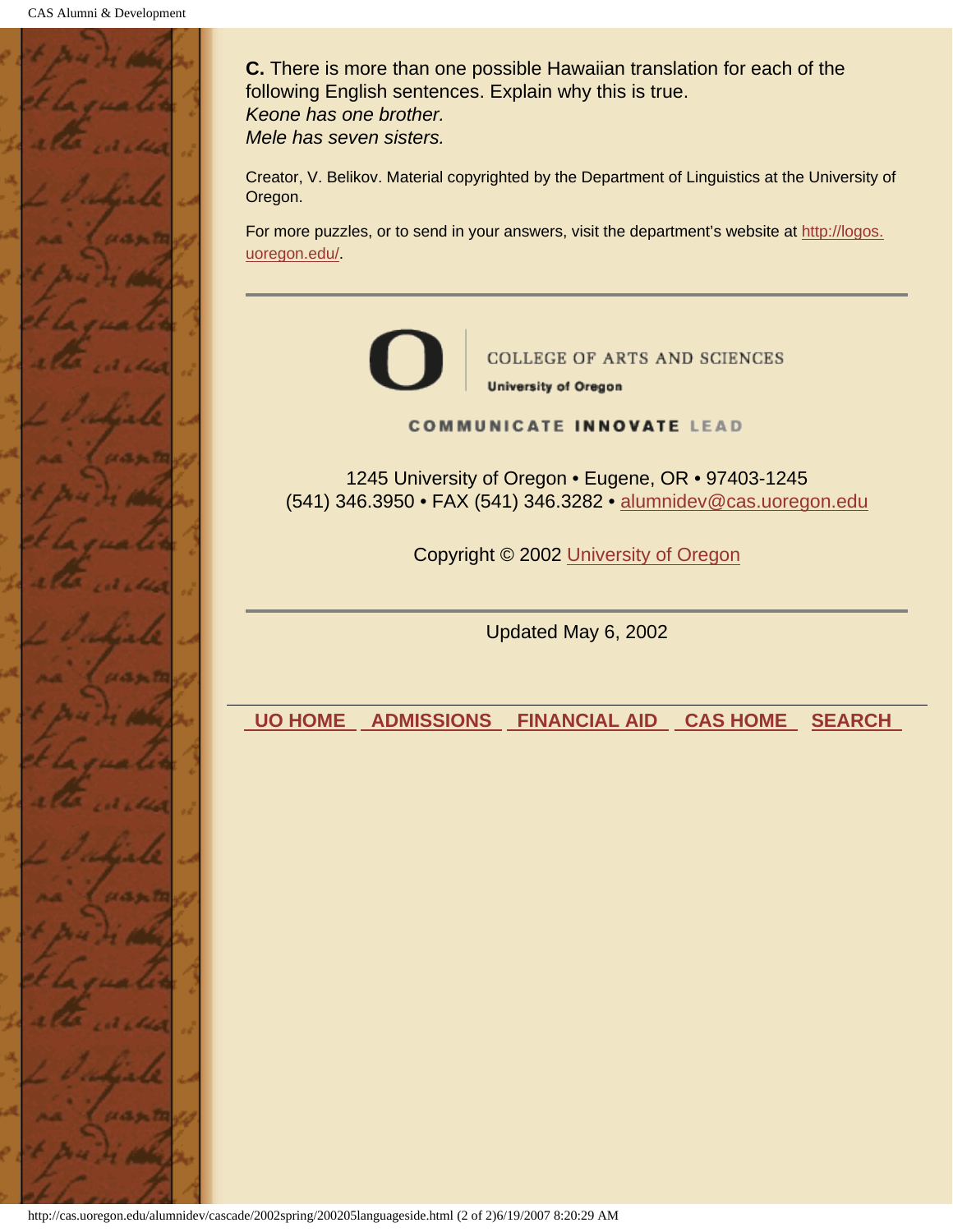college at a glance

giving to CAS

alumni

CAS news

CAS home page

# <span id="page-9-0"></span>ALUMNI & DEVELOPMENT UNIVERSITY OF OREGON<br>COLLEGE OF ARTS & SCIENCES

### **CAS NEWS**

### Letter From The Dean



**By Joe Stone** *Dean of Arts and Sciences*

Language lies at the heart of human experience. This issue of *Cascade* traces — from "Latin to HTML" — the importance of the study of languages and a liberal arts education to personal growth and success, as well as to the larger world. Language study has always been taken very seriously at the University of Oregon. Indeed, one of the most intense debates early in the university's history revolved around the issue of whether to allow German, a language of increasing importance in fields like Chemistry, to substitute for classical Latin or Greek. Now, of course, we teach courses

in at least fourteen different languages, plus many others in self-study formats through our Yamada Language Laboratory. Among universities in the United States, we typically rank at or near the top in the proportion of students who study abroad, where students typically study the language, literature, culture, and history of a foreign country. The central role of language study, as well as the international orientation of our campus, is a distinctive quality of our campus and the College of Arts and Sciences.

UO students and Fulbright scholars who study and research abroad are not the only reason that the UO has an international reputation. Last term, the American English Institute enrolled students from 26 different countries speaking at least 14 different languages: Argentinians, Azerbaijanis, Bulgarians, Canadians, Germans, Indonesians, Mexicans, Peruvians, Taiwanese, and Thai, to name a just a few. In this issue, you'll hear perspectives from a couple of the college's international students and see how each plans to put her UO education to work.

You will also hear from some of our social science faculty about how their various disciplines have responded to the complicated political and social questions that students, and all of us, have been asking since the events of September 11th. These questions call on our commitment to open dialogue,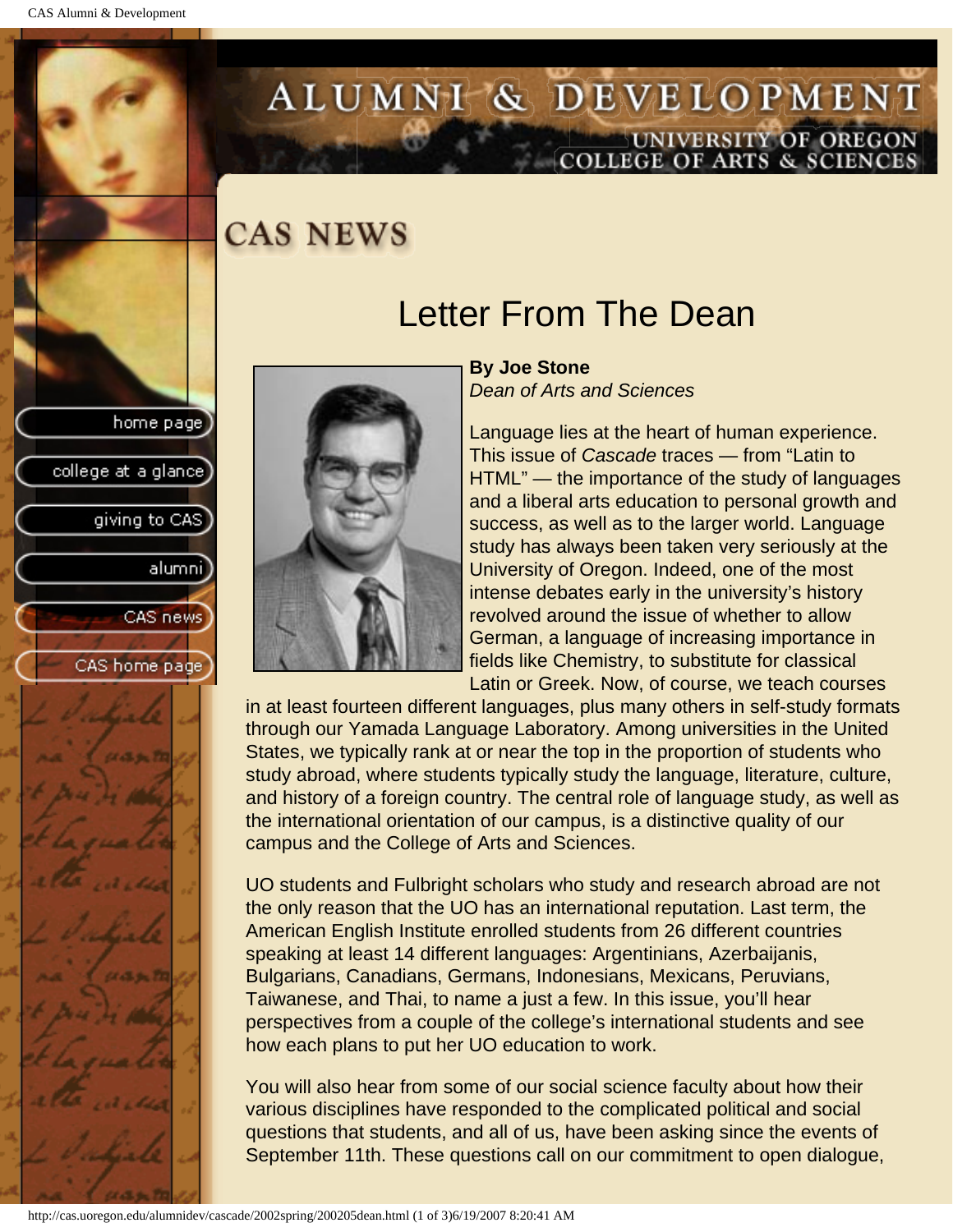CAS Alumni & Development



respect for differing opinions, and the importance of our common humanity.

Those dark days of September put our more local problems in perspective. Even so, many of you have expressed concern about the revenue shortfall for the State of Oregon and how that will affect campus. While the further withdrawal of state support for higher education is regrettable, we are long accustomed to finding ways to be creative and flexible, and are seeking greater institutional autonomy as the state continues to withdraw support. Ironically, current cuts in state support come just as enrollments are surging, pushing our campus to greater enrollments than ever before. In the short term, we will need to rely primarily on the tuition from these additional students to cushion state cuts, to sustain the quality of our programs, and to teach all the new classes these students will want to take. We have become much more efficient in the use of our classroom space and more flexible with class scheduling.

These measures will help but, over the longer term, we believe that the State of Oregon will be well served by close attention to investment in higher education and the kinds of things our campus can offer. Consider the following:

• UO is the only university in Oregon selected for membership in the Association of American Universities, which represents the best universities in the U.S.

• Liberal arts and sciences faculty at the UO rank among the top fifteen nationally among public research universities.

• UO generates approximately 485 million dollars annually in revenue for Oregon, almost six to one for every dollar of state support.

• Liberal arts and sciences graduates have greater lifetime earnings, which strengthen the economy and support a stronger tax base, but they also have extraordinary commitments and contributions to their communities.

• The fastest growing sectors of the state economy — high technology and high-end service — are also the most in need of college educated workers. • Higher education investment addresses the needs of all Oregonians, directly or indirectly, whether or not they actually attend.

But regardless of state budget decisions and special legislative sessions, it's important to remember that the College of Arts and Sciences has weathered much change in its 125-year history. From my window, I can see Deady Hall, its brick walls three feet thick, made to last 1,000 years in 1876. The building serves as a reminder of the solidity and permanence of our institution, and the students that linger on its steps make me hopeful of its future. In reading *Cascade's* success stories about students from the class of '37 and students from the class of '06, I hope you will share my view.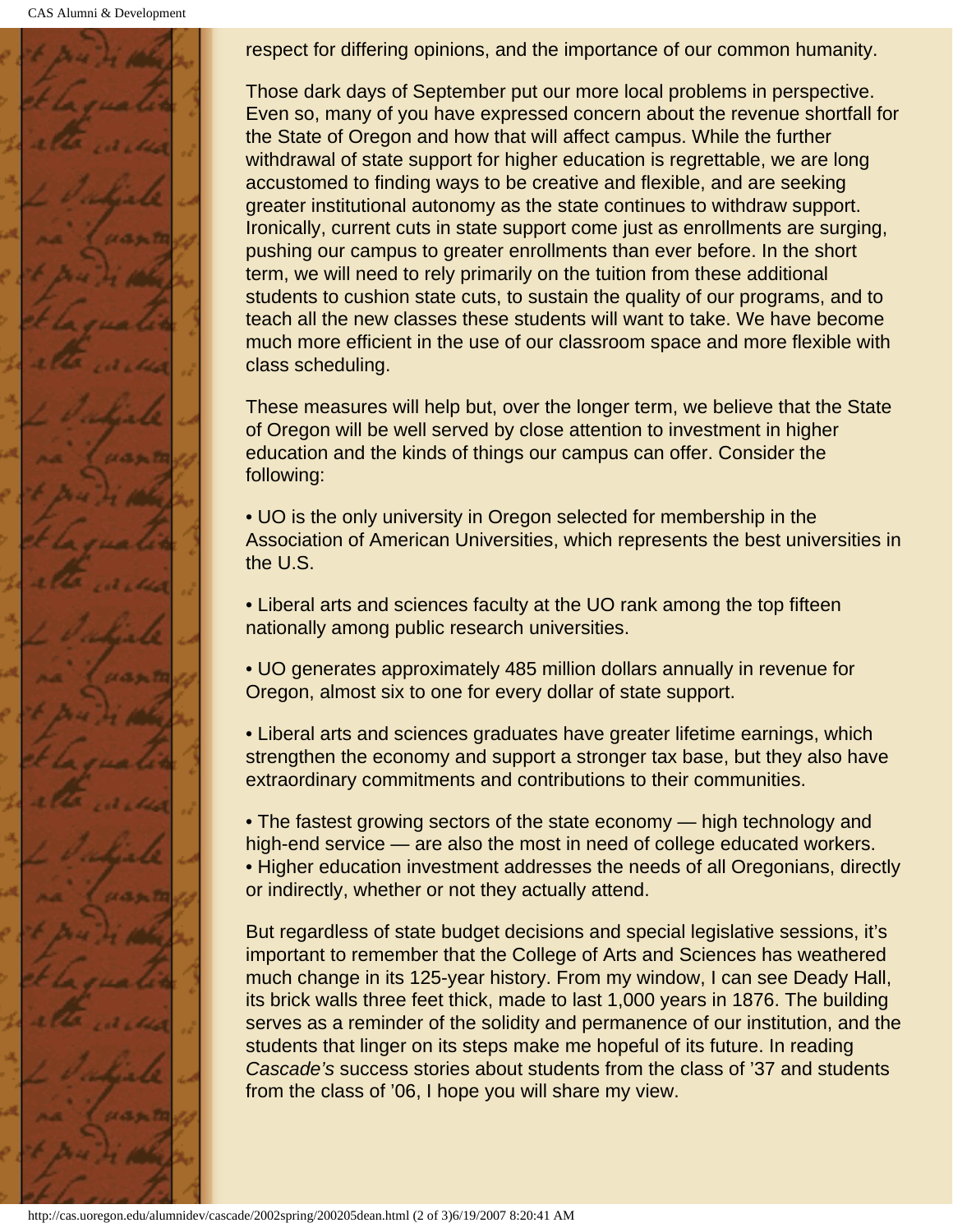college at a glance

giving to CAS

alumnil

CAS news

<span id="page-11-1"></span>CAS home page

# <span id="page-11-0"></span>ALUMNI & DEVELOPMENT UNIVERSITY OF OREGON<br>COLLEGE OF ARTS & SCIENCES

## **CAS NEWS**

# Teaching and Learning

The International Cultural Service Program

About 35 students from 29-30 countries participate each year in the International Cultural Service Program (ICSP).

Students in this program provide eighty hours per year of cultural and educational service to the community in return for scholarship assistance while studying at the university.

[Alina Tureeva](#page-12-0) and [Roseleen Sachavirawongse](#page-11-1), both seniors, took time to reflect upon their time in the ICSP and at the UO.

#### **Fiddling with the Recipe: My International Education**

By Roseleen Sachavirawongse, Senior, English

*Som-tam, kimchi, mantou, yaki soba, samosa….* Determined to give me the best education, my parents strove to provide me with the opportunity to taste an international education — and they endured much inconvenience to do so. Nevertheless, upon graduating from an international high school in Bangkok, the next course arranged for me was marriage.

But I craved something else.

I began at a university in the Midwest, where I was given a campus map and a list of "General Education Requirements" to find my way.



For the next three semesters, I hopped from major to major, fiddling with the recipe of my international education. I sampled everything from Kinesiology to Child Development, and still, something was missing.

The learning spirit was rare. And I was still hungry.

I withdrew and returned home. No matter which major I had settled upon, the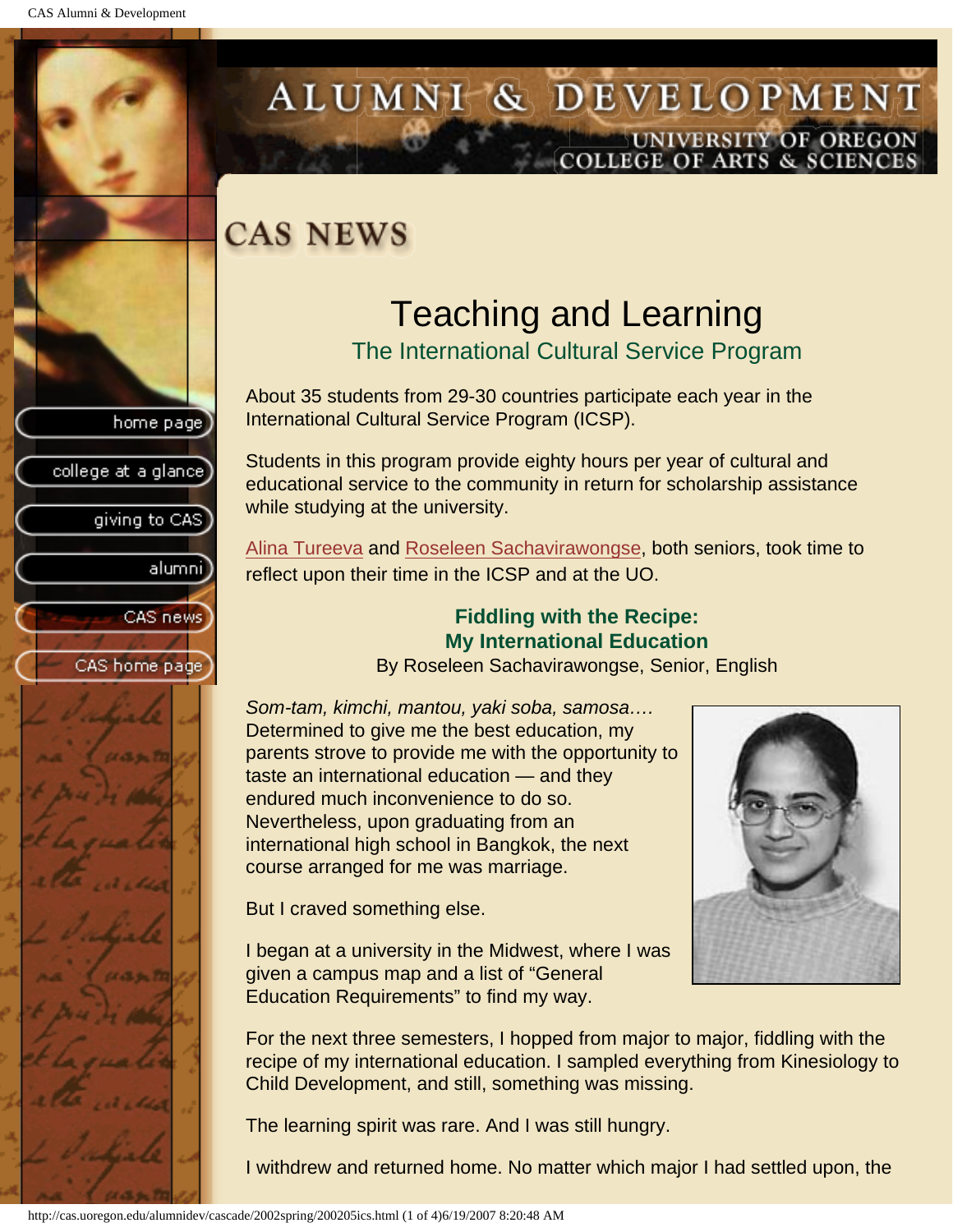CAS Alumni & Development



fixed sequence of classes and training had been unchallenging for me; I concluded that I did not want a "ready-made" education.

With strengthened commitment to a broad liberal arts education, I proposed to pursue an undergraduate degree in English and applied for an International Cultural Service Program (ICSP) scholarship at the UO.

Though I've always had an abstract commitment to education, I've recommitted to the idea in a very real way at Oregon. The social, political, and historical knowledge I have gained in my two and a half years here has inspired me to take action in the community.

In doing so, I've discovered two essential ingredients for my own "best education:" a community of learning and public service.

I've decided to become a teacher.

ICSP has provided me with many opportunities to take part in various community programs, including at-risk-youth programs. But aside from the community outreach that is part of my scholarship, I have also tutored at a middle school and volunteered at child development centers.

For my Theories of Literacy class this term, I am interning in an adult basic literacy classroom. Such curricular incorporation of community learning is a reflection of a sincere commitment on the part of this academic community to bridge the gulf between theory and practice — and for that I am grateful.

While I will be graduating this year, I am disinclined to let a degree demarcate my relationship with education. As a teacher, I hope I might be a champion of the tradition of learning — as opposed to traditional learning — and encourage my students to taste everything that life has to offer.

#### **From Uzbekistan to Switzerland: Where the UO Fits In**

By Alina Tureeva, Senior, International Studies

<span id="page-12-0"></span>When I came to the UO from a relatively small community college in Vancouver, WA — and before that, from Nukus in Uzbekistan — I found myself in a time of immense opportunity and challenge.

It took me a couple of quarters to get used to the size of this school and academic expectations that came along. The college I attended previously had a population of about ten thousand students and the average student, according to statistics, was a 33 year-old white single mother. This school has a much bigger campus and the diversity is enormous. I was excited to learn that the



international students on this campus come from one hundred countries of the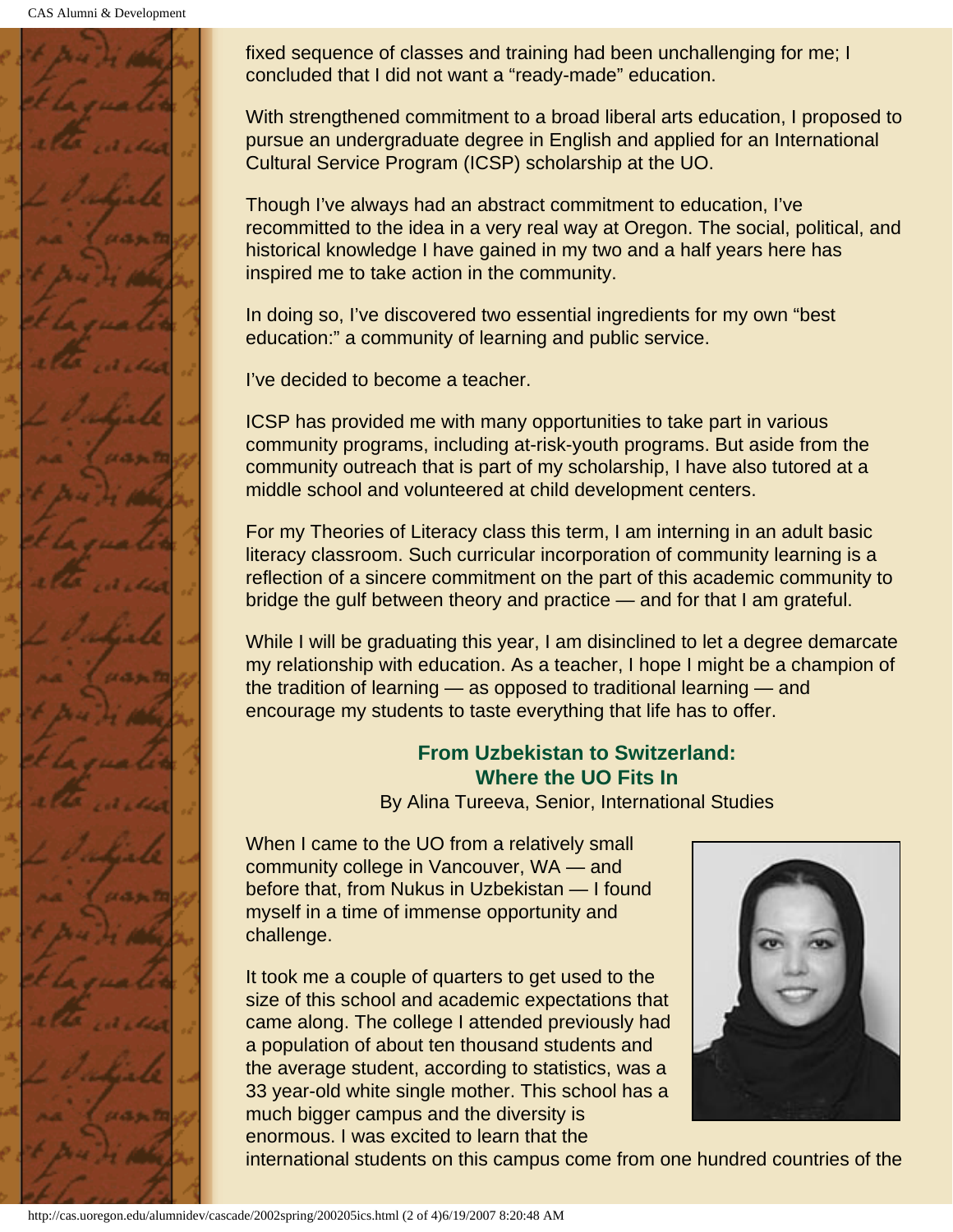CAS Alumni & Development



world. I was also feeling a little overwhelmed by some of my classes with a hundred students. All these factors showed the beginning of the "real" college experience for me.

Being away from home and not seeing family for six years has certainly added to the stress of managing classes with work and extracurricular activities. But even with the homesickness, the long study nights, immeasurable amounts of rain and caffeine, I wouldn't have to think twice about doing it all over again.

I think my most interesting and challenging experience in this school is being a participant of the International Cultural Service Program. In this program, I am one of the students from all over the world who acts as an ambassador providing information about my homeland to the Eugene/Springfield communities.

When I walk into a room of school kids, I see some faces that want to learn and some that don't even know what to expect from me. They might not know how to pronounce the name of my country or even find it on the world map. But regardless of what part of my culture I teach them about — whether it's some history, music, art, or fairytales — when at the end of the presentation someone approaches me and says "I want to go there some day," I am thrilled. Having a feeling that I made some sort of difference, taught that one child something, gives me positive outlook on my everyday struggles at school and in personal life.

At the end of this year, I am moving to Switzerland to pursue my goals of working for the United Nations. And I am hoping that in Europe I will talk to someone about the University of Oregon and hear them say: "I want to go there some day."



**COLLEGE OF ARTS AND SCIENCES University of Oregon** 

**COMMUNICATE INNOVATE LEAD** 

1245 University of Oregon • Eugene, OR • 97403-1245 (541) 346.3950 • FAX (541) 346.3282 • alumnidev@cas.uoregon.edu

Copyright © 2002 University of Oregon

Updated May 6, 2002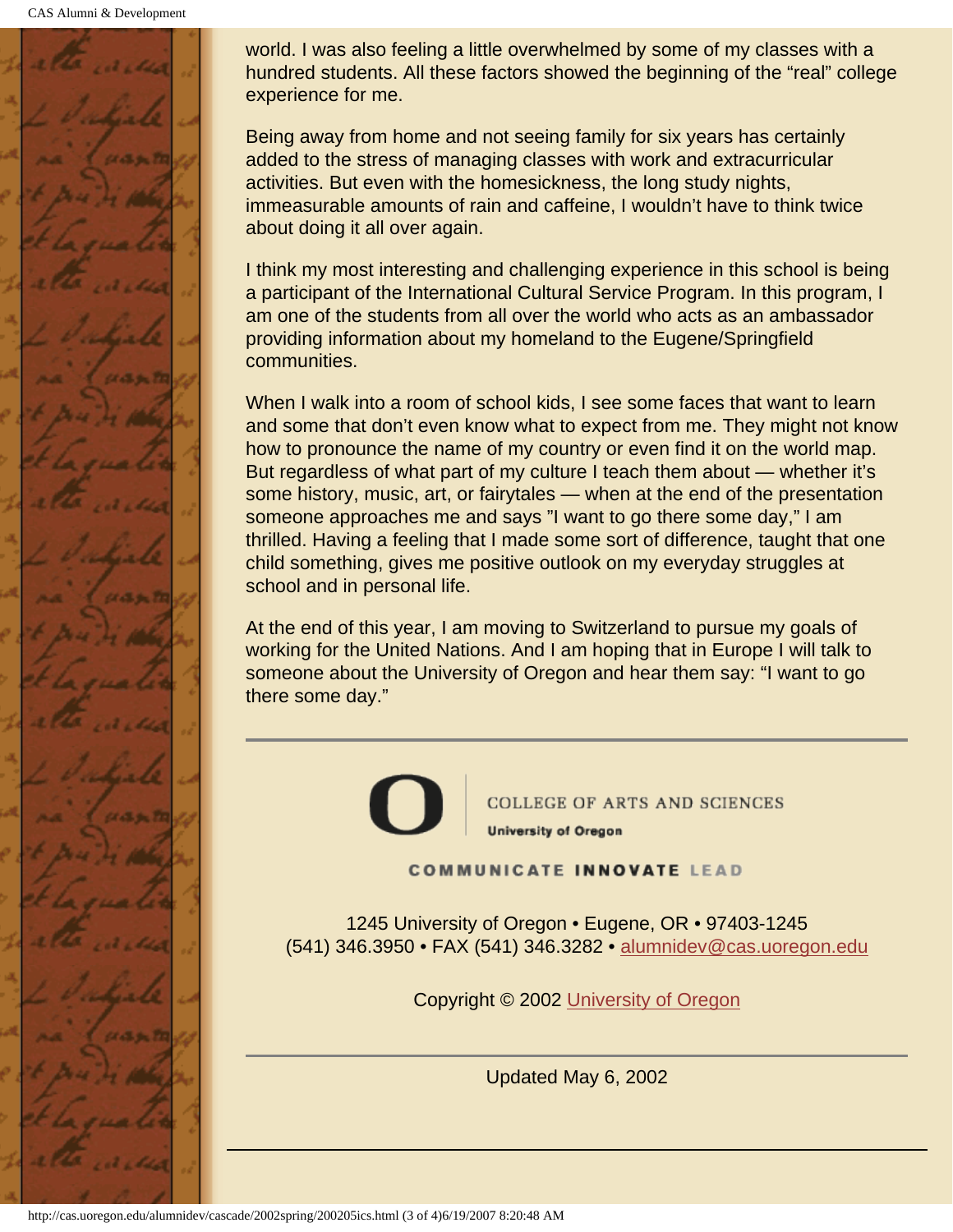college at a glance

giving to CAS

alumni

CAS news

CAS home page

# <span id="page-14-0"></span>ALUMNI & DEVELOPMENT UNIVERSITY OF OREGON<br>COLLEGE OF ARTS & SCIENCES

### **CAS NEWS**

## UO Alum Lee Bollinger Takes Top Job at Columbia



Lee Bollinger (BA '68) has come a long way since his days as an undergraduate political science major at the University of Oregon. This fall, the former president of the University of Michigan will assume a new post as president of New York's Columbia University, one of the country's most prestigious research institutions.

Bollinger is used to the limelight. He led a highly public defense of the University of Michigan's affirmative action policy in admissions in response to lawsuits charging that the policy discriminates against Whites in favor of less qualified minorities.

A first amendment scholar and law professor, Bollinger plans to continue that fight as president of Columbia, both as a defendant in the Michigan case and on principle.

"I think this is one of the most important cases of our time," says Bollinger, who has rallied support for Michigan's case from other universities and major corporations. If the University of Michigan battle reaches the U.S. Supreme Court, as many predict it will, justices may have to reconsider the 1978 landmark ruling, *Regents of the University of California v. Bakke,* which allows colleges and graduate schools to use race as one factor in selecting students.

Bollinger is also known for being passionate about the arts and life sciences. At Michigan, he spearheaded the Life Sciences Initiative, which included creation of a \$100 million life sciences institute staffed by 20 to 30 world-class research teams.

At Columbia, Bollinger will continue to forge ties between the university and New York's thriving arts community by, for example, hiring accomplished artists as instructors. Columbia already boasts such luminaries as two-time Academy Award-winning film director Milos Forman and painter Archie Rand,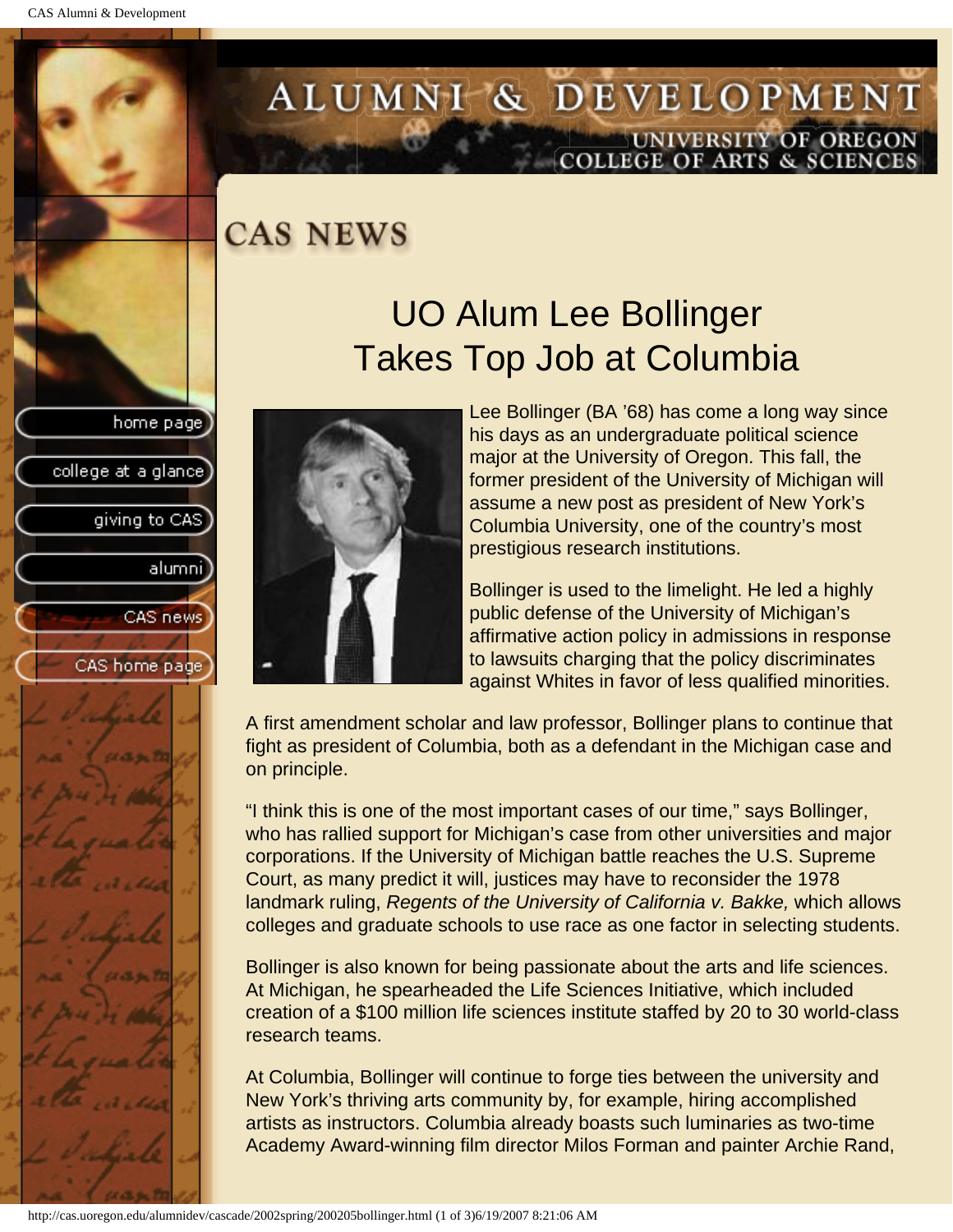CAS Alumni & Development



who has had more than 80 solo exhibitions.

A committed educator, Bollinger believes that "nurturing young people has to be a basic principle of any university." At Michigan, he taught an undergraduate course on freedom of speech, a practice he will continue at Columbia.

Bollinger traces his intellectual development back to his undergraduate days at the UO.

"College had a profound effect on me. I recall it as a remarkably serious intellectual experience when I felt deeply the quality of the education available to me."

As a student in the politically turbulent 1960s, Bollinger initially became involved in student government but later realized he was an academic at heart.

"My senior year was one of the best years of my life," he recalls. "I lived alone and read — it was a wonderful opportunity to digest an incredible array of novels, philosophy and social theory, and to be around great intellectuals."

He still thinks fondly of two former UO professors — Stanley Pierson (history) and James Klonoski (political science) — with "deepest respect for their commitment to intellectual life and teaching students."

As a freshman, he met his future wife, Jean Magnano Bollinger, a graduate of the UO and Columbia, and now an established artist. They have two children — Lee and Carey — both of whom followed in their father's footsteps into law school.

While the job of a university president has become increasingly concerned with fundraising, Bollinger doesn't lose sight of his broader role as an intellectual leader.

"Ultimately, the job of a university president is to enhance the academic life of the institution," he says. "I believe strongly in continuously working on building the best intellectual life you can."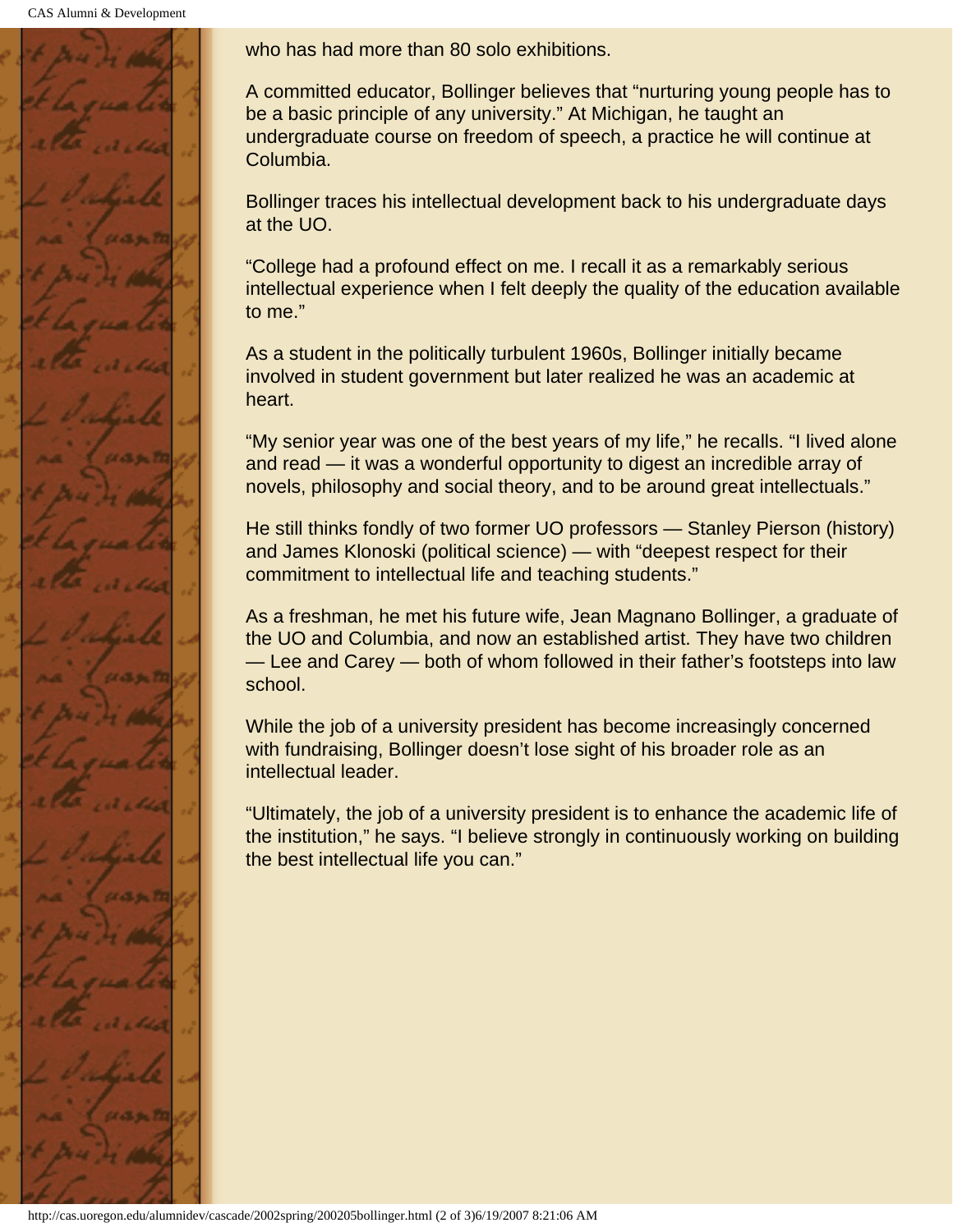college at a glance]

giving to CAS

alumnil

CAS news

CAS home page

# <span id="page-16-0"></span>ALUMNI & DEVELOPMENT UNIVERSITY OF OREGON<br>COLLEGE OF ARTS & SCIENCES

**CAS NEWS** 

## Personal Dedication, Public Good

#### Environmental Economist Trudy Cameron



**Education** PhD 1982 Princeton University

#### **Professional Background**

1984-2001 University of California, Los Angeles Chair, US Environmental Protection Agency, Science Advisory Board, Advisory Council on Clean Air Compliance

**Selected Honors and Awards**  Two National Science Foundation grants awarded in 1999

#### **Work in Progress** Research on popular support for climate change policy Research on the values of environmental resources to

"The optimal amount of pollution is not zero," explains Trudy Cameron, the UO's new Raymond F. Mikesell Chair in Environmental and Resource Economics.

Cameron's work considers the margin in which it doesn't make sense to clean anymore: when the costs sacrifice children's health, vaccinations, or feeding the hungry. Somewhere between what Greenpeace would like and what industry might like is actually optimal for the greatest social welfare, she says.

As the chair of the Science Advisory Board for the U.S. Environmental Protection Agency (EPA), Cameron has the opportunity to work with industry, government and environmental activists in negotiating and recommending environmental regulations that meet the public good.

"There can be a level of defensiveness with those of an advocacy stripe, so sometimes you have to start off by reminding them that economics is about the allocation of scarce resources among competing end users."

Instead of allocating labor between different firms or products between buyers, environmental economists may

http://cas.uoregon.edu/alumnidev/cascade/2002spring/200205facultycameron.html (1 of 3)6/19/2007 8:21:21 AM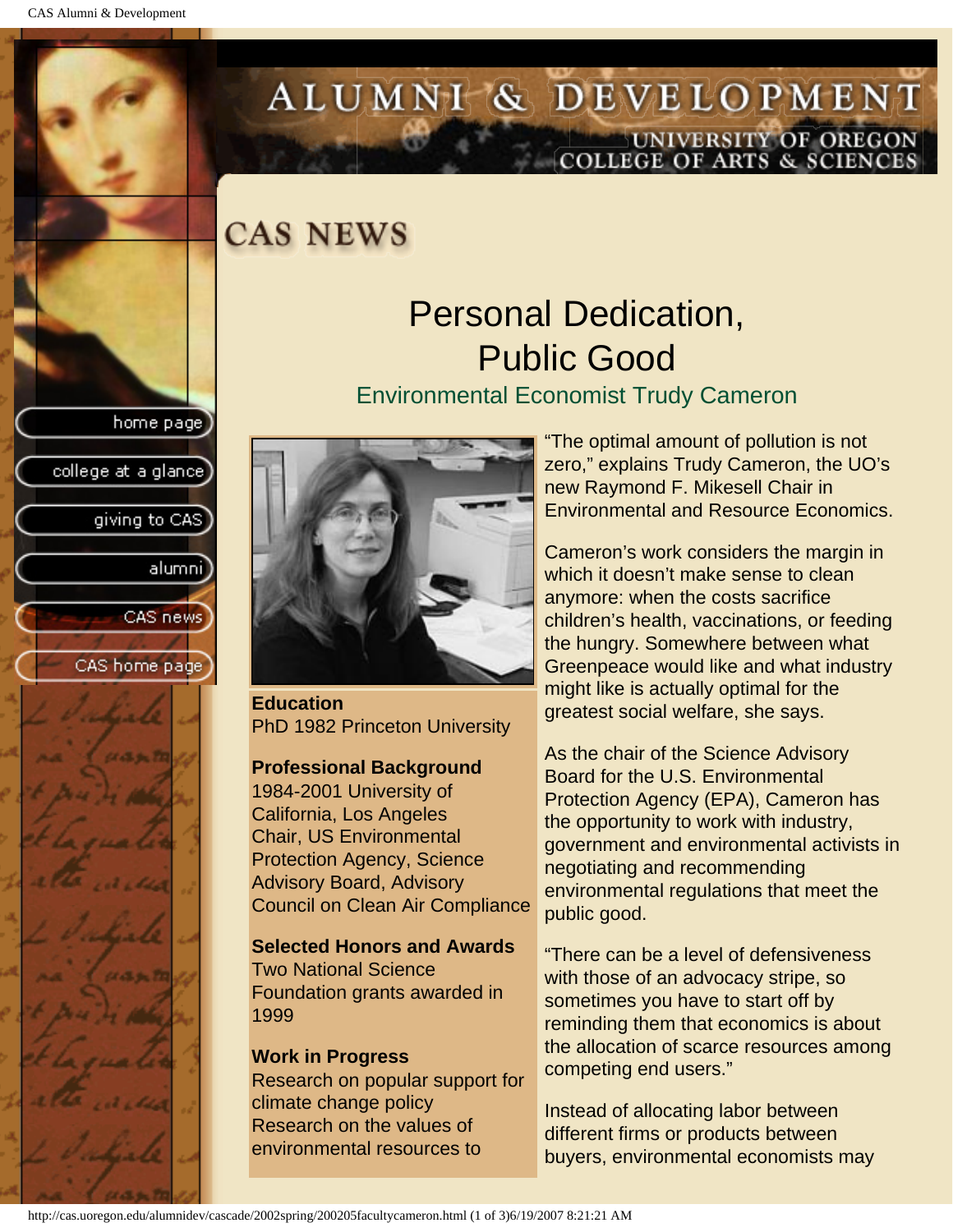

indigenous populations Research on how people evaluate morbidity risks

allocate lands: for housing, development, wetlands, forest, or species preservation.

Currently, Cameron is working on the effects of the Clean Air Act with an advisory board of the EPA dedicated to analyzing the costs and benefits of this legislation in its first decade, as well as projecting the benefits it might provide in the second.

Cameron will also continue a research project with UCLA colleagues in her first year at Oregon; their climate change mitigation study was funded by the National Science Foundation (NSF) in 1999.

In this current research, as in much of her research, Cameron spends her time quantifying "public goods." What it will cost to mitigate the effects of global warming are pretty easy to calculate; Cameron, however, has taken on the difficult task of quantifying the value or the benefits that such regulation might provide.

The NSF funding has allowed her to ask 200 U.S. and Canadian homes through web TV surveys (which is free in exchange for their weekly participation) how much they'd be willing to pay for policy changes that might positively affect their health or lifestyle.

In her personal life, Cameron weighs the benefits of living in Oregon pretty easily: "I began to realize that I heard the 'world- in-20-minutes' news cycle at least three times a day on my way to work!" Her husband and children will also enjoy living closer to their relatives in Oregon, she says.

Van Kolpin, head of the Department of Economics says the faculty and students are "thrilled" to have her in the department: "Professor Cameron is widely recognized as one of the world's premier environmental economists. She is also a fabulous teacher, both in terms of classroom instruction and supervision of student research."

The Raymond F. Mikesell Chair in Environmental and Resource Economics was established with a generous gift from Ray Mikesell, a professor emeritus in economics. Cameron will hold the first permanent appointment to the chair.



COLLEGE OF ARTS AND SCIENCES **University of Oregon** 

**COMMUNICATE INNOVATE LEAD** 

1245 University of Oregon • Eugene, OR • 97403-1245 (541) 346.3950 • FAX (541) 346.3282 • alumnidev@cas.uoregon.edu

Copyright © 2002 University of Oregon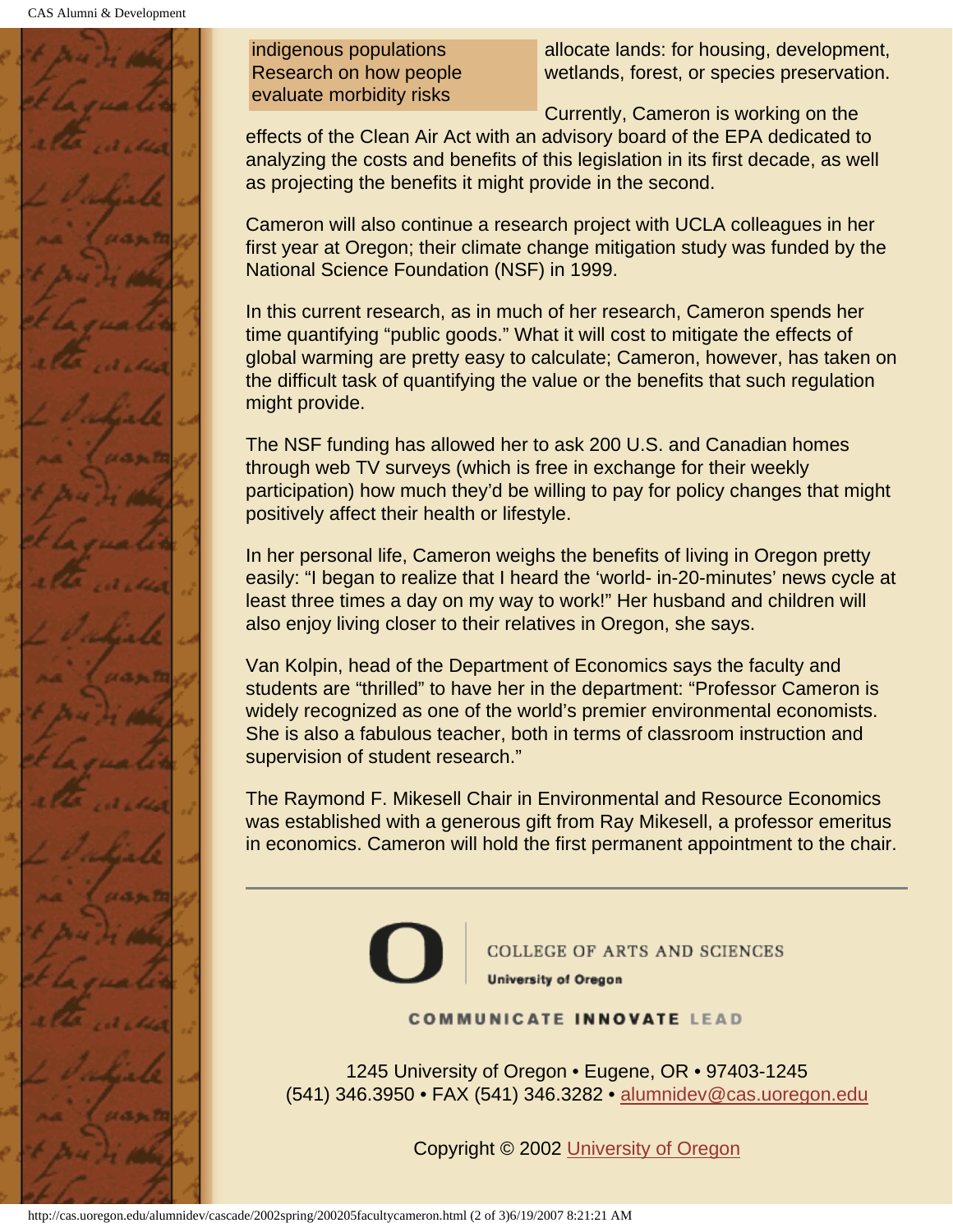college at a glance]

giving to CAS

alumnil

CAS news

CAS home page

## <span id="page-18-0"></span>ALUMNI & DEVELOPMENT UNIVERSITY OF OREGON<br>COLLEGE OF ARTS & SCIENCES

### **CAS NEWS**

## Excitement Builds In Theatre

New Department Head Jeffrey Mason

*Could it be? Yes, it could. Something's comin', something good…* — from *West Side Story,* music by Leonard Bernstein



**Education** PhD 1983, Dramatic Art University of California, Berkeley

#### **Professional Background**

1984-2001 Professor of Theatre, Chair of the Fine Arts Department, at California State University, Bakersfield 1983-1984 Lecturer in Theatre Arts, San Francisco State **University** 

#### **Selected Honors and Awards**

*Last Dance,* his one-act play which premiered in April 2000, was one of three plays selected for production by FirstStage in Hollywood.

**Work in Progress**

When Jeffrey Mason entered Juilliard, it was to become the next Leonard Bernstein.

But, after a year in New York, Mason decided to enroll at Stanford for the opportunity to "play" in the liberal arts, as well as in the orchestra. "I was like a kid in a candy store," he says. "I took eleven courses in ten departments in my first year!"

His enthusiasm for learning and love of the dramatic arts led him to receive a Master of Arts in Education from Stanford and then into the high school classroom. However, teaching drama made him realize how much there was still to learn about it, he says, and he moved on to pursue his Ph.D. in Dramatic Art at UC Berkeley.

At Stanford, Mason had received what Bernstein once called "an initiation into the love of learning" — now, Mason's talent for teaching and passion for study will inspire the same in students at the University of Oregon.

Although a voracious learner, Mason describes himself as having been a "quiet observer" as an undergraduate. "I don't let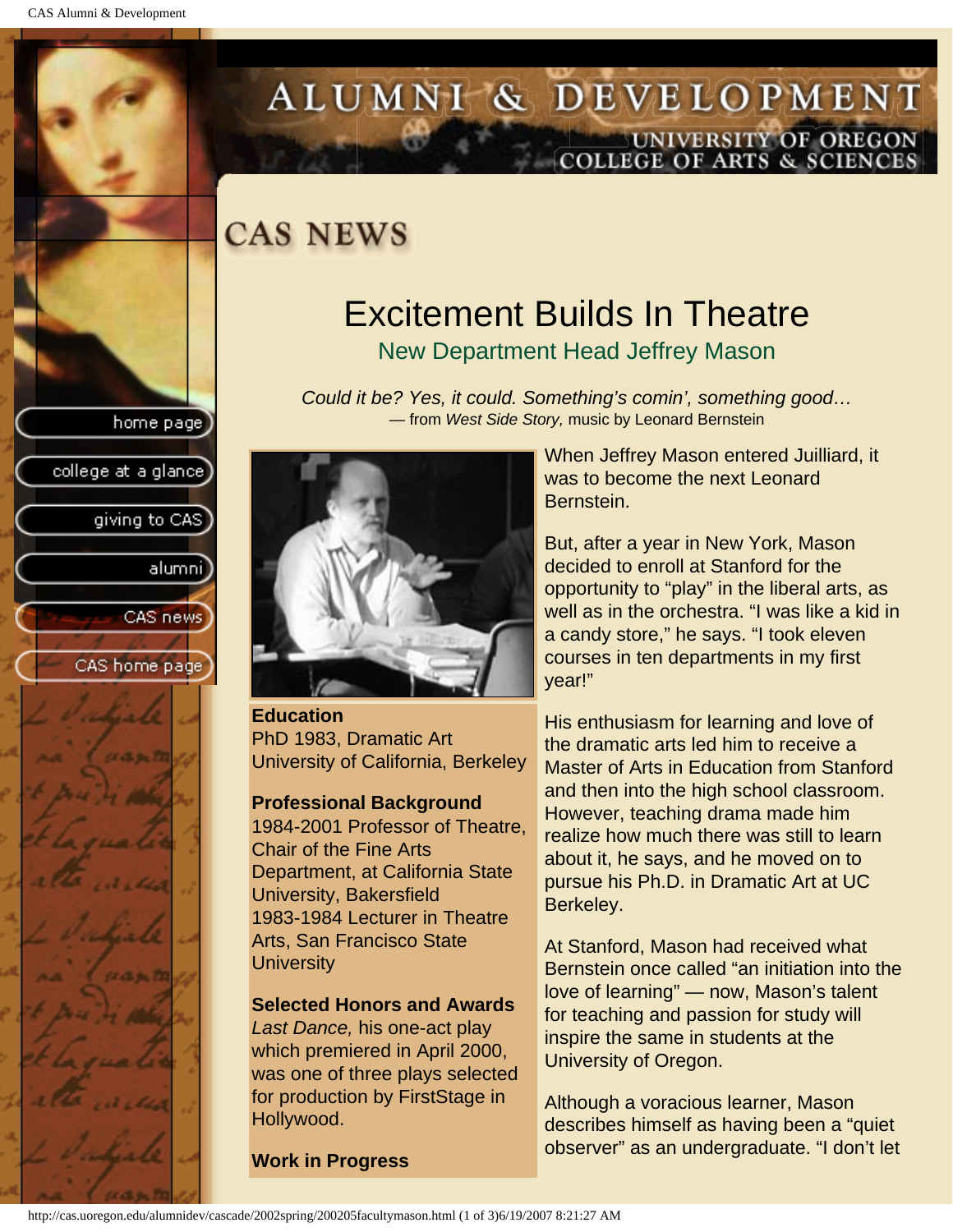

A book on the political theatre of Arthur Miller (supported by a 2002 UO Summer Research Award)

my students get away with that now," he says. But he doesn't have to do too much to get his UO students involved: "Once I get them started, they are unstoppable!"

As a teacher, Mason is well-attuned to his students, and that is reflected both in his classroom and on his vita. Students are eager to participate in his discussion-format classes: taking and reading notes on their laptops, volunteering to read, risking their contrary opinions. His vita includes numerous special teaching projects, from curriculum development to webbased learning exercises. When asked how one such project, a handbook *Survival Guide for Students,* came about, his reply was simply that "it needed to be done."

At the UO, Mason is charged with getting several new projects done. As the new head of the Department of Theatre Arts, he's looking forward to creating the new facility that will accommodate the UO's growing theatre program, which now consists of approximately 150 majors.

"Larger programs have to be especially attentive to the stage opportunities they can offer their students," he says. "This new complex will be crucial to the success of our students."

Over the next couple years, the department will also be developing a new series of courses entitled "Themes in Dramatic Literature." Political Drama, the pilot class of this series, was taught by Mason this winter. As part of this course, renowned poet and playwright Amiri Baraka visited campus to explore the identity politics at work in his plays.

Mason is undoubtedly an energetic addition to the department, already at home in the halls of Villard.

"We have a wonderful faculty here and a great group of graduate students doing incredible things," he says. "As department head, I think the real challenge will be to find out how we can do it even better."



**COLLEGE OF ARTS AND SCIENCES University of Oregon** 

#### **COMMUNICATE INNOVATE LEAD**

1245 University of Oregon • Eugene, OR • 97403-1245 (541) 346.3950 • FAX (541) 346.3282 • alumnidev@cas.uoregon.edu

Copyright © 2002 University of Oregon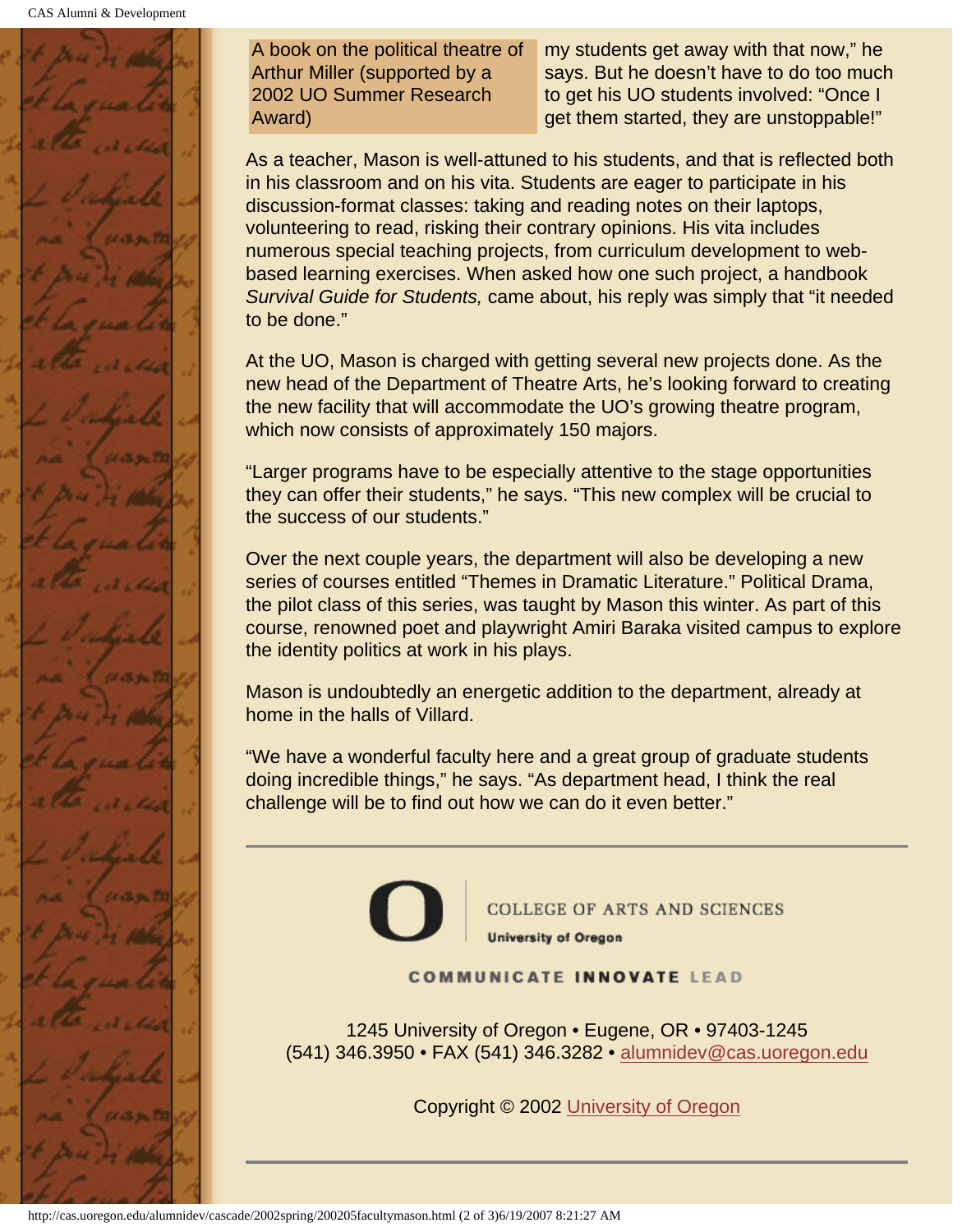college at a glance]

giving to CAS

alumnil

CAS news

CAS home page

# <span id="page-20-0"></span>ALUMNI & DEVELOPMENT UNIVERSITY OF OREGON<br>COLLEGE OF ARTS & SCIENCES

### **CAS NEWS**

### Challenging Boundaries Interdisciplinarian Arif Dirlik



**Education** PhD 1973 University of Rochester

#### **Professional Background**

1971-2001 Duke University Visiting Professorships: 3 Editorial Boards: 10 Book length works: 23

#### **Selected Honors and Awards**

Knight Knight Professor of Social Science, University of Oregon, 2001 International Senior Research Fellow, The Research Center for Contemporary China, Beijing **University** 

#### **Work in Progress**

*An Interpretive History of Chinese Socialism* — A book on the Cantonese communes and

The history of Arif Dirlik's career in history is complicated. Perhaps the timeline begins with a young scholar convincing the Fulbright commission and the intellectual historians at the University of Rochester to let him change his course of study from nuclear physics to Chinese history. Perhaps it begins with a humanities course in his training as an electrical engineer at the University of Istanbul.

Perhaps when his career began is irrelevant; where it has gone is remarkable.

Dirlik was drawn to history as a discipline because its boundaries were "wide open." "I decided that I could go into history and decide later what I would do: science historian, literary historian, whatever!"

Twenty-nine years later, Dirlik's astonishing body of work reflects the diversity of his interest: no less than twenty-three books, their topics ranging from the Chinese Cultural Revolution, colonialism, post-modernism, to the Chinese-American experience. Many are used as resource texts in comparative literature and anthropology, as well as in history.

Dirlik, who holds a joint appointment in history and anthropology at the UO, says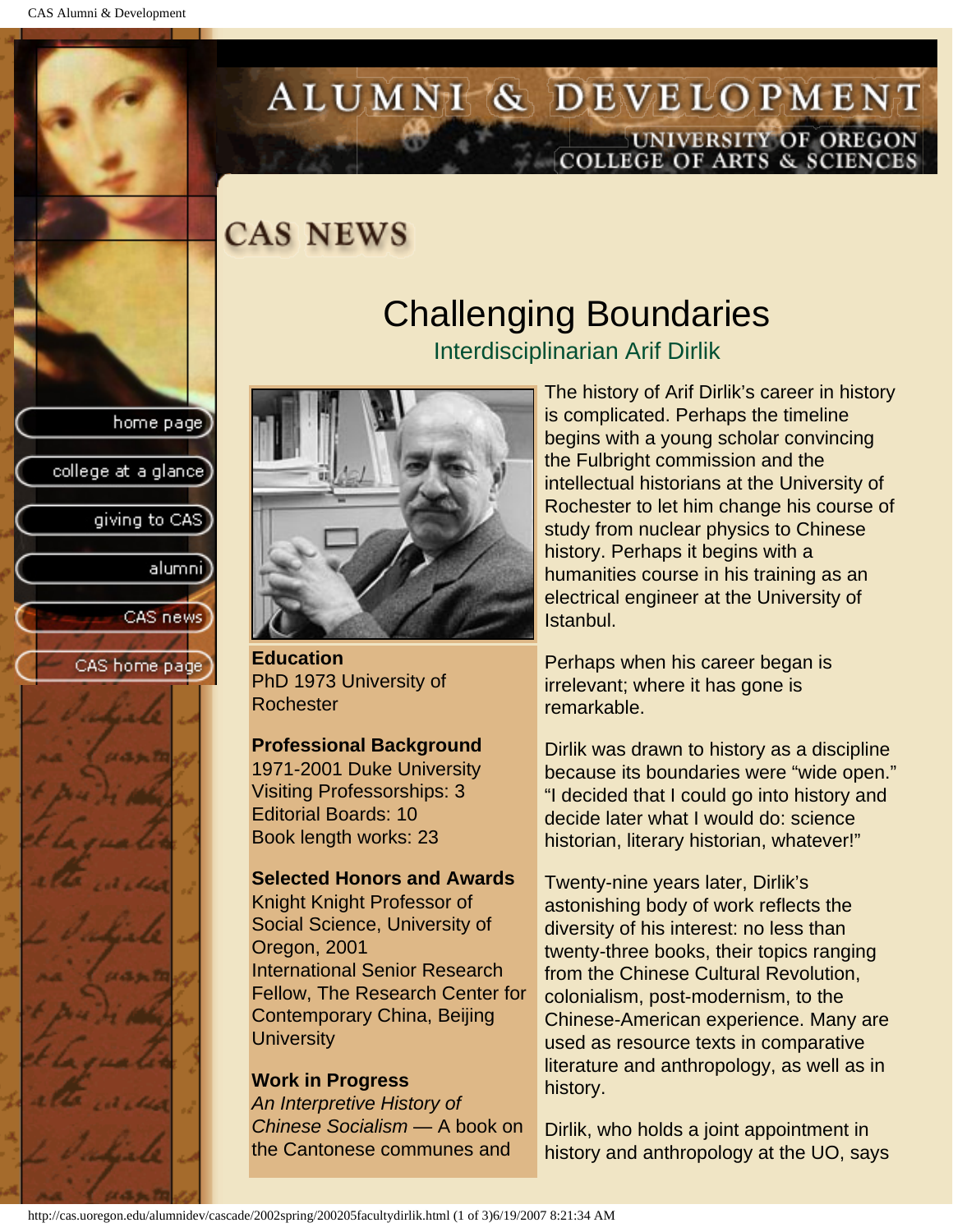

the revolutionary movement in Guangdong

he considers himself to be a professor of social science. "Even that feels a bit restricting. The line between social

science and humanities is not at all clear to me," he says. "But, if my discipline becomes vague to some people, or blurred, I am quite happy with that."

Challenging definitions is not so much a decision to be contrary, says Dirlik, but comes from a dissatisfaction with clichés invading serious intellectual work.

"At some point I decided to take on globalization. I thought: everybody's talking about globalization. What does this mean?"

Jokingly, Dirlik questions whether his distaste for intellectual labels is in fact "perverse." "When an idea becomes fashionable, I get really nervous," he says.

His courses, too, are in constant revision, reflecting the current interests or, perhaps, dissatisfactions of this scholar. In proposing the course "The Worlds of the Modern Chinese," he proposed that there is more than one China: the China of the People's Republic, the China in Singapore, the China that is right here in the United States. In renaming the course "Pre-Modern China" to "Inventing China," he wanted to see "what it meant to look at the history of China through dynasties."

Through invention and reinvention, Dirlik pushes the boundaries of his discipline.

Dirlik sees this cross-disciplinary work as the essence of what he wants to accomplish here at the University of Oregon. One of the vehicles for this cross-disciplinary discussion is the Center for Critical Theory and Transnational Studies, which began under Dirlik's leadership this year.

Next year, he looks forward to teaching a new interdisciplinary seminar that will examine how political elements enter into the formation of the academic disciplines themselves. The seminar will include graduate students from history, anthropology, geology and literature. "It's exciting — and all too rare — to get these graduate students together in one room," he says.

Professor Dirlik will teach "old" topics as well. His first course on China will focus on socialism and revolution in Eastern Asia, which brings him back to his early studies in Rochester during the Cultural Revolution, he says.

But while the topic is the same, the content will not be. "I never teach the same course twice," says Dirlik.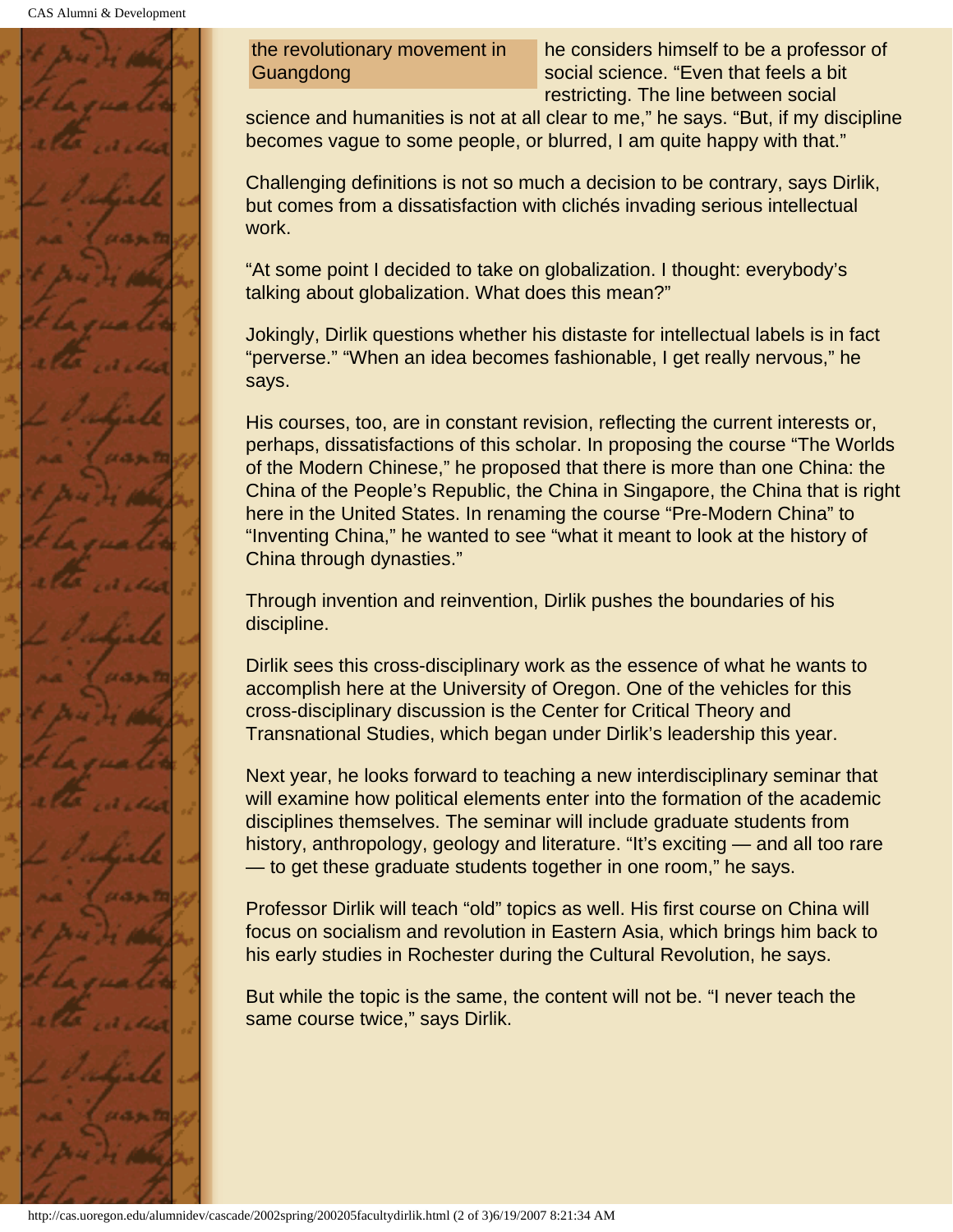college at a glance

giving to CAS

alumni

CAS news

CAS home page

## <span id="page-22-0"></span>ALUMNI & DEVELOPMENT UNIVERSITY OF OREGON<br>COLLEGE OF ARTS & SCIENCES

**CAS NEWS** 

## UO Around the Globe

Eleven Fulbright Scholars from the College of Arts and Sciences



Four College of Arts and Sciences faculty members and seven students received Fulbright awards for the current academic year.

Among them, **Zary Segall** recently became the first professor from any Oregon university to earn a prestigious appointment to the Fulbright Distinguished Chairs Program.

During the 2002-2003 school year, Segall will occupy the Fulbright-Stockholm Information Technology Chair in Wireless E-Commerce, a research and teaching post in Sweden. He will teach graduate courses in wearable computer technology at the Stolkholm School of Economics and the Royal Institute of Technology in Kista. He also will engage in research with Ericsson, Telia, IBM Sweden and venture capital firm Brainheart Capital, all Swedish companies that funded the grant.

"My interest is in augmenting people with wireless mobile computing or 'invisible technology' to improve lives and help differently abled people," says Segall, who along with fellow computer science professor Steve Fickas, heads the UO Wearable Computing Group. "This research also will connect the University of Oregon with industry and key academic leaders overseas."

The Fulbright program was proposed to the U.S. Congress in 1945 as a way to give grantees and their hosts the opportunity to gain a better understanding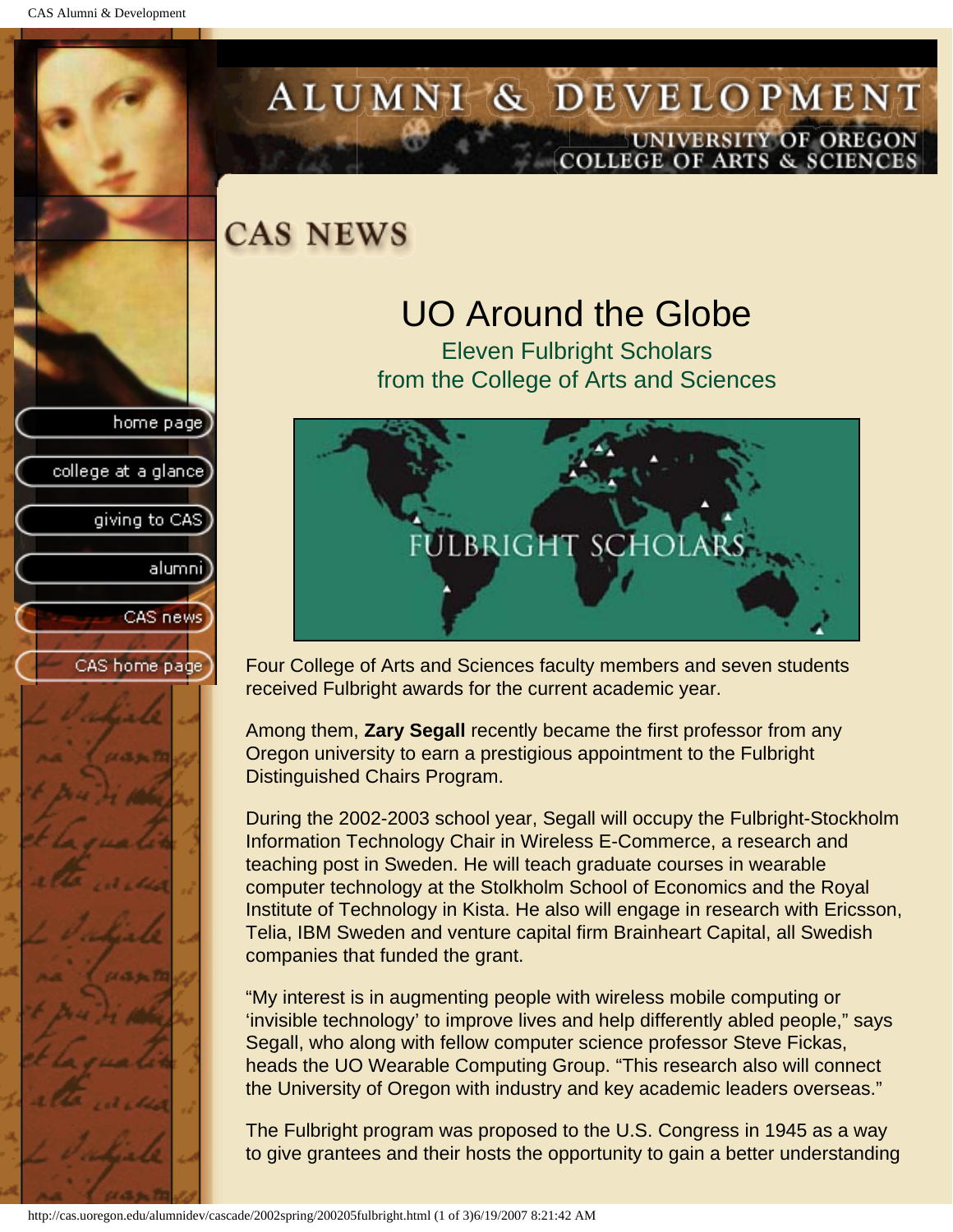

of each other's institutions, cultures and societies. It promotes intercultural communication between the United States and other countries and encourages the American and international scholars to share information.

Since 1950, 135 current UO faculty members have had Fulbright study and teaching opportunities.

Joining that group this year is **Sarah Klinghammer**, a senior instructor with the UO American English Institute who left in September for Ankara, Turkey, to teach English as a foreign language at Bilkent University. **Thomas Payne**, research associate in the UO Department of Linguistics, also departed in September for Novosibirsk, Russia where he is researching and lecturing on the linguistic typology of Siberian languages. **Allan Shanks**, associate professor at the Oregon Institute of Marine Biology, traveled to Santiago, Chile, in October for a lecturing and research position at the Catholic University of Chile. He is teaching an introductory course in biological oceanography and researching the effects of certain types of waves on larval transport.

Several College of Arts and Sciences students and recent graduates have also joined the ranks of Fulbright scholars. **Zintars Beldavs, Jennifer Cameron, Anthony Clark, Elizabeth Cogan, Brandy Nalani McDougall, Joshua Morse** and **Matthew Well** are working on research, artistic projects or course work abroad following their selection earlier as Fulbright Fellows for 2001-2002.

Tom Mills, UO Fulbright Program adviser and director of the Office of International Programs, says that having seven students named Fulbright Fellows is a remarkable achievement for any university, and that it is even more remarkable for a moderate-sized, public university like Oregon.

"In any given year," he notes, "less than thirty universities in the entire country may claim this honor." In terms of the number of applicants accepted in 2001, the University of Oregon edged out dozens of larger public and private universities, joining the ranks of schools such as Harvard, UCLA and the University of Michigan.

"Fulbright awards to UO faculty and students distinguish our university as one of the leading public universities in the country and facilitate important intellectual exchanges between our scholars and researchers and those at leading institutions around the world," says Joe Stone, dean of the College of Arts and Sciences. "Both the distinction and the exchanges are of tremendous value to the State of Oregon."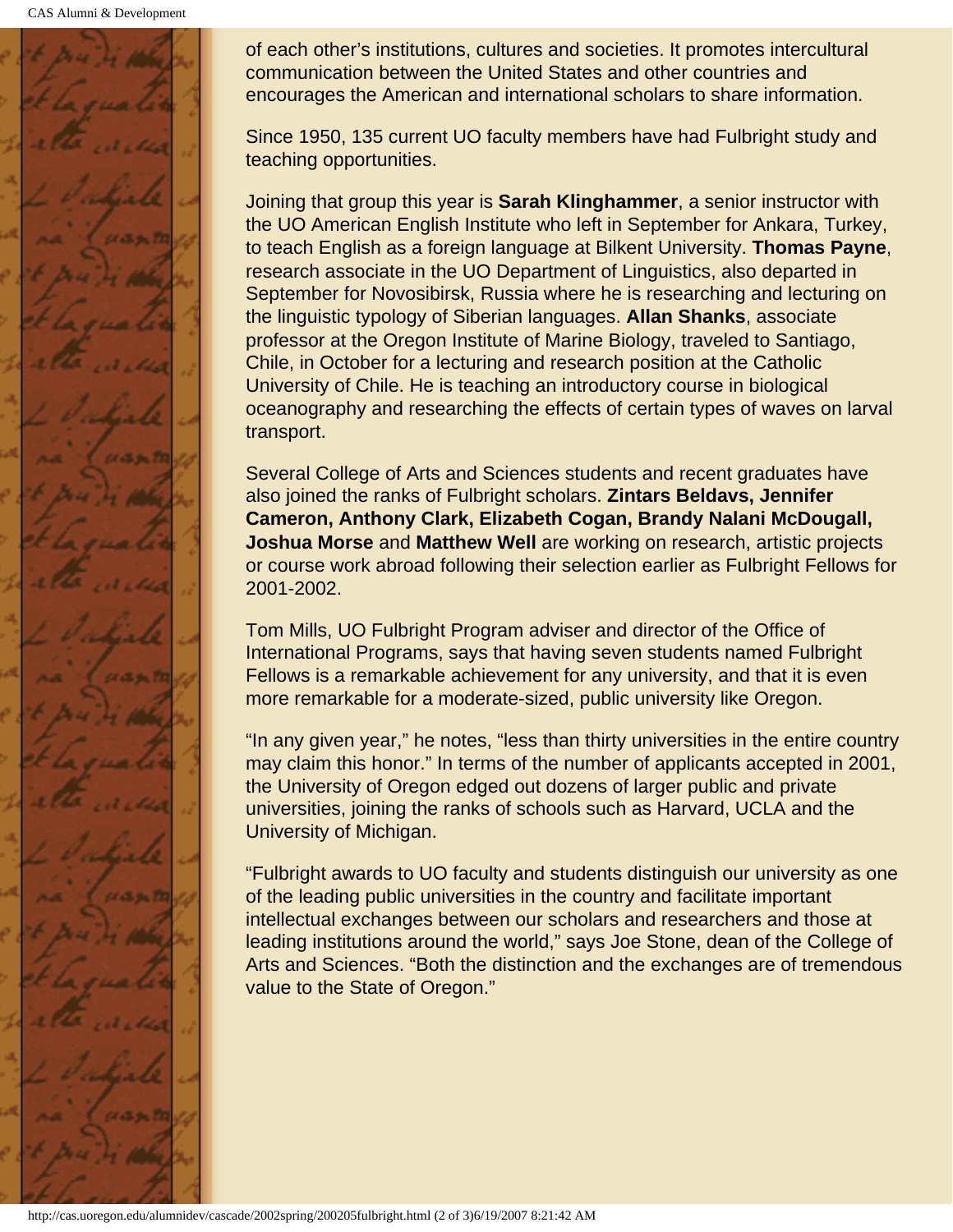college at a glance

giving to CAS

alumni

CAS news

CAS home page

# <span id="page-24-0"></span>ALUMNI & DEVELOPMENT UNIVERSITY OF OREGON<br>COLLEGE OF ARTS & SCIENCES

## **CAS NEWS**

## Student in the Spotlight

Stephen Hughes

When freshman Stephen Hughes came to campus last fall, so did the camera crews for the *Rosie* show in New York.

Rosie O'Donnell selected him to appear on her daytime talk show as a "superkid" last November — and *Rosie* magazine profiled him in its December issue.

Superkid?

In many ways, Stephen Hughes is your typical freshman: working hard, playing hard, complaining about dorm food, changing his major.

But what makes Hughes so extraordinary is not so much what he does on campus now — it's what he did to get here.

Hughes' family lived the majority of his life without a home: in pickup trucks, hotels, parking lots and campsites. Despite this, he managed to keep a 4.0 grade point average and serve as president of the honor society at El Dorado High in Las Vegas, Nevada.

When it was discovered that he was washing up in the school bathrooms each morning, his high school teachers formed a support team, and the group that began by packing his lunches eventually sent him packing to college, pitching in for dorm necessities and connecting him with a job in Eugene. With their help — and the aid of several scholarships — Hughes made his way up north.

Hughes enjoys Eugene, saying "it's a whole different world out here." A resident of McClain Hall, this freshman says that dorm life offers him a great social environment and a real sense of community.

A promising scientist who ranked in the top percentile on a nationwide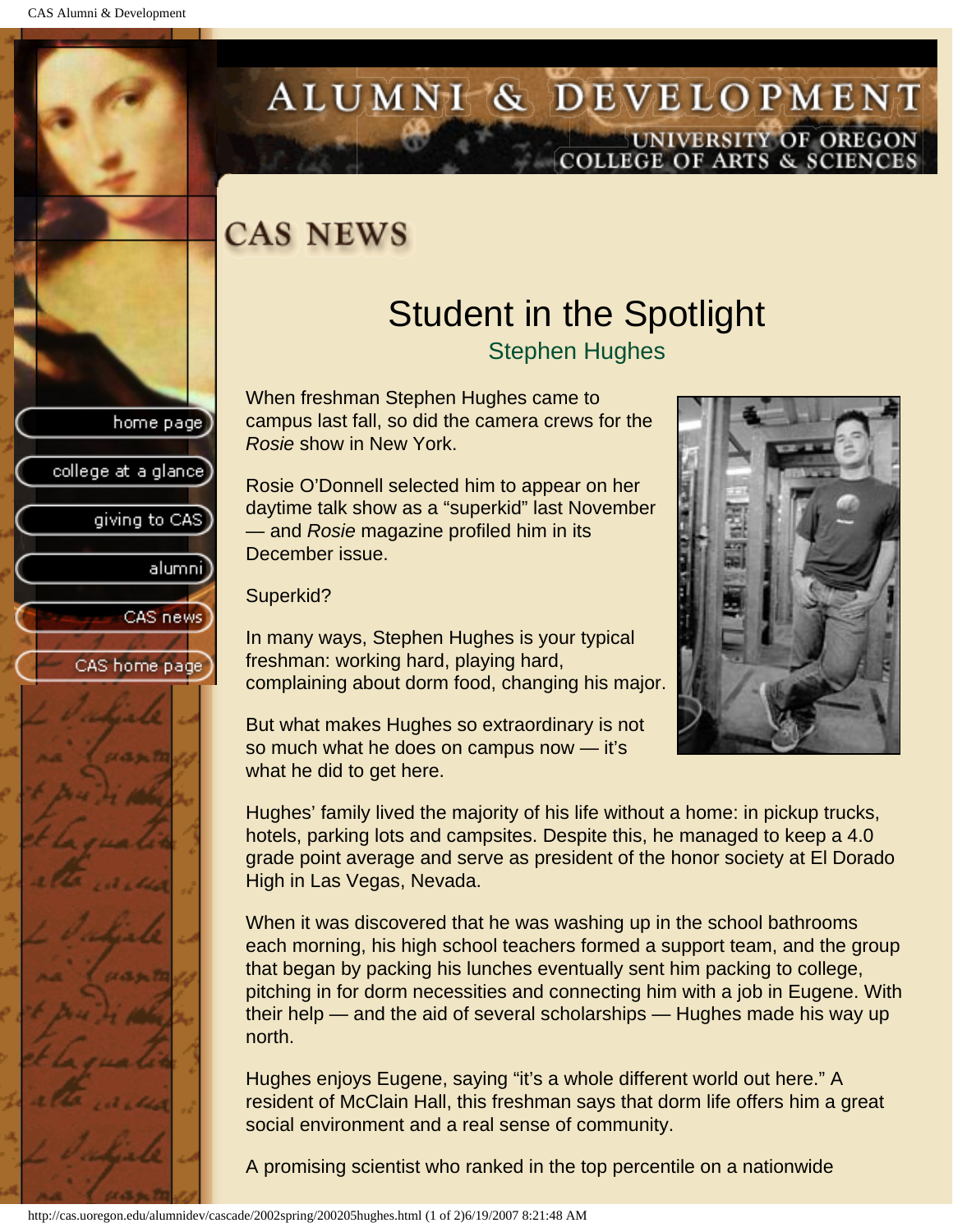CAS Alumni & Development



science exam, Hughes says he wants to study "something in biology" but enthuses about his ballroom dancing class as well.

While leaving Las Vegas has been an adjustment for this "superkid," he loves both the physical and academic environment of Oregon.

"Being here is one of the greatest experiences of my life so far," he says.

Photo by Leighton White



**COLLEGE OF ARTS AND SCIENCES** 

**University of Oregon** 

**COMMUNICATE INNOVATE LEAD** 

1245 University of Oregon • Eugene, OR • 97403-1245 (541) 346.3950 • FAX (541) 346.3282 • alumnidev@cas.uoregon.edu

Copyright © 2002 University of Oregon

Updated June 20, 2002

 **UO HOME ADMISSIONS FINANCIAL AID CAS HOME SEARCH**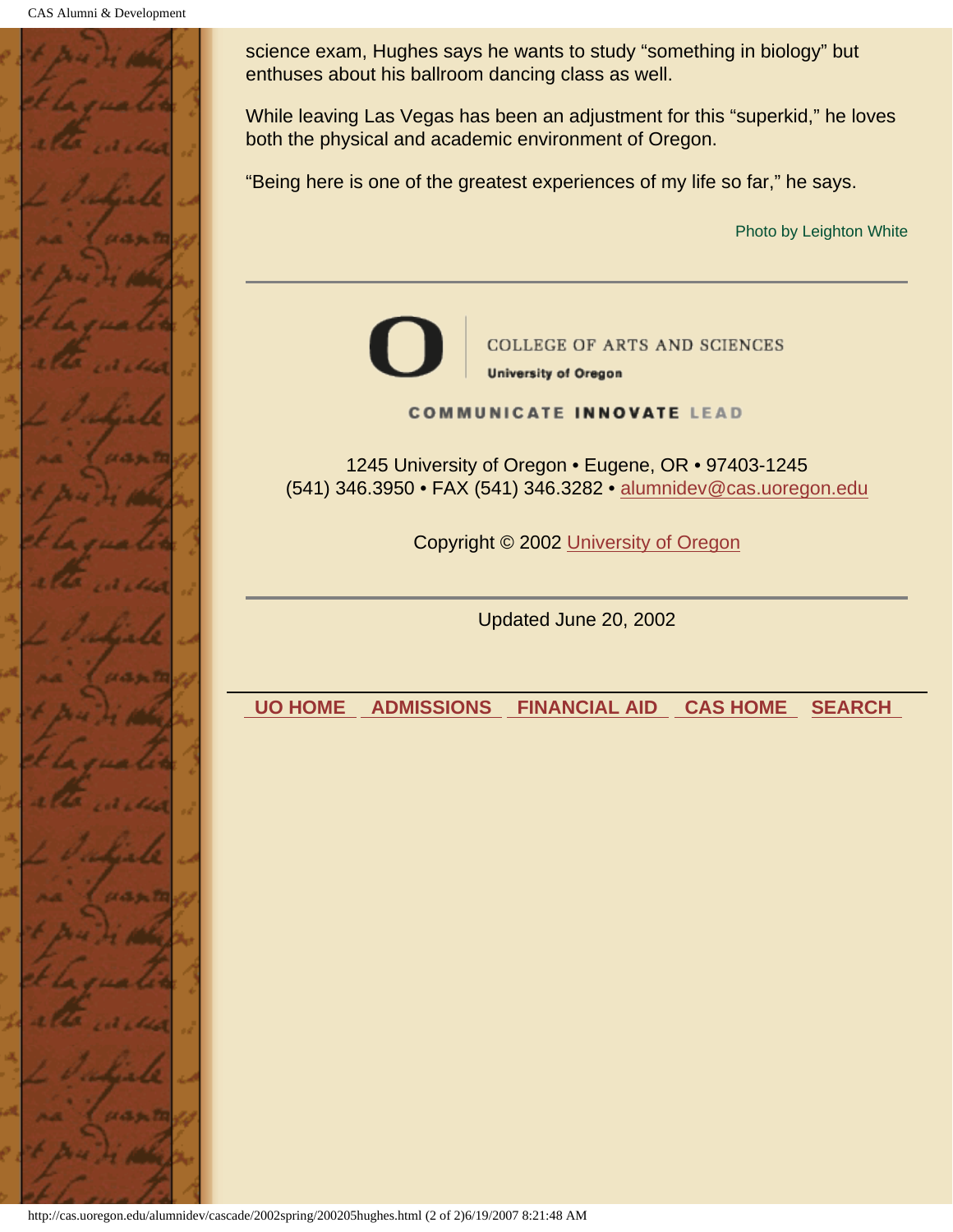college at a glance]

giving to CAS

alumnil

CAS news

CAS home page

# <span id="page-26-0"></span>ALUMNI & DEVELOPMENT UNIVERSITY OF OREGON<br>COLLEGE OF ARTS & SCIENCES

### **CAS NEWS**

# Romance Translation

Amanda Powell and Massimo Lollini on the Subtle Art of Translation

Since even the most accomplished polyglot can know only a few of the world's hundreds of languages, translators are indispensible. In fact, translating texts is a literary endeavor almost as important as creating them, but readers rarely think about the inevitable differences between a translated text and the original or about the issues and difficulties translators face in rendering an author's work into another language.

Romance Languages faculty members Amanda Powell and Massimo Lollini have both translated numerous foreign texts into their respective native languages, Powell from Spanish into English, and Lollini from English into Italian. To Amanda Powell, translation is so important in literary study that she considers literary criticism a "subset" of it because "translation requires giving a text a complete and thorough reading, an interpretation of every part. A critical reading is always partial, and if critics writing about texts don't know what to do with certain parts, they can just ignore them; a translator can't do that."



Amanda Powell

Powell began to study Spanish in college, first making translations of poems by the Spanish surrealists, but by the time she graduated she was more interested in baroque women writers. After reading the works of Sor Juana Inez de la Cruz and St. Teresa of Avila, and translating some of the former's sonnets, she wondered about other women writers of the 16th and 17th centuries. "At that time," says Powell, "it was a project of discovering who the writers were and finding texts because these women had been completely written out of literary history." Sor Juana and St. Teresa had been nuns, and "given the social conditions in that period, the place where a woman might be literate and have mental space and time to write would be the convent, so I wrote a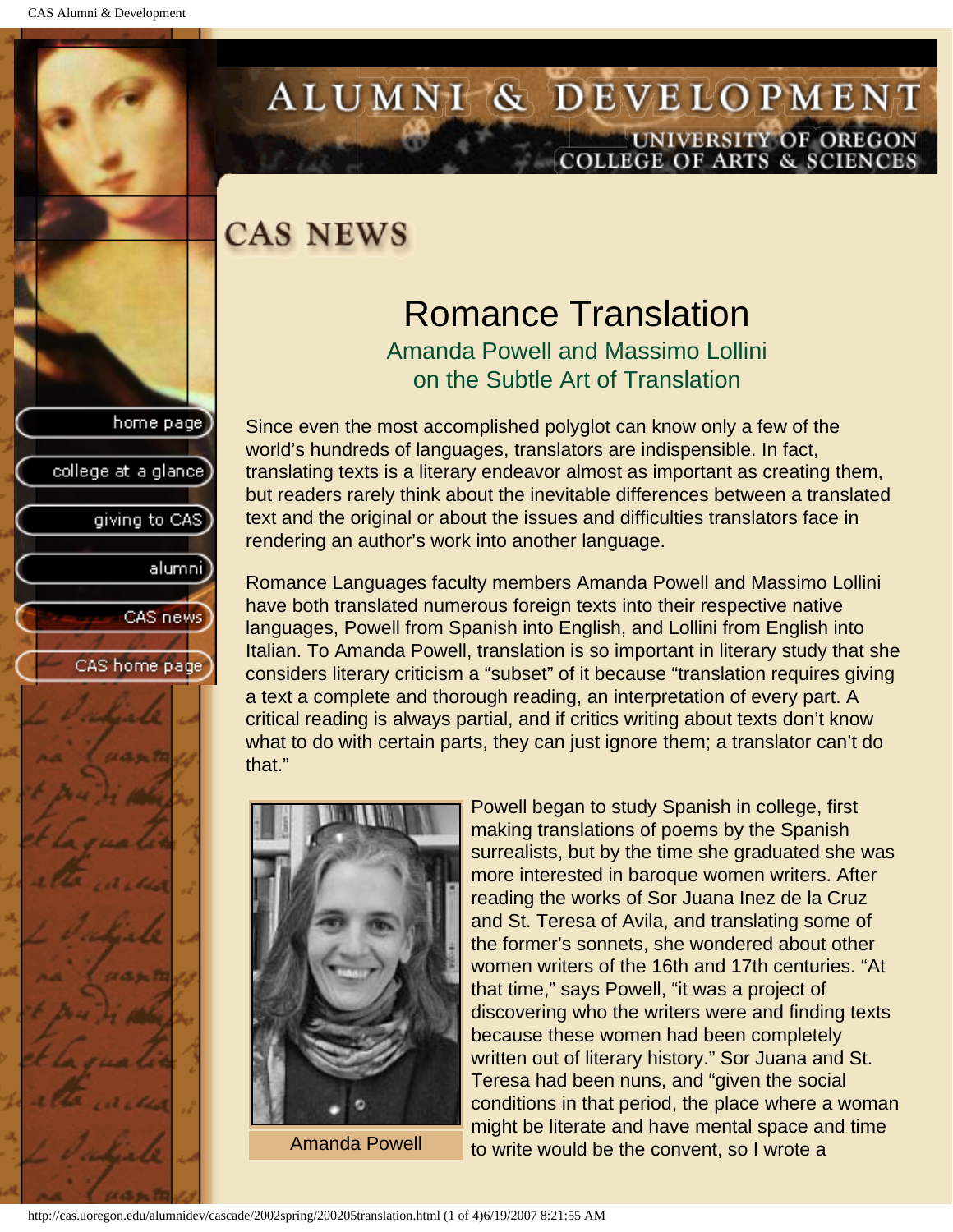CAS Alumni & Development



proposal to go to Spain to look for texts." In Madrid she found the longneglected writings of many nuns and began to translate them. These translations appeared in *Untold Sisters: Hispanic Nuns in Their Own Works.* Powell recalls that what "was satisfying about that project was publishing a book that became foundational for a new area of study."

Powell continues to research and translate texts by nuns of that period, mainly those of Sor Juana, but she has also undertaken other translation projects, one being World to World/Mundo a Mundo: A Binational Literary Translation Workshop. Participants meet in Mexico City for two weeks of discussion, study, and practice. As leader of the workshop, Powell addresses three aspects of translation: "transculturation," or making elements unique to one culture understandable to members of another; translating figurative and colloquial language; and translation as a co-creative process between the author and translator. Apart from technical questions, she says of the workshop that "what often comes up in our conversations is an awareness of United States-Mexican relations and of that problematic, permeable border. It's part of the atmosphere we're in. And then we look at texts and ask how can we be responsible to the different cultural worlds represented in them."

Surprisingly, when working on a text, Powell worries more about her English than about her Spanish. "It's the skills I have as a writer of the language I'm translating into that are most important, which doesn't mean that a thorough knowledge of the source language and text and especially the culture aren't important, but I can check on them." She thinks translators must be both bold and humble: "translation is a paradoxical endeavor and it requires a paradoxical personality. You have to be a perfectionist and yet not be daunted by impossible problems."

Massimo Lollini does not consider himself a professional translator, though he willingly translates when asked to or when a work or author interests him. He began to study English in high school in Bologna, and after attending the university there, he went to Yale to complete a Ph. D., where he started translating "to become more acquainted with the culture I was living in."

In New Haven he was introduced to the Society of Friends and began to attend a meeting. He says, "I wanted to study the intellectual and theological foundations of Quakerism, so I read an anthology of Quaker texts and decided that translating it would help me to understand it better." But he notes that, without attending the Quaker meeting, it would have been more difficult, if not impossible, to



Massimo Lollini

understand the texts properly, which is why he believes translators should not only be fluent in the language but must also live in the culture. "There are cultural elements," he says, "that you can't grasp if you haven't lived in it. That's why the translations I did are related to my experience in this country."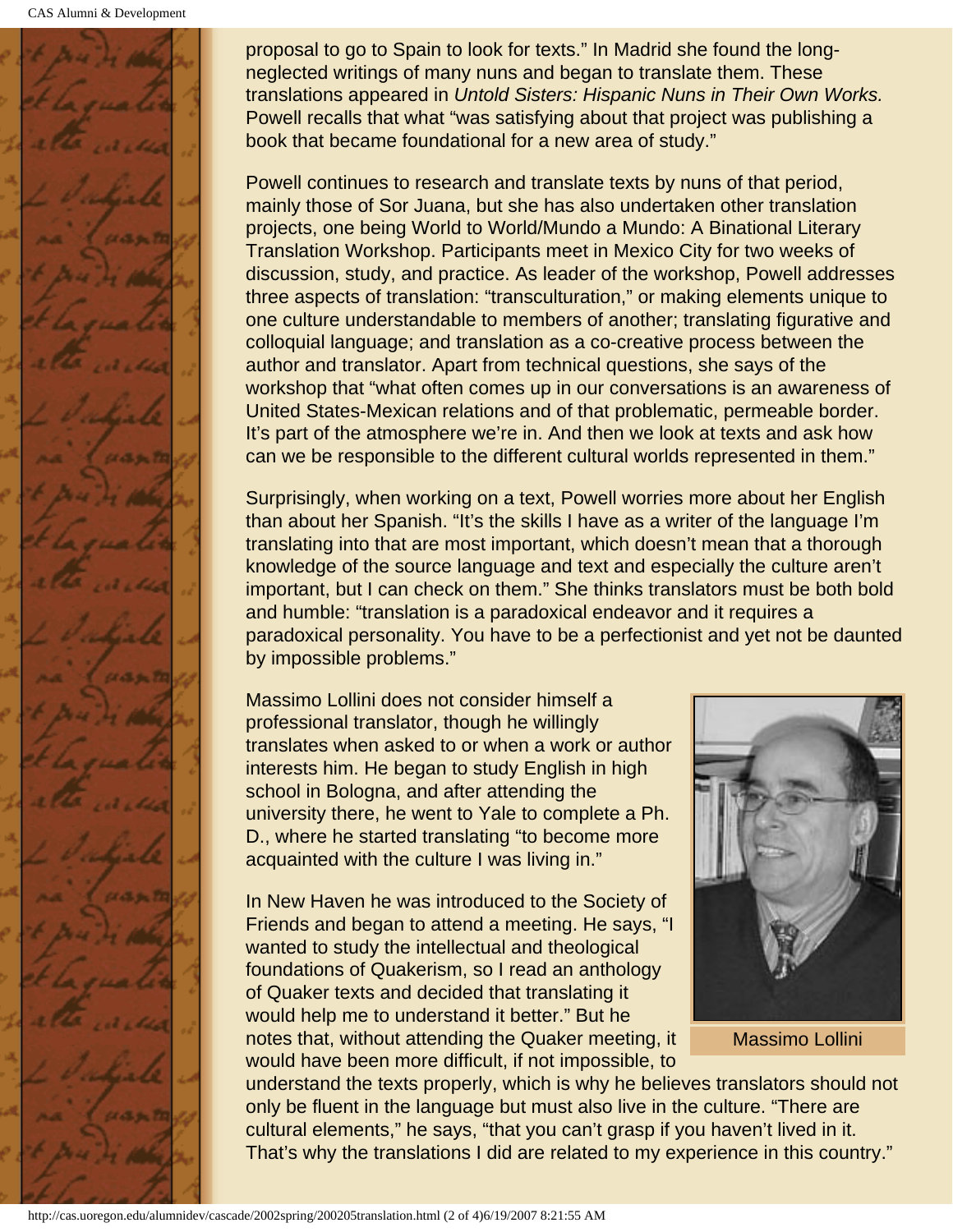

Some friends in Italy asked him to publish his translations of George Fox, John Woolman, and others "because there was nothing recent in Italian on Quakerism." The work, he recalls, was an enriching experience: "After the translation was published, a Quaker meeting was founded in Bologna; and so I was an intermediary between the Quaker writers and the Italian people, and I felt I had provided a service." Lollini has also translated a selection of Emerson's writings, including "Nature" and "Self-Reliance."

According to Lollini, the greatest obstacle translators face is the element of alterity, untranslatable differences of cultural meaning manifested in language. "It helps to realize that there is a cultural element in language that cannot be translated, but can be understood, and understood as different," he says. "The task of a translator is to show that element but still manage to convey the meaning and help people to understand the text in its alterity." As an example, he cites Emerson's concept of self-reliance, which is foundational in American culture.

Self-reliance, he says, "does not mean the same thing in Italy, so it was a challenge to convey that difference and at the same time help the Italian reader understand what Emerson was saying." Such differences make literal translation impossible, though he says that "translators should pursue it as a goal."

> *[Poema 164]* [En que satisface un recelo con la retórica del llanto.]

Esta tarde, mi bien, cuando te hablaba, como en tu rostro y tus acciones vía que con palabras no te persuadía, que el corazón me vieses deseaba;

y Amor, que mis intentos ayudaba, venció lo que imposible parecía: pues entre el llanto, que el dolor vertía, el corazón deshecho destilaba.

Baste ya de rigores, mi bien, baste; no te atormenten más celos tiranos, ni el vil recelo tu quietud contraste

con sombras necias, con indicios vanos, pues ya en líquido humor viste y tocaste mi corazón deshecho entre tus manos.

*Poema 164 from "The Answer/La Respuesta," by Sor Juana Inés de la Cruz, translated and edited by Amanda Powell and Electa Arenal (The Feminist Press, 1994)*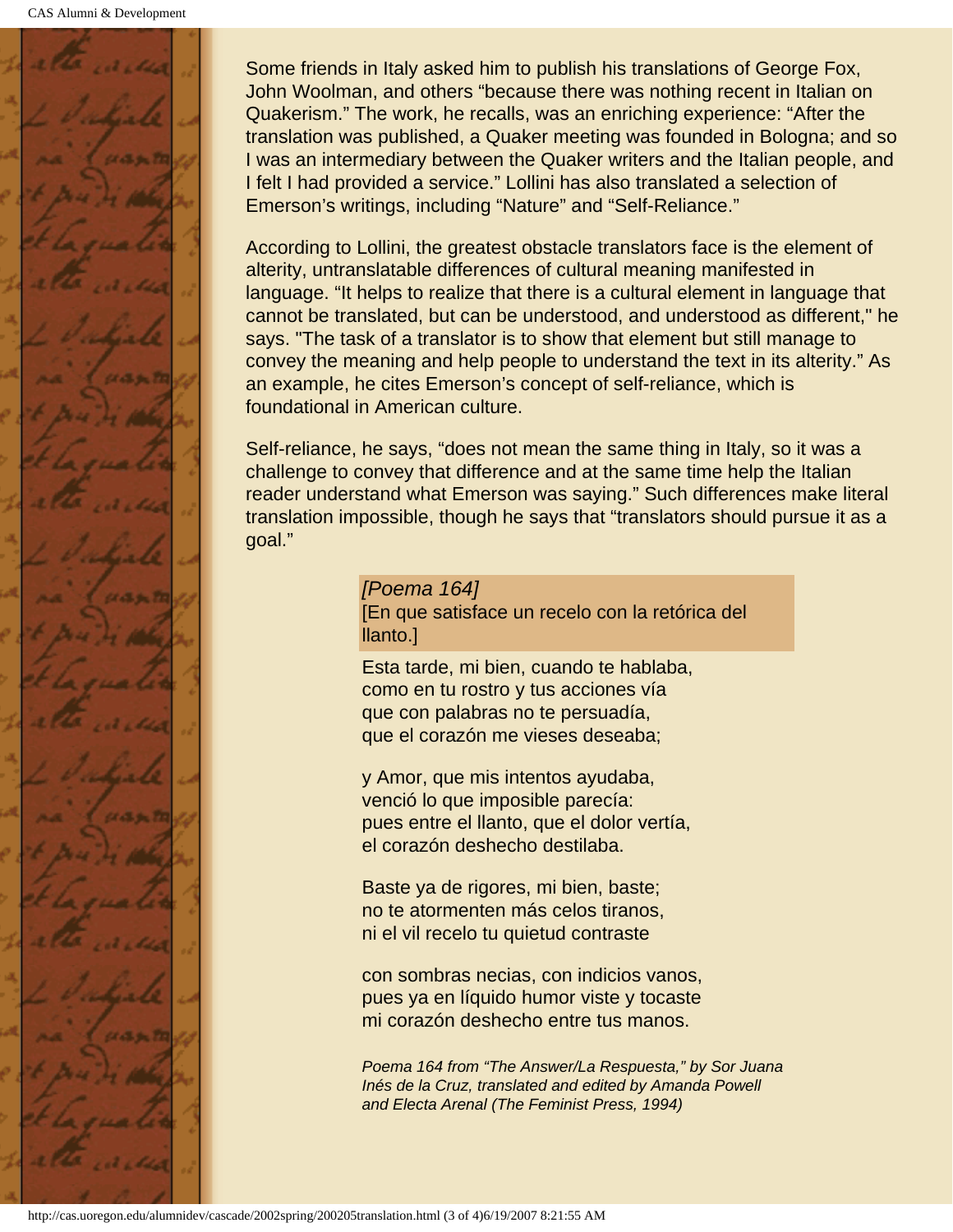

*[Poem 164]* [In which she answers a suspicion with the eloquence of tears.]

This afternoon, my darling, when we spoke, and in your face and gestures I could see that I was not persuading you with words, I wished you might look straight into my heart;

and Love, who was assisting my designs, succeeded in what seemed impossible: for in the stream of tears which anguish loosed my heart itself, dissolved, dropped slowly down.

Enough unkindness now, my love, enough; don't let these tyrant jealousies torment you nor base suspicions shatter your repose

with foolish shadows, empty evidence: in liquid humor you have seen and touched my heart undone and passing through your hands.



**COLLEGE OF ARTS AND SCIENCES University of Oregon** 

**COMMUNICATE INNOVATE LEAD** 

1245 University of Oregon • Eugene, OR • 97403-1245 (541) 346.3950 • FAX (541) 346.3282 • alumnidev@cas.uoregon.edu

Copyright © 2002 University of Oregon

Updated June 20, 2002

 **UO HOME ADMISSIONS FINANCIAL AID CAS HOME SEARCH**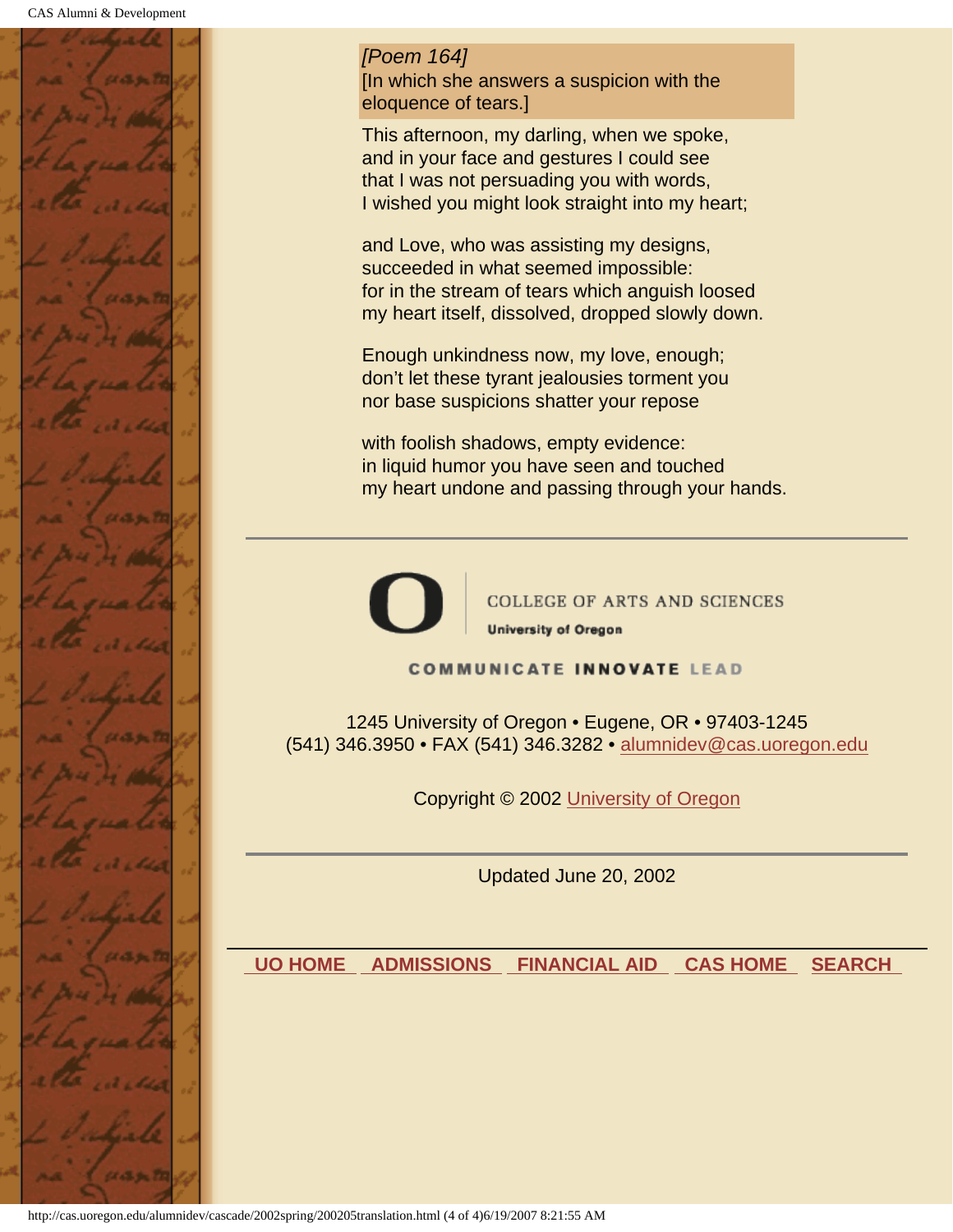college at a glance]

giving to CAS

alumni

CAS news

CAS home page

## <span id="page-30-0"></span>ALUMNI & DEVELOPMENT UNIVERSITY OF OREGON<br>COLLEGE OF ARTS & SCIENCES

## **CAS NEWS**

### Harry Potter in Hollywood Examining the Impact of Hype on Young Readers



Elizabeth Wheeler

Last spring, young readers at Westmoreland Elementary School bubbled over with excitement about J.K. Rowling's best-selling *Harry Potter* books. It was heartening, says UO Assistant Professor of English Elizabeth Wheeler, to talk with children so fired up about reading.

"They had an absolute loyalty to the books," says Wheeler, who interviewed seventeen third-throughfifth graders as part of her research on how marketing affects the way kids relate to literature. "It helped dispel my skepticism about hype."

The early publicity surrounding the books was followed by a media blitz promoting the movie, which put Hollywood's version of Potter on everything from t-shirts to backpacks. How did all the hype affect kids' attachment to the books? Wheeler hopes to find out when she returns to interview the same group this year.

Westmoreland Elementary in Eugene was a natural choice for the interviews. Wheeler's

research assistant, Christy Shaver, a graduate student in the School of Education, was completing an internship there. Neil Callahan, an undergraduate English student at the time (now a graduate student in education), was already volunteering at the school and eager to assist with the research.

The seventeen students who volunteered to participate in the project had been reading the books on their own time outside of school. Wheeler was struck by how strongly they identified with the fictional Potter.

"Kids started telling me about their scars," she recalls. When readers meet Potter in the first book, he has just survived a vicious attack by the evil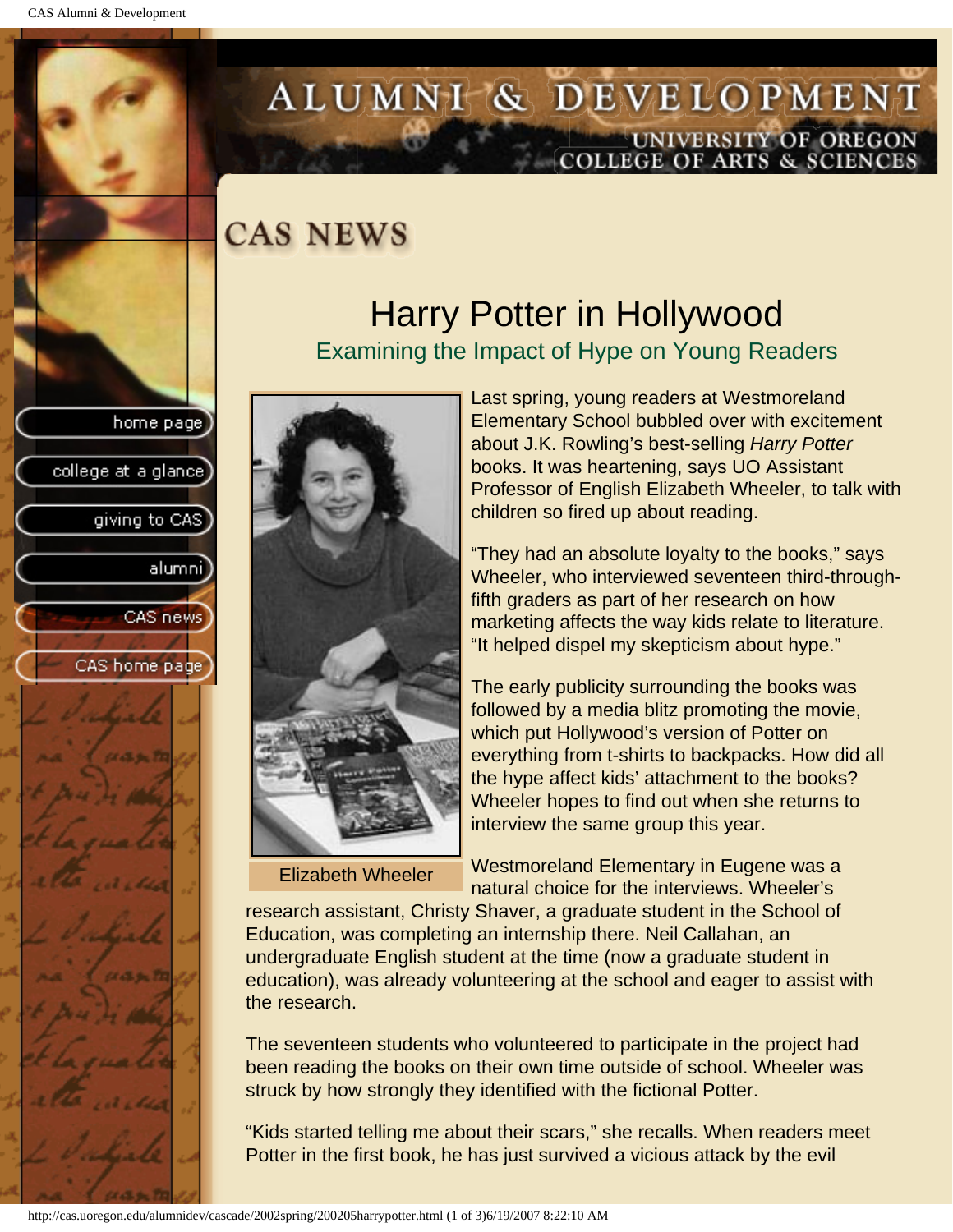

Voldemort. His parents die in the episode, while the infant Potter is left with a scar on his head that hurts whenever he is in the presence of evil.

"Kids this age (8-11) think so much about not being the underdog, not being the little one," says Wheeler. "The book seemed to be saying to them that it's okay not to always come out on top because that's just part of the life experience."

"Many kids transferred their feelings about the books into real life 'power games' at home or in school," she adds. One girl told Wheeler that if she had an "invisibility cloak," (a magical cloak used by Potter to wander about unseen) she'd find out who her brother likes and tell his friends. One of the boys liked to rhyme off the many obscure facts he had gleaned about life at Hogwarts (the academy for young wizards where most of the action takes place).

"Reading the books seemed to make them feel more powerful and in charge," observes Wheeler.

Will kids think less of the books after viewing Potter on the big screen? Wheeler isn't sure, but she's keeping an open mind. Talking with the Westmoreland students reminded her that kids are used to being bombarded by marketing messages, and tend to take it in stride.

"When I asked kids what they thought about product placements, they said 'everything is like that now,' everything has tie-ins," says Wheeler. She likens it to the way Pleasant Company (owned by Mattel) pairs its American Girl books with dolls and other products. Devoted fans flock to the company's huge American Girl Place in Chicago, where they can view a live musical and treat their dolls to high tea.

"I suspect the phenomenon is much bigger than Harry Potter," says Wheeler, who plans to publish her findings in a book tentatively titled *Commodity Fiction.* In the end it isn't the products or marketing campaigns themselves that interest her, but kids' reactions: "What I want to know is, does this change the way their imaginations work?"



**COLLEGE OF ARTS AND SCIENCES University of Oregon** 

#### **COMMUNICATE INNOVATE LEAD**

1245 University of Oregon • Eugene, OR • 97403-1245 (541) 346.3950 • FAX (541) 346.3282 • alumnidev@cas.uoregon.edu

Copyright © 2002 University of Oregon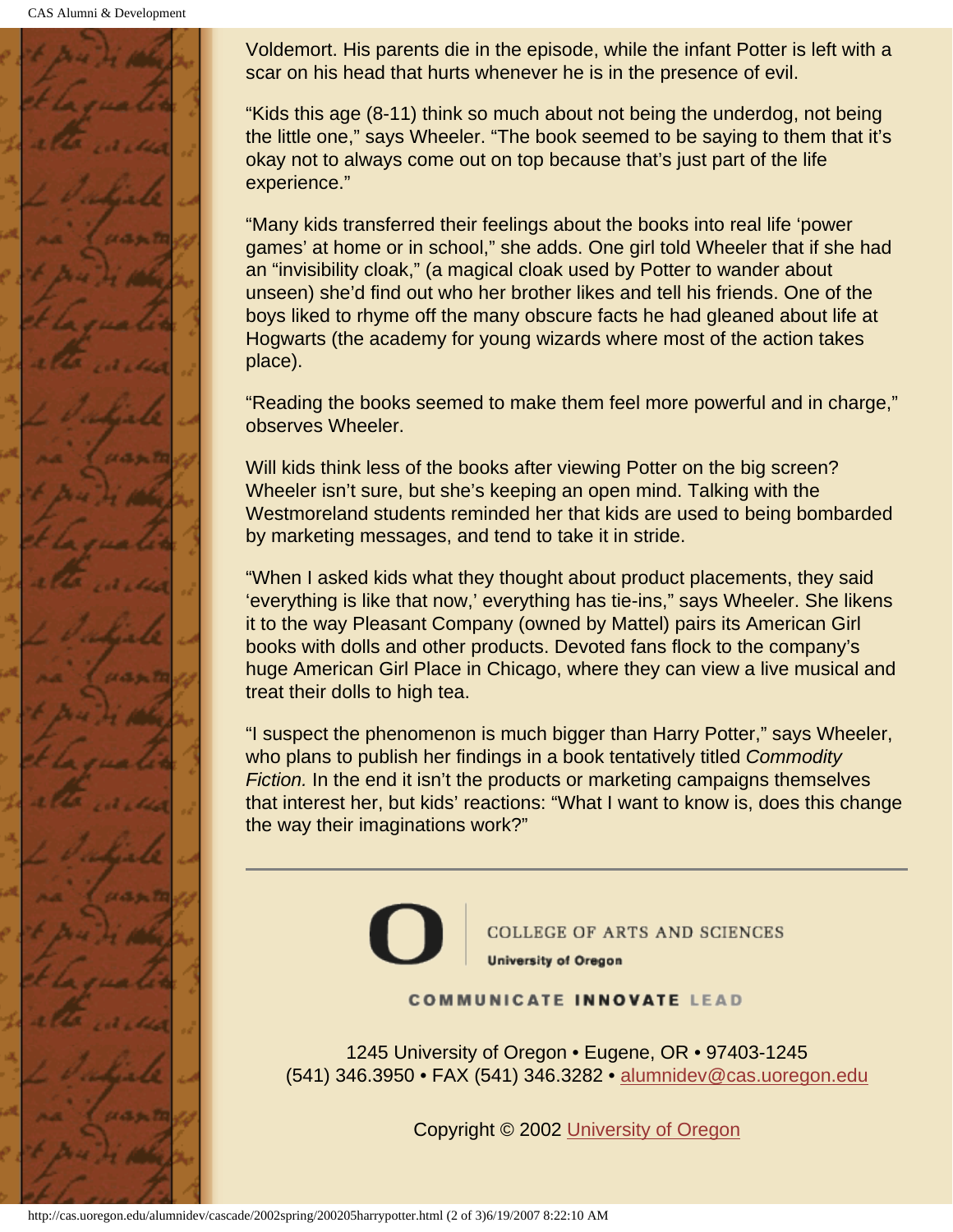<span id="page-32-0"></span>CAS Alumni & Development

home page

college at a glance

giving to CAS

alumni

CAS news

CAS home page

### ALUMNI & DEVELOPMENT UNIVERSITY OF OREGON OLLEGE OF ARTS & SCIENCE

**CAS NEWS** 

### Spring Syllabus: Neuroscience, Literature, Philosophy, and the Body



Mark Johnson and Louise Westling

Most of us learn to think of our minds as transcendent, inhabiting and using our bodies without being part of them. Philosophers long ago gave the name *mind-body dualism* to this idea; it is a core concept of Western civilization, and according to Professors Mark Johnson and Louise Westling, who are team-teaching a course called "The Living Body," it is completely wrong.

In the special course, sponsored by The Williams Fund for Undergraduate Education, Johnson and Westling argue that mind is an aspect of bodily experience and cannot be separated from it. Johnson says, "We're going to look at how consciousness is tied up with having a body, how the way your body is — the way it interacts with things — determines the kind of person you are: what you're aware of, what your values are, that kind of thing."

Throughout the term, the two professors will use texts from contemporary psychology and cognitive neuroscience, as well as literature by Ernest Hemingway and Muriel Rukeyser, to support the idea that "a human being is a complex interaction of an organism."

However, says Johnson, our minds and brains are not identical: "You cannot explain mental phenomena just by referring to brain states. The brain is only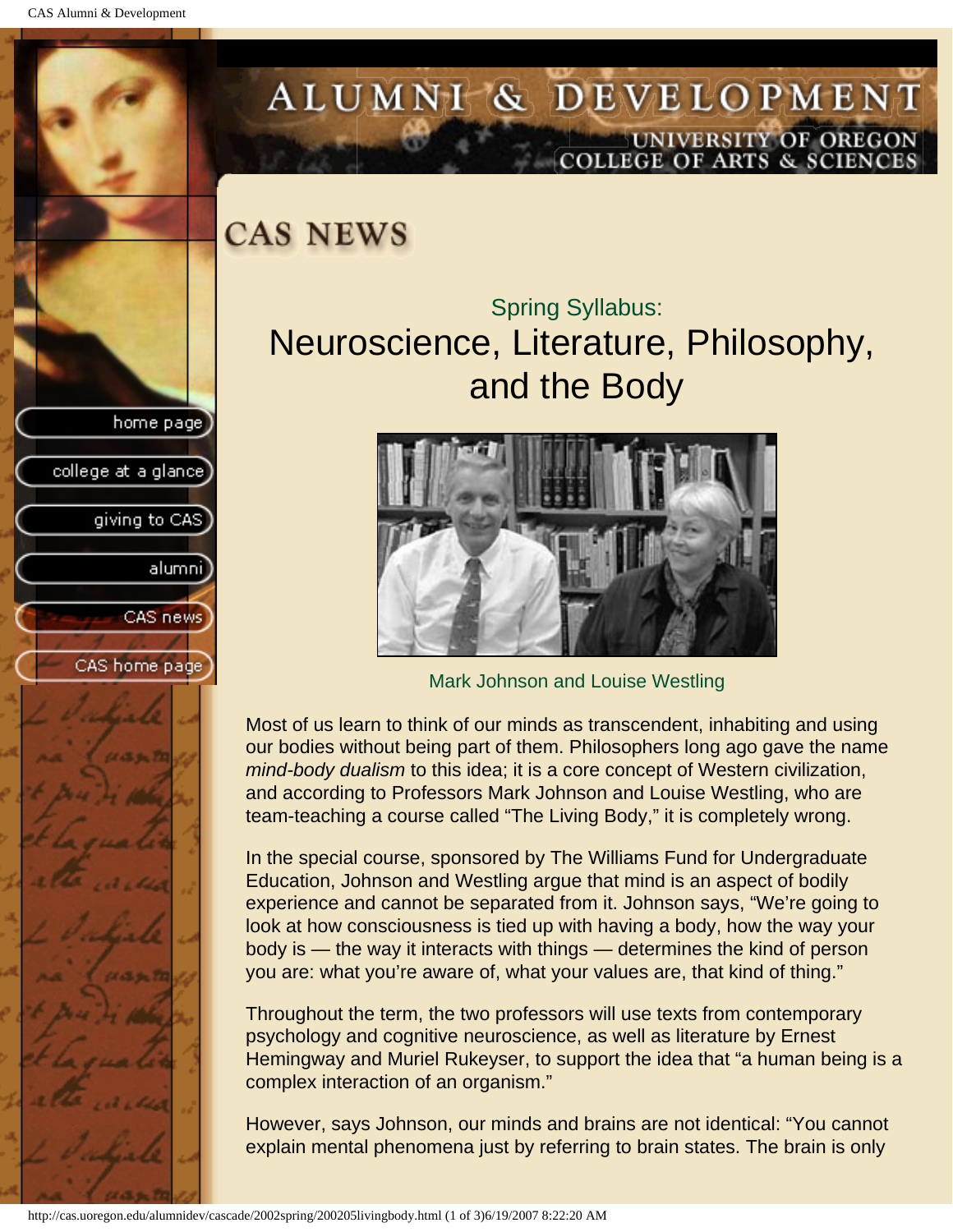CAS Alumni & Development



part of the whole system of embodied being." He dates his earliest thinking about the embodied mind to 1978, when he began collaborating with George Lakoff on the book *Philosophy in the Flesh.* They proposed that "metaphors are grounded in aspects of our bodily experience," which eventually led to the idea that the mind itself is an "outgrowth" of bodily experience.

The idea of embodiment also began to interest Westling in the late seventies, when she discovered how problematic the human body and the landscape are for many women writers. Her studies in feminism and environmentalism convinced her that "attitudes towards the body are absolutely intertwined with attitudes toward the land. To acknowledge ourselves as embodied would put us in a position to recognize our kinship with the rest of the living community, which is what sustains us." While searching for conceptual frameworks on which to base her literary studies, Westling read *Philosophy in the Flesh* and encouraged the members of Mesa Verde, a student-faculty eco-criticism group, to invite Johnson to speak. Their idea for the Williams course developed during subsequent conversations.

Besides lectures and interdisciplinary readings, the course includes meetings with a body movement practitioner. Students will participate in exercises to make them more aware of their bodies and show how abstract concepts are grounded in bodily phenomena. Johnson noted that our concept of justice, for instance, which we traditionally symbolize with a set of twin-pan scales, can be derived from the bi-lateral symmetry of our bodies and our experience of balance. Westling says the exercises should "make people aware of how embodied their thinking is."

Both professors believe that giving up the dualistic idea of mind and body has profound consequences. Johnson says, "At a very deep level, it should suggest a different way of thinking about who you are, where your values come from and what's possible for you as human being."

Westling adds that "our very survival depends on an opening out of our understanding to the fullness of our experience, which is embodied."



**COLLEGE OF ARTS AND SCIENCES University of Oregon** 

#### **COMMUNICATE INNOVATE LEAD**

1245 University of Oregon • Eugene, OR • 97403-1245 (541) 346.3950 • FAX (541) 346.3282 • alumnidev@cas.uoregon.edu

Copyright © 2002 University of Oregon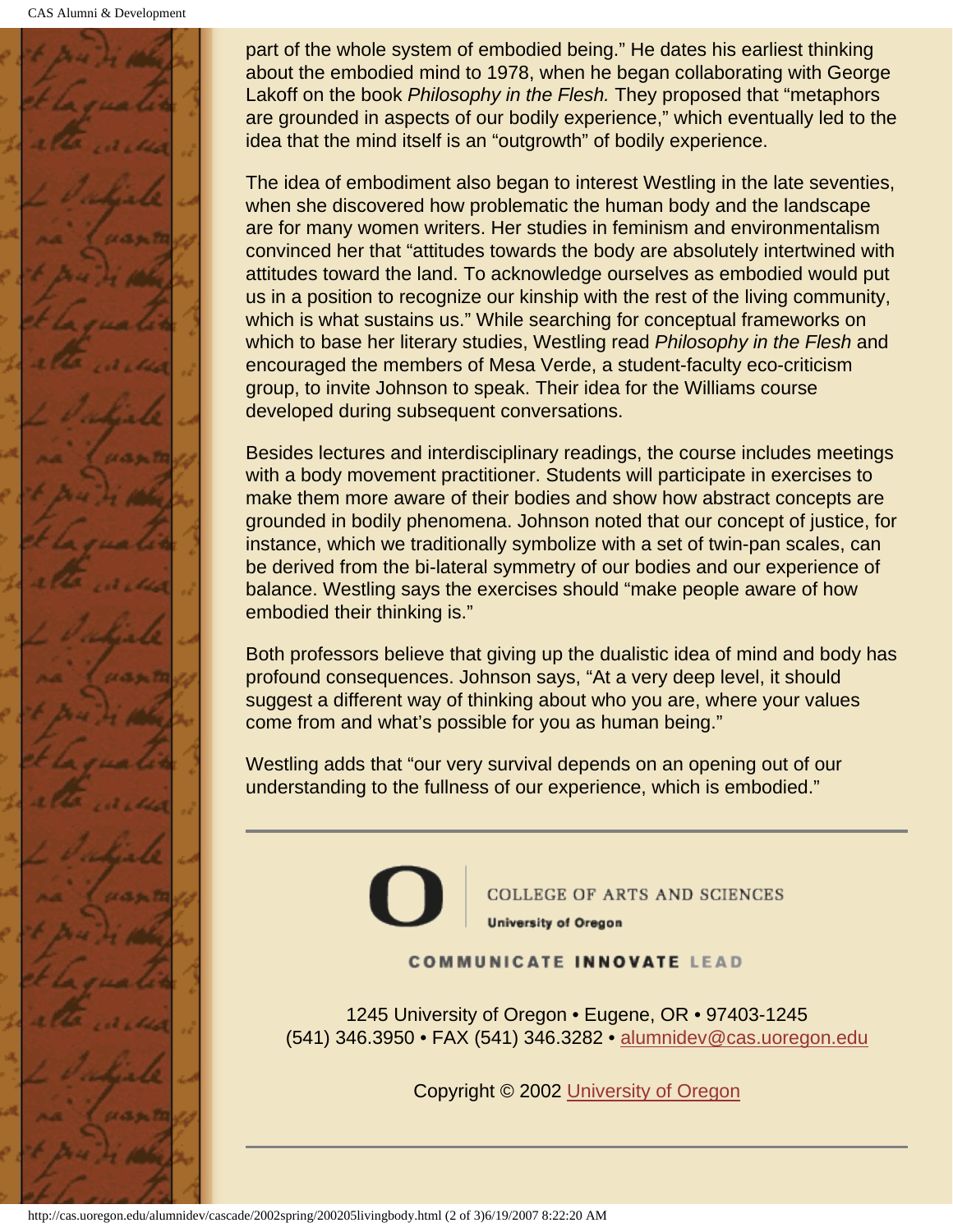<span id="page-34-0"></span>CAS Alumni & Development

home page

<span id="page-34-1"></span>college at a glance]

giving to CAS

alumnil

CAS news

CAS home page

# ALUMNI & DEVELOPMENT UNIVERSITY OF OREGON<br>COLLEGE OF ARTS & SCIENCES

**CAS NEWS** 

### 9/11 Faculty Perspectives

[Alexander B. Murphy](#page-34-1) • [Marion Goldman](#page-35-0) [Ronald B. Mitchell](#page-35-1) • [Diane Baxter](#page-37-0)

#### **Rethinking Old Maps** Alexander B. Murphy, Professor, Geography



We live in a complex world." A more banal statement would be hard to formulate in this day and age. Yet for all the lip service paid to the notion, much of the American policy and media elite continue out of habit to view the world through a simplistic prism, a prism that is utterly at odds with the complexity that determines today's geopolitical reality.

That prism is the map that hangs on the walls of our homes, our classrooms, and even our foreign policy institutes: the map showing the 200-odd countries of the world. And our continued unthinking use of that map is now downright dangerous, as the reaction to the September 11 atrocities demonstrates.

Consider the oft-heard comparisons with Pearl

Harbor and the notion that we are again at war. When Pearl Harbor was bombed, there was no question what that meant: war with Japan — and by extension Germany and its European allies.

During the Cold War era, we didn't just think in terms of the map of states, of course. There was a clear bi-polar geopolitical order that overlay the map of states, but it operated in and through the state system. From both a Soviet and an American perspective, the fundamental policy question was whether states were for or against "us," and policy was shaped by its likely impacts on state allegiance to one side or the other.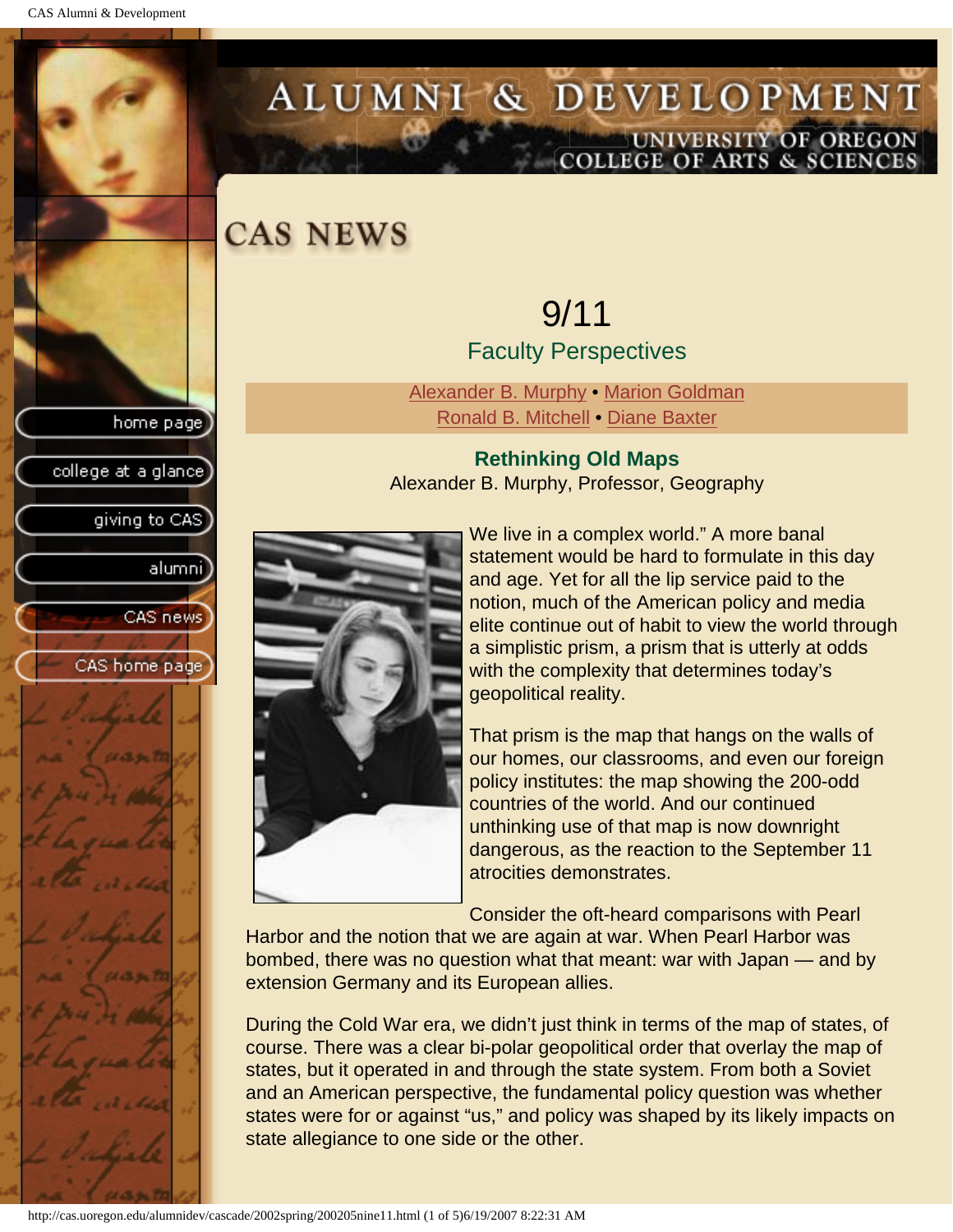

Over the past few decades, however, it has become increasingly clear that the map of states is not the only map of importance. Other maps clearly matter — maps of ethnicity, maps of wealth and poverty, maps of the flow of goods and people. The importance of such alternative maps was made startlingly clear in the aftermath of the break-up of the communist bloc in Europe and then the Soviet Union. Many people — including self-proclaimed experts — seemed surprised by the ethnic diversity of the Soviet Union, the depth of ties between the Baltic States and parts of Scandinavia, interregional antagonisms in Eastern European states, and much more. All of this was easy to ignore when, even in our own educational system, we were more concerned with understanding political alignments than with the geographical complexity of the planet.

Especially in light of the current political situation, that complexity can no longer be ignored.

The desire for justice in the wake of the attack on New York City and Washington, DC — together with the hold that the old geopolitical order still has on our imaginations — makes it tempting to cast Afghanistan as the enemy. Yet what is Afghanistan? A product of a nineteenth-century geopolitical compromise between Russia and Great Britain that is made up of many different peoples — Pushtuns, Tajiks, Uzbeks, Turkmens, Hazaras to name just a few.

So our present world is not just one in which communication and trade networks are not reducible to the map of states; it is one in which the state itself can be a hollow concept…

#### **Rejecting Easy Answers**

Marion Goldman, Professor, Sociology of Religion

<span id="page-35-0"></span>Since the events of September 11th, students in my classes in the sociology of religion have asked many questions about the relationships of spirituality and violence. They have discussed Islamic, Jewish, and Christian fundamentalisms, observing differences and similarities among all three religious traditions.

<span id="page-35-1"></span>Some students draw parallels between the terrible events at the World Trade Center and the equally awful but often unobserved terrorism against abortion clinics and the health professionals working in them in the USA. These upper division students reject easy answers to complicated questions, and the demonization of any group. Instead they are concerned with the global processes involving religion and religious activities.

#### **Addressing Student Interest**

Ronald B. Mitchell, Associate Professor, International Politics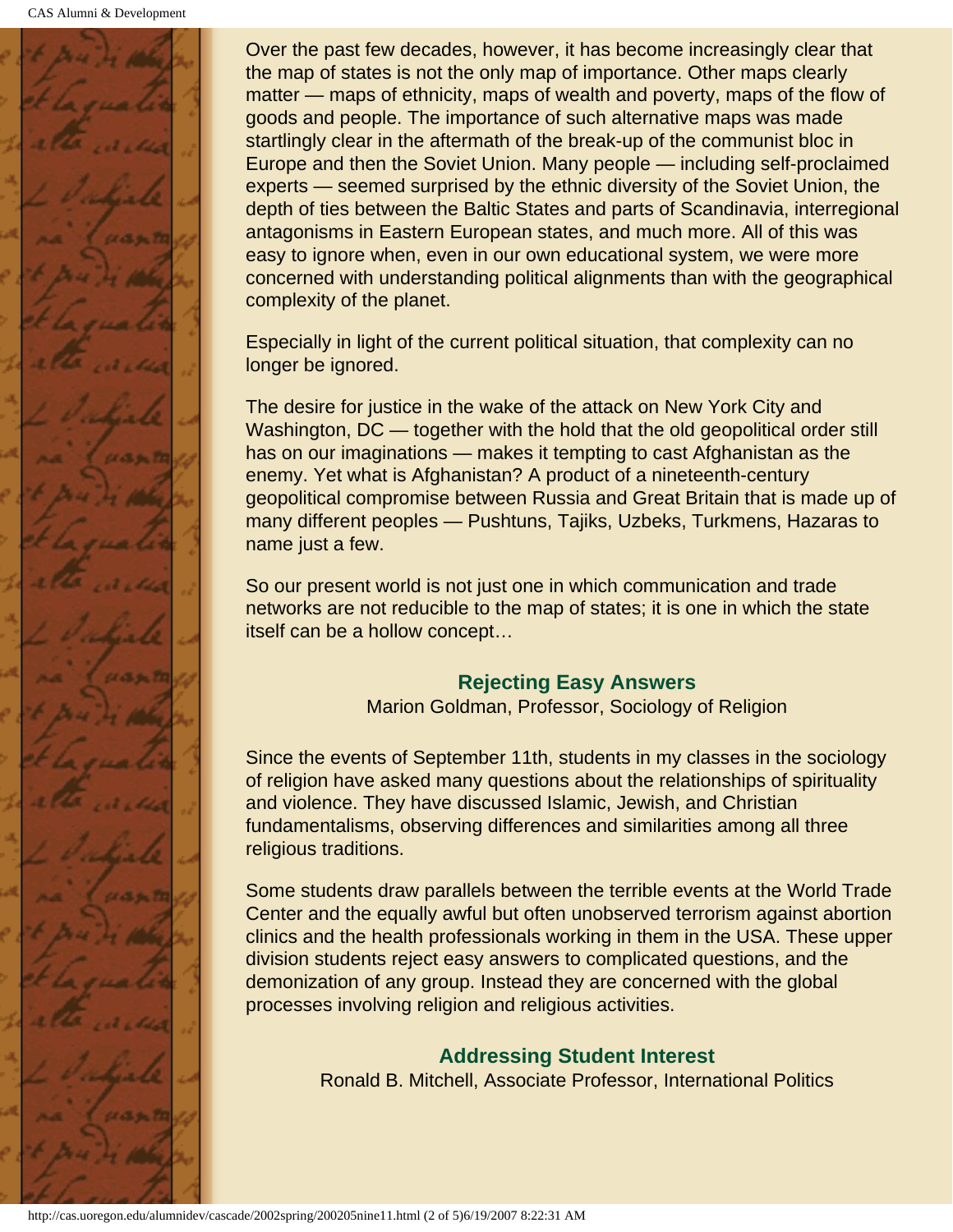

The events of September 11th have led to a significant shift in how political scientists think about international relations, American politics, and comparative politics. It has caused many of the faculty at the University of Oregon to alter both the ways they teach these subjects and the responses of students to the subjects they teach.



Consider the basic facts of September 11th. The attacks on the World Trade Center and the Pentagon were undertaken by terrorists who were not American nationals, who were motivated by their interpretations of both religious principles and processes and events usually referred to as globalization, who were not acting on behalf of any nation-state, who used "technologies" readily available throughout the world.

In the field of international relations, these facts have caused most scholars to pay far more attention to the role of religion in international affairs, highlighting arguments made earlier in the decade by Samuel Huntington that the post-Cold War world will be characterized, at least in part, by a "clash of civilizations." The events have also induced greater caution with respect to traditional claims that it is nation-states rather than non-state actors that play the central roles in international events. The response of the United States and other governments to September 11th, especially those likely once the war in Afghanistan is concluded, demonstrate an increasing ability to discriminate between attacking the governments of terrorist states and attacking terrorists who may reside in a particular state. The events also provide support to claims that have been made for over two decades that the security of a state involves many aspects beyond — and that cannot be provided for exclusively by — military security.

In the field of American politics, the events of September 11th have both highlighted and changed traditional patterns of American politics surrounding race, ethnicity, religion, and immigration. It has simultaneously caused scholars to re-think understandings of how Americans manage the tradeoffs between freedom and security, understand the reasons for and costs of protecting civil rights, and respond to the many racial, ethnic, and religious differences that exist in American society.

In the field of comparative politics, the attacks have helped draw attention to differentials in the power many foreign governments have over the citizens (and non-citizens) who reside within their borders, in the de facto influence that non-citizens can have over governmental policy in such states, and the different roles of religion and culture in the politics of other states. Although these and related issues are not "news" to professional scholars of comparative politics, the events of September 11th have increased both the interest in and the understanding of these insights by students.

Many classes in the Political Science department have been adapted so that these issues and student interest in these issues can be addressed. From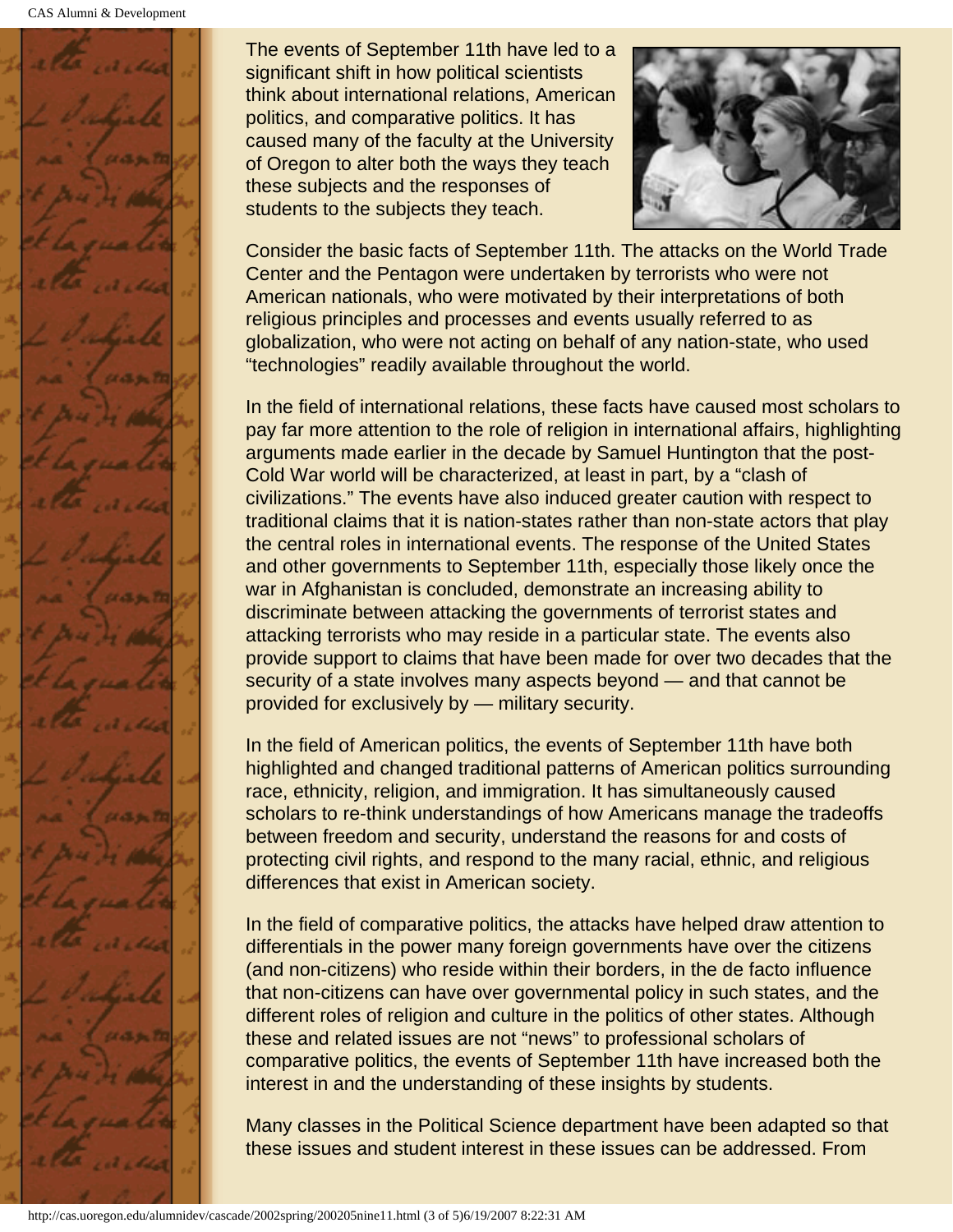<span id="page-37-0"></span>

introductory courses to upper level courses, syllabi have been reshaped to raise the importance of elements that already were discussed and to add components that directly address both new understandings and new student interest in elements of international relations.

#### **Making the Strange Familiar**

Diane Baxter, Assistant Professor, Cultural Anthropology

Along with shock, anger, fear, and grief, September 11 brought for many people this response: how could they do something so terrible to us? This is, of course, an understandable immediate reaction to a horrendous event, but begs many important questions. Who, for example, is they? Is it all Middle Easterners? Just men? Only Saudis? Is it all Muslims or just Middle Eastern Muslims? Whoever "they" are, why is their "culture" so violent? So unreasonable, even, perhaps, so evil? So unlike "ours?"

Questions that examine cultures and individuals' relationship to culture are the bread and butter of Cultural Anthropology. In most introductory courses, professors attempt to impress students with the idea of cultural relativity and an appreciation for cultures, at least in some ways, unlike their own. In my courses, I'm eager to show the diversity within cultures and the multiple ways in which individuals identify with, accept, and resist their society's norms, dictates, and values. As anthropologist, Melford Spiro, was fond of saying, one of my goals is to "make the strange familiar." Breaking down unfortunate and divisive barriers — that is, negative stereotypes of "exotic others" — is always a part of my course objectives.

After September 11, it became even more important and so this fall, along with my GTF's, I engaged students in dialogues that focused on the way we view ourselves, the diversity of our cultures (not all students come from the same "culture"), and those of "others." Can we call a culture evil? And, if so, why can't others call us evil? Do human beings share a common human nature or not? Can we explain terrorism more reasonably by looking at geopolitics, economics, political psychology, rather than saying, "It's just their culture?" While these are issues that are generally a part of my introductory courses, the events of September 11 made them immediate, emotional, and intense.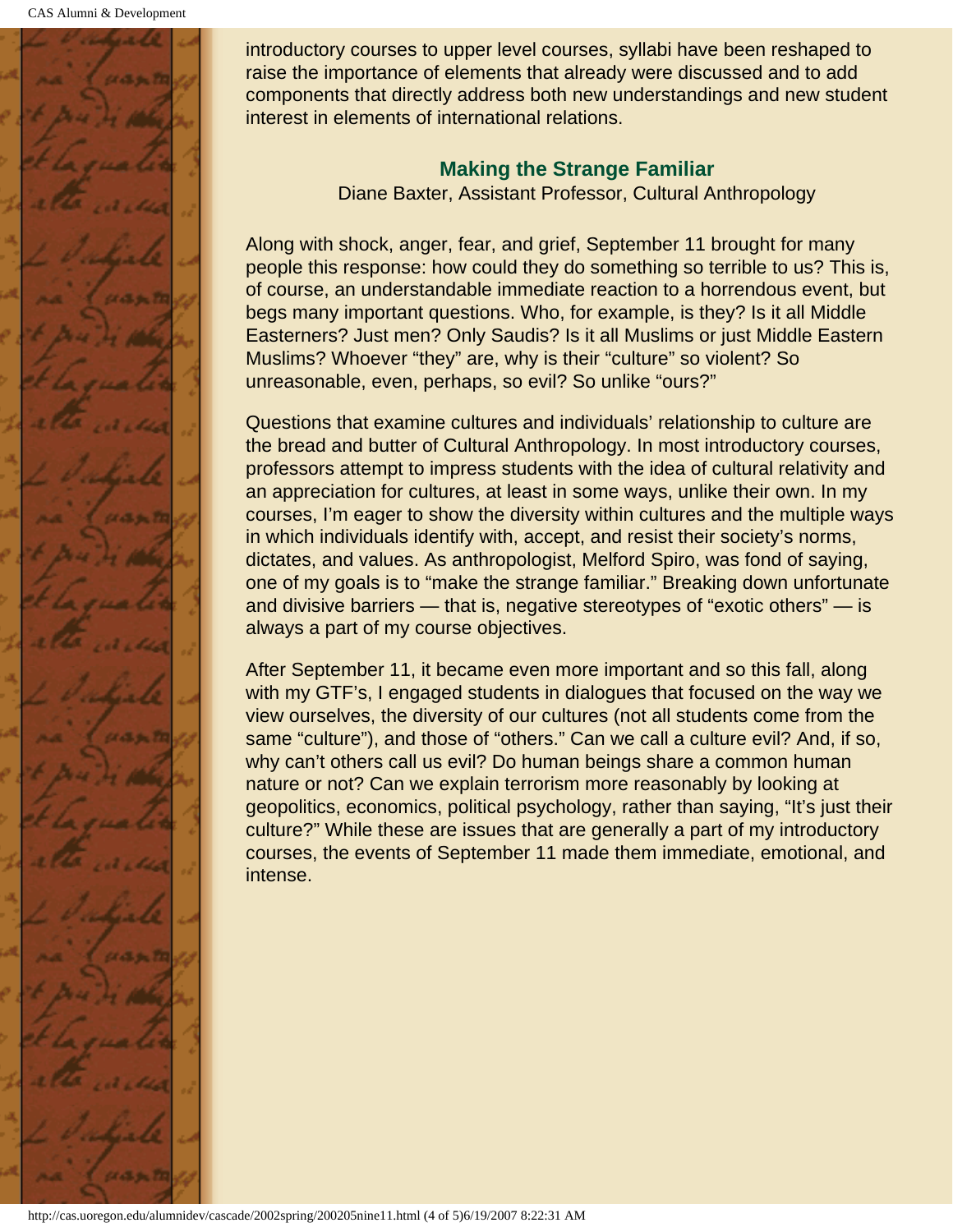college at a glance]

giving to CAS

alumnil

CAS news

CAS home page

# <span id="page-38-0"></span>ALUMNI & DEVELOPMENT UNIVERSITY OF OREGON<br>COLLEGE OF ARTS & SCIENCES

### **CAS NEWS**

## An Evolving Partnership

UO Biologists Bradshaw and Holzapfel Catch International Attention for Mosquito Discovery



Christina Holzapfel and William Bradshaw

Within the last thirty years, questions about global warming have come to the forefront — and so has the work of William Bradshaw and Christina Holzapfel, members of the UO's Department of Biology since 1971.

"The earth has warmed faster in the last thirty years than at any time over the last 1,000 years," says Bradshaw. "Many plants and animals now bloom, migrate, or reproduce earlier than they did thirty years ago."

In the first study of its kind, Bradshaw

and Holzapfel, working in the Ecology and Evolution program, provide scientific evidence that a type of mosquito is changing genetically in response to global warming.

Their study, which appeared as the cover article in the scientific journal *Proceedings of the National Academy of Science,* demonstrates that the pitcher plant mosquito is postponing hibernation as the growing seasons become longer.

Bradshaw and Holzapfel have collaborated in research since graduate school at the University of Michigan. Bradshaw's interest was in physiology and ecology while Holzapfel leaned more toward evolution and systematics. However, a common background in insects and biological clocks laid the foundation for this married couple's research.

Supported by the National Science Foundation (NSF) for over thirty years, this research team has taken several sabbaticals together, traveling to Florida, Canada, and Europe to collect mosquitoes and bring them back to their lab.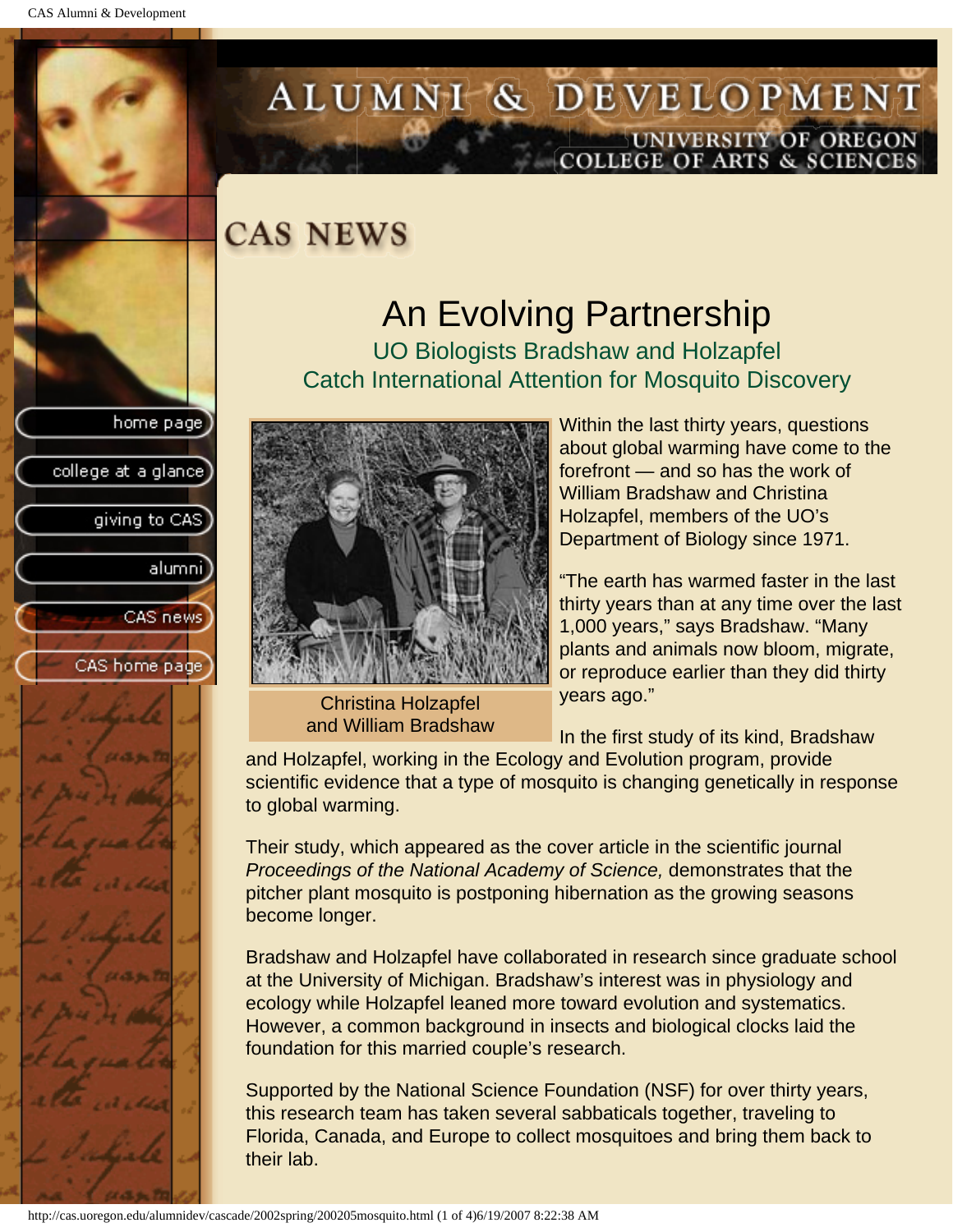

But global warming was never an object of their research. "Nobody set out to test for the effects of global warming thirty years ago," says Holzapfel. "It was simply a non-issue."

However, after two decades of data collection, Bradshaw and Holzapfel began to wonder: "Has there been adaptive evolution in response to global warming?"

When they compared the mosquito population collected in 1996 to their 1972 counterparts, they discovered that yes, the pitcher plant mosquito had genetically altered its life cycle in response to longer summers and shorter winters. Even more surprising was that, in comparing mosquito populations between 1988 and 1993, they found that evolutionary adaptation could occur in a time span as short as five years.

"This is evolution happening at a breakneck speed," says Bradshaw.

And the mosquito adaptations have important implications for other biological creatures as well. "A wide variety of plants and animals use the length of day, or photoperiod, as a pivotal environmental cue," he explains. If the pitcher plant mosquito is adapting to longer growing seasons, then there is good reason to believe that the seasonal patterns of dormancy, migration, development, and reproduction may be changing in other insects, animals, and plants.

Researchers are also considering how global warming might aid the spread of insect-borne diseases, such as malaria. Portions of the southern United States and Europe are formerly malaria-endemic regions and a longer growing season could eventually spread the disease further into North America.

"Global warming is already permitting a wider impact of dengue, yellow fever, and other viral diseases in North America," says Holzapfel.

Delicate ecosystems may also be affected. Some species of songbird have shown signs of decline because their offspring arrival had previously coincided with the development of their insect food, guaranteeing it an adequate food supply.

A major effect of global warming is going to be the disruption of such seasonal interactions, predict the researchers.

So, it turns out that this tiny bug may have very big applications to environmental policy.

"Since we've now shown that genetic change can occur in response to recent environmental change, politicians and environmentalists have keen interest in our results," says Holzapfel.

The findings have been publicized internationally — in the *London Times, New York Times, Scientific American,* and *Nature* to name a few. Such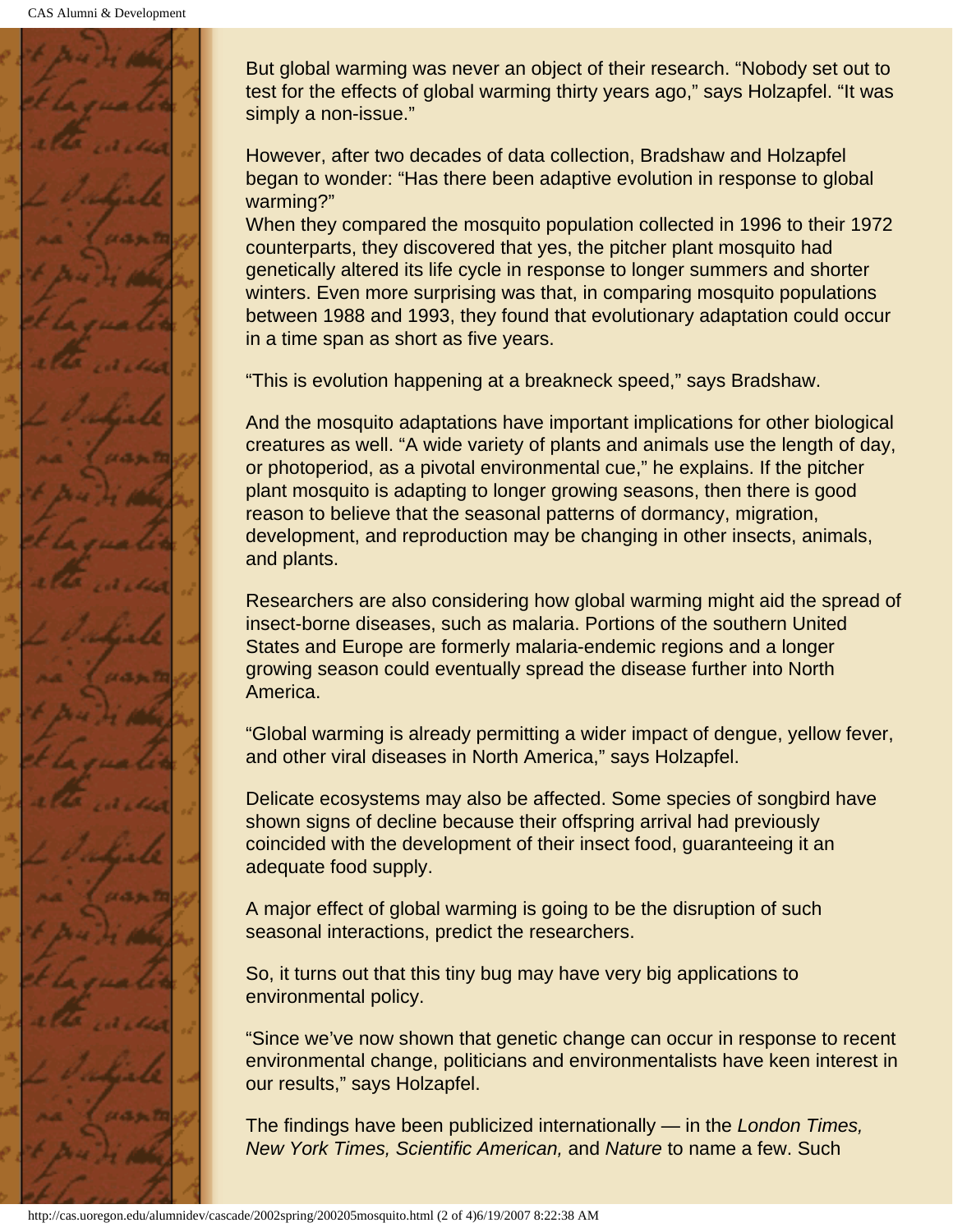

coverage, along with publication in *PNAS,* has brought greater visibility to the Biology Department's Ecology and Evolution Program and will likely attract even more graduate students and faculty who want to participate in ecological research at the UO.

The lab's success also reflects the hard work of many undergraduates. Bradshaw and Holzapfel consider student training to be part of their job as researchers. In weekly meetings, students go over the progress of their projects, ask questions about experimentation in general, and sometimes even seek opinions on graduate school or world news.

Brian Haggerty, a senior in Biology, is one of ten undergraduates currently working alongside Bradshaw and Holzapfel.

"Bill and Chris have allowed me to test my own curiosities as well as theirs, using lab space to set up my own experiments," says Haggerty. "While the theories and raw experiments have been thought up by Bill and Chris, they leave it up to me to plan the project, maintain the integrity of every aspect of the work, and manage the research from start to finish."

Bradshaw and Holzapfel ask their students to think critically and pose questions beyond what the research itself demands. "Consistent hard work, although usually required, is not itself sufficient to guarantee results," says Holzapfel.

Challenged by the research, Brian Haggerty says that his curiosity about the world has grown tremendously in the three years he's worked in the lab.

Scott Stevens, another undergraduate research assistant, says that the experience has "put the biology within a tangible framework, making it easier to understand that the idea of 'consequence' is not just theory."

As mentors, Bradshaw and Holzapfel serve the scientific community twofold: through their research and through the thoughtful training of our next generation of scientists.



**COLLEGE OF ARTS AND SCIENCES University of Oregon** 

**COMMUNICATE INNOVATE LEAD** 

1245 University of Oregon • Eugene, OR • 97403-1245 (541) 346.3950 • FAX (541) 346.3282 • alumnidev@cas.uoregon.edu

Copyright © 2002 University of Oregon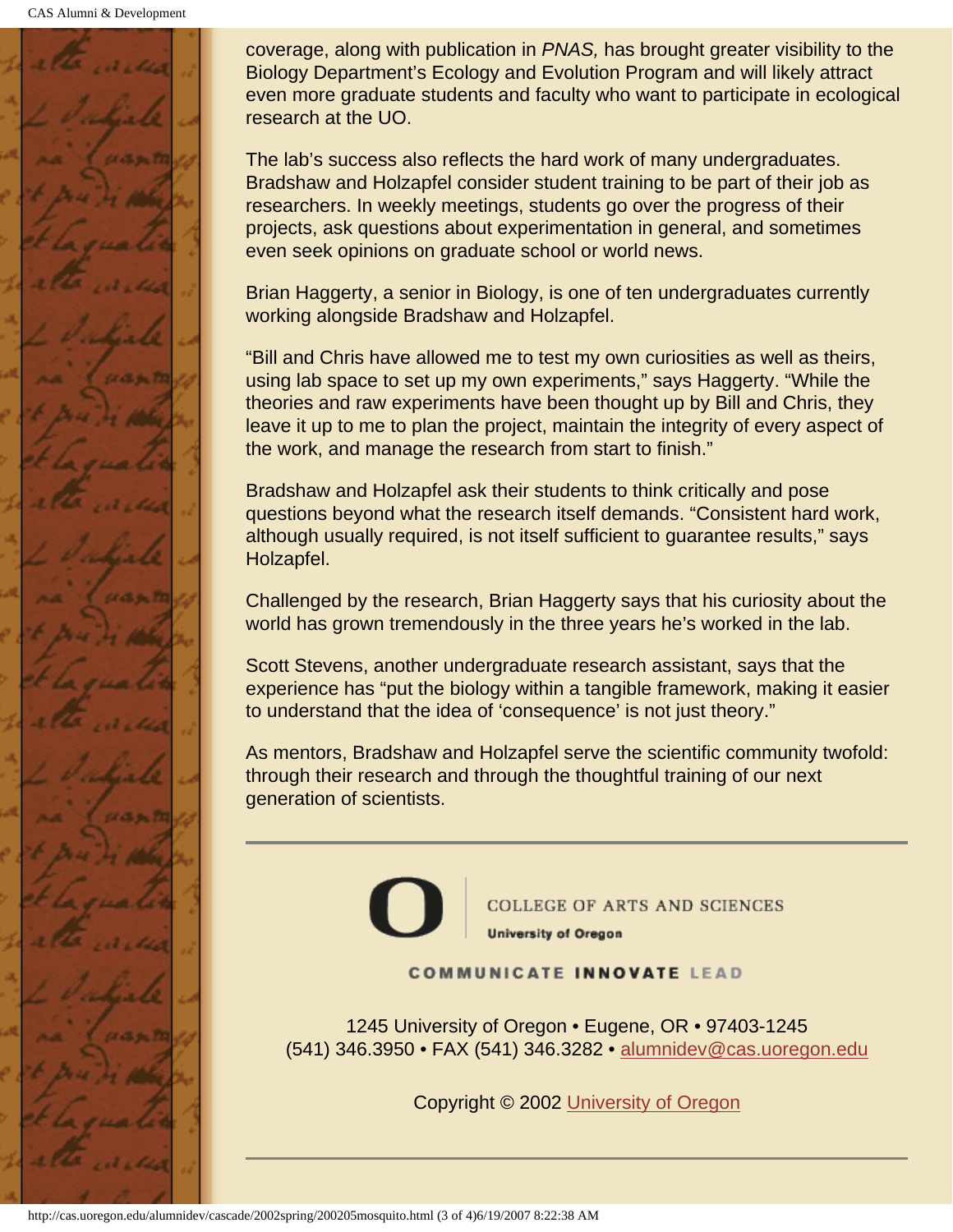college at a glance]

giving to CAS

alumnil

CAS news

CAS home page

## <span id="page-41-0"></span>ALUMNI & DEVELOPMENT UNIVERSITY OF OREGON<br>COLLEGE OF ARTS & SCIENCES

### **CAS NEWS**

## Mothers in Motion

Professor Dare Baldwin Studies the Building Blocks of Infant Understanding



Dare Baldwin and son, **Rocky** 

"What a PREtty BAby!"

Parents coo at cribs and in playgrounds everyday, complete with wavy pattern of intonation. Children simply inspire animated language. But "motherese" has an essential function, too, says Dare Baldwin, UO associate professor of psychology.

"It's been demonstrated that infants benefit in their processing of language from hearing the language in this way as opposed to just hearing adult directed speech," says Baldwin. Mother-ese is slower, less monotone, and much more active.

"It exaggerates the structure of the speech so that the infant has a better opportunity to analyze the internal structure of the sentence and words," Baldwin says. Word boundaries are seldom

marked by pauses, but rhythms and stress allow the listener to distinguish the ends of words. Each sentence unit is contained in a sort of intonational envelope.

"It occurred to me that there might be a similar phenomenon in the realm of motion," says Baldwin. "When you or I or anybody else carries out our goals and intentions, our motions are patterns and there are a number of things that are predictable about the kinds of motions that we're making."

Baldwin's next study, funded in part by a 2002 University of Oregon Summer Research Award, will investigate "Infants' Processing of Dymanic Human Action." To do this, Baldwin is building upon a research method she used in an earlier study.

In this previous study, a video of Baldwin cleaning her kitchen was shown to a number of ten- to eleven-month-olds. The infants were relatively uninterested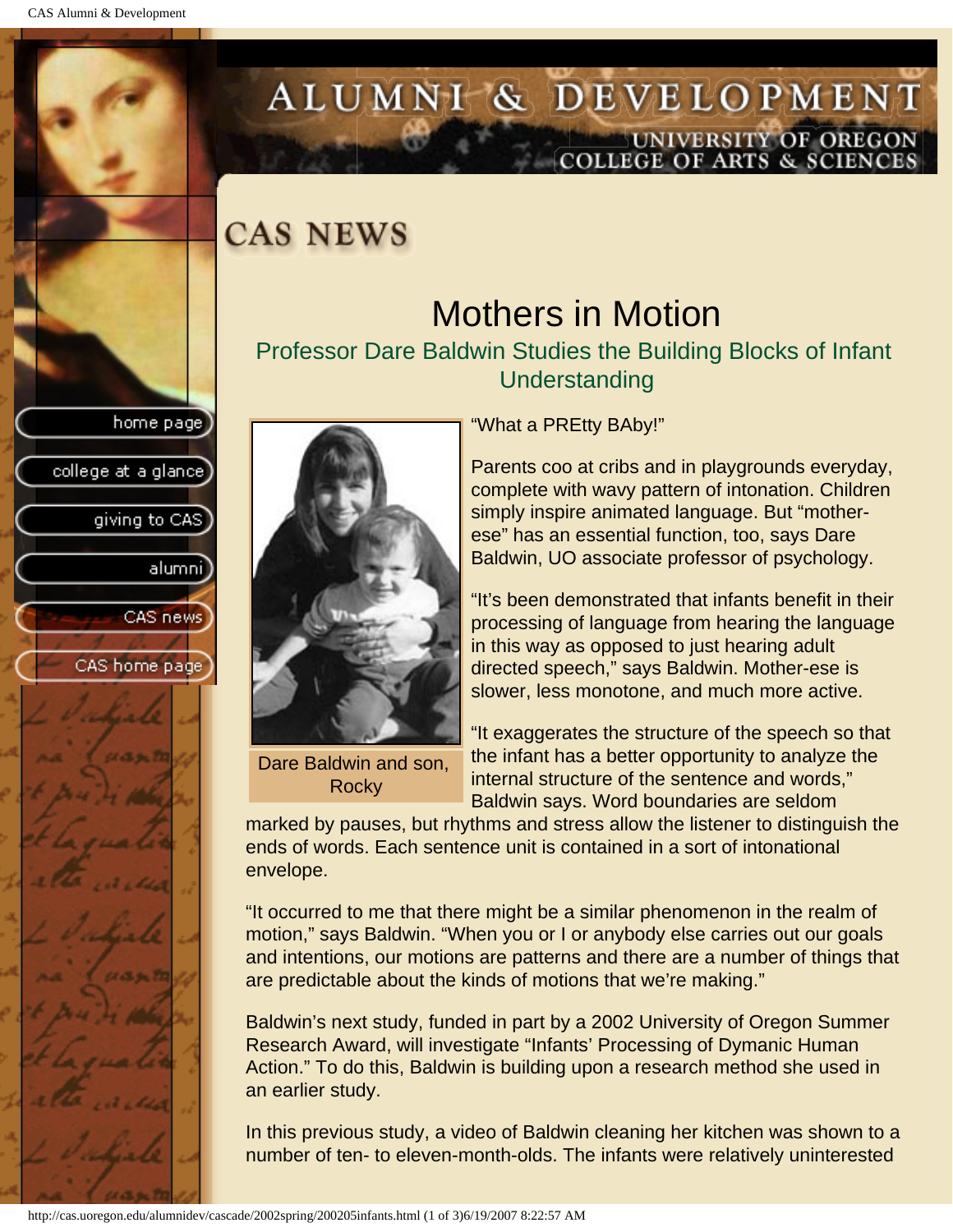CAS Alumni & Development



when the video of Baldwin paused just after grasping a towel but before she began to hang it on the rack; however, they were glued to the screen when the action was frozen in mid-stream, when a pause interrupted the action of reaching for the towel.

Baldwin and co-investigators Jodie Baird, Megan Saylor, and Angela Clark concluded that infants as well as adults detect structure in action that coincides with the initiation and completion of intentions.

"The idea is that, while babies may not understand much about the intentions and goals of particular actions, they are really good at picking out the patterns that happen to coincide with this higher-level thinking," says Baldwin.

In a new study, Baldwin is back in her kitchen, but this time she's in the dark. With small lights on her joints, Baldwin picks something up off the floor, puts something in the oven, and places something in a cupboard. If her hunch is right, the infants will show the same ability to locate the endpoints of the action. "If it's true that they're recognizing a temporal pattern, we should get the same results."

"As adults, pattern recognition has become so automatic that it operates largely outside of our consciousness," she says, "so one becomes keenly aware of the value and power of this system when in contact with an individual who no longer possesses it."

Baldwin's research into intentionality may help autistic individuals, in particular, by sorting out whether difficulties recognizing stable patterns within others' motions plays a role in their delays in social understanding.

"It can be a very devastating disorder," says Baldwin. "I hope my research might be able to offer autistic children some assistance."



**COLLEGE OF ARTS AND SCIENCES University of Oregon** 

**COMMUNICATE INNOVATE LEAD** 

1245 University of Oregon • Eugene, OR • 97403-1245 (541) 346.3950 • FAX (541) 346.3282 • alumnidev@cas.uoregon.edu

Copyright © 2002 University of Oregon

Updated June 20, 2002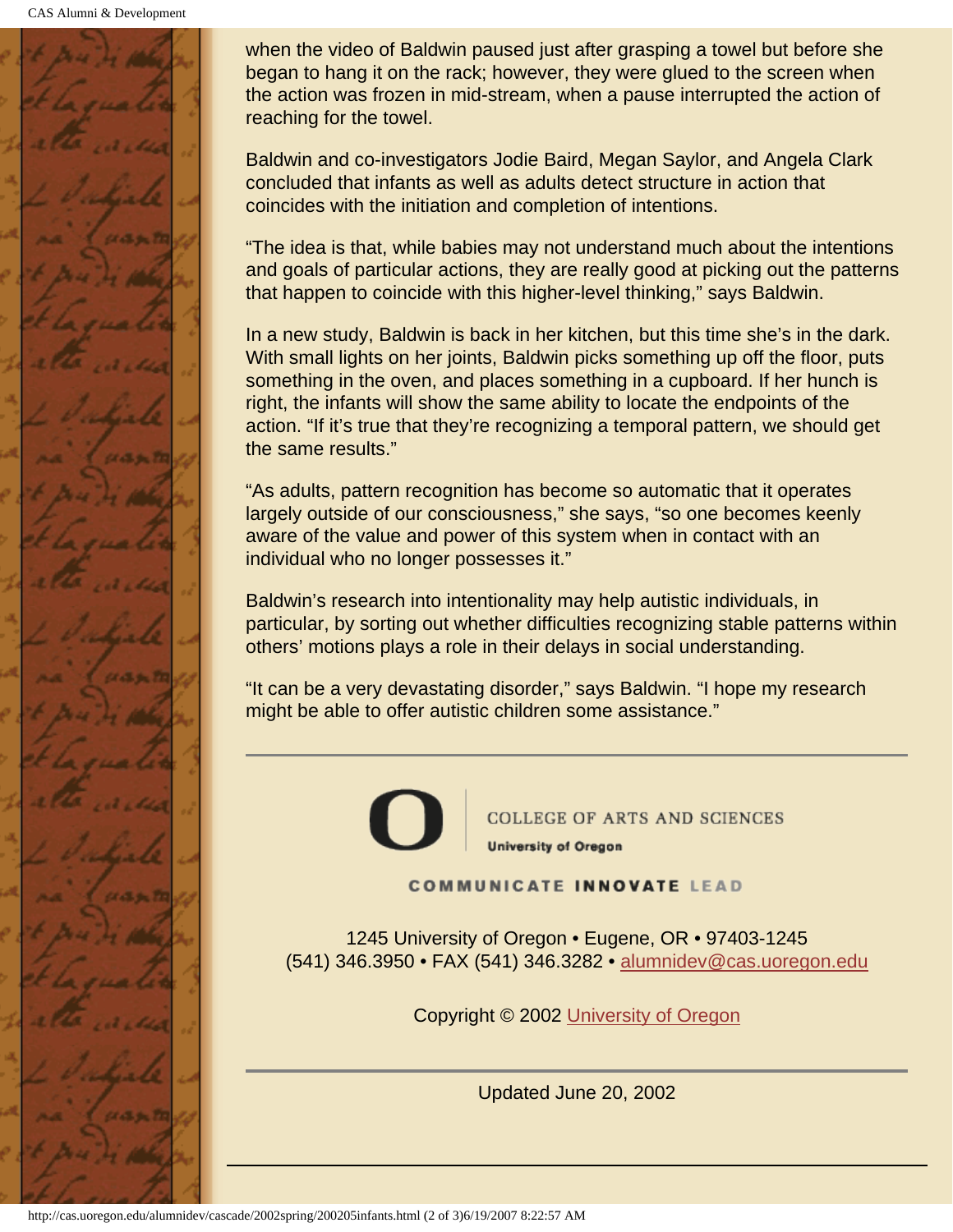college at a glance

giving to CAS

alumni

CAS news

CAS home page

# <span id="page-43-0"></span>ALUMNI & DEVELOPMENT UNIVERSITY OF OREGON<br>COLLEGE OF ARTS & SCIENCES

### **CAS NEWS**

## Solid Foundations for Green Chemistry

Tyler Grant Funds Showcase Teaching Lab

No longer confined to noisy fume hoods, or limited to hazardous reactants, UO chemistry students are now able to work in the open and with each other, using chemical quantities that more closely resemble experiments done in industrial and research settings.

Last fall, the Alice C. Tyler Perpetual Trust gave the Green Chemistry Program \$300,000 to complete its showcase teaching laboratory.



In "green chemistry," students use less toxic materials that produce the same chemical reactions. Though green chemistry principles are occasionally taught in organic chemistry classrooms, green chemistry experiments did not make it into instructional laboratories until UO professors Jim Hutchison and Ken Doxsee developed a pilot laboratory course in green chemistry in 1998.

This new curriculum is safer for students and the environment, creates a better atmosphere for

learning, and makes the students feel better about what they're doing.

Lallie McKenzie, an undergraduate chemistry major, says the new approach not only eliminates the headaches she used to have after every lab session but also makes it easier to tell people what she's studying. "Often the response you get is very negative when you tell people you're a chemistry major, that we're using all these chemicals and ruining the environment," she says. "For me to say I'm a chemistry major with the green chemistry focus is a lot easier and makes me feel better about being a chemistry major."

"This grant will have a profound effect on our undergraduate chemistry curriculum," says Hutchison. "The new instrumentation lab will allow all our students, even freshmen in 100 level classes, to use state-of-the-art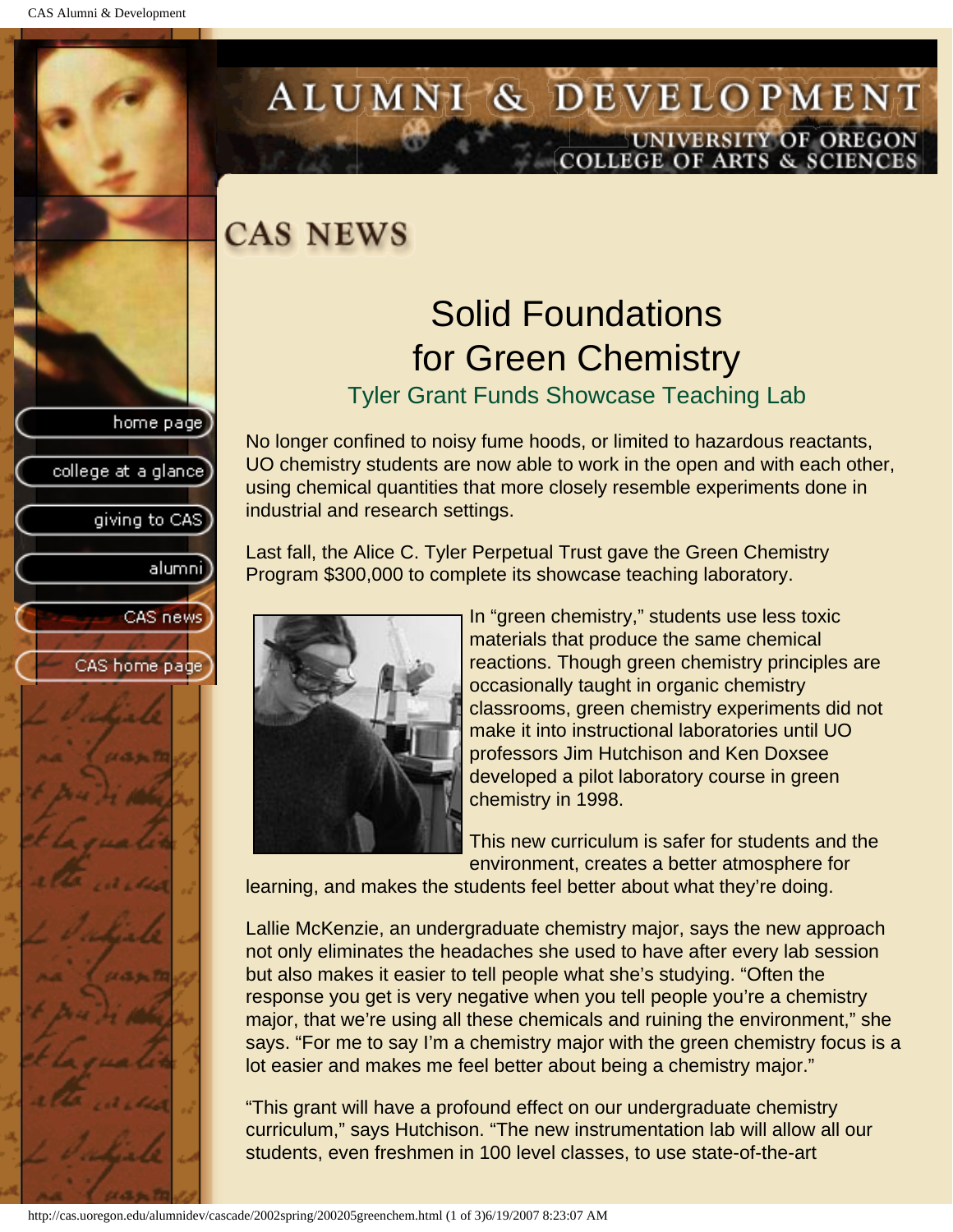

equipment and get real data on their samples."



The new facility will also allow more students to be in the lab at a time, and that makes students and instructors happy. Space constraints will no longer require them to attend lab classes on nights and weekends.

Doctoral candidate Marvin Warner says undergrads seem more relaxed and focused in the new lab. "I've noticed a definite increase in students' overall enthusiasm," says Warner. "It's not just the standard organic lab they have to get through to be a pre-med major. They put a little

more thought into what they're doing."

"I like the trend that, as chemists, we're trying to take responsibility for our role in the environment," agrees graduate student Lauren Huffman. "We don't just dump it down the sink and it's magically gone. We're taking responsibility for what we consume and produce."

Not only is teaching "green" safer and more efficient, but these students are developing marketable job skills while learning organic chemistry. Industry leaders, such as Nike and Intel, are already employing green chemists to analyze their companies' manufacturing processes.

"A strong environmental track record is becoming increasingly important to investors," says Hutchison. "More and more companies are considering the 'triple bottom line' and are trying to position their companies on the axis of fiscal, social and environmental responsibility."

Hutchison predicts that the demand for green graduates will only continue to grow — and that UO students, the only students to have this kind of background, will be very competitive in this new job market.

Using the new lab facility, the UO chemistry department will also promote green chemistry to students outside the grounds of the Eugene campus by sharing curriculum and laboratory methods with high school and college educators in other parts of the state and around the globe.

"The University of Oregon's green chemistry program has demonstrated international leadership," says Dr. Dennis Hjeresen of the Green Chemistry Institute in Washington, D.C., which will match \$100,000 of the Tyler grant with its own



funds. "The lab will catalyze the development and dissemination of new educational materials to educators around the world."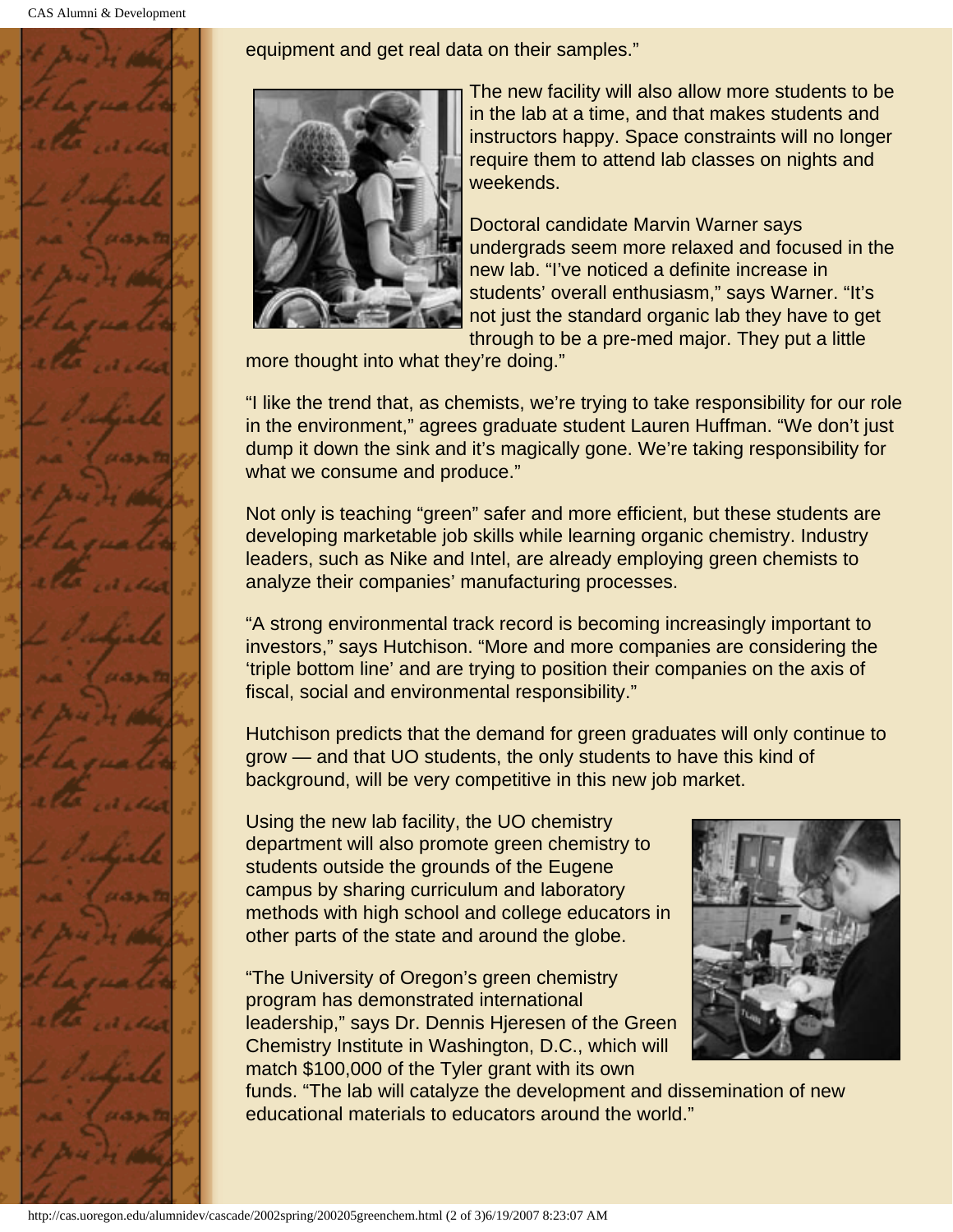college at a glance

giving to CAS

alumni

CAS news

CAS home page

## <span id="page-45-0"></span>ALUMNI & DEVELOPMENT UNIVERSITY OF OREGON<br>COLLEGE OF ARTS & SCIENCES

## **ALUMNI**

### Classmates and Colleagues Parallel Paths to a Shared Pulitzer



Rick Attig and Brent Walth

Brent Walth '84 spent a lot of his time in the summer of 2000 interviewing people he would never be able to write a word about. As an investigative journalist for *The Oregonian,* Walth found that for every family who spoke to him about the abuses they'd experienced at the hands of the INS, there were six or seven more who wouldn't agree to go on record with their story, even if their case was settled.

Around that same time, Rick Attig '83 was interviewing members of congress and learning that conflicts with the INS were among the most common complaints from constituents. As a member of *The Oregonian's* editorial board, Attig also spoke with current and former INS employees in the process of developing the newspaper's editorial viewpoint.

"Liberty's Heavy Hand," the resulting series published in six parts in December 2000, was a devastating critique of the U.S. Immigration and Naturalization Service. And Walth and Attig — as part of *The Oregonian* team that created this series — were awarded the 2001 Pulitzer Prize for Public Service.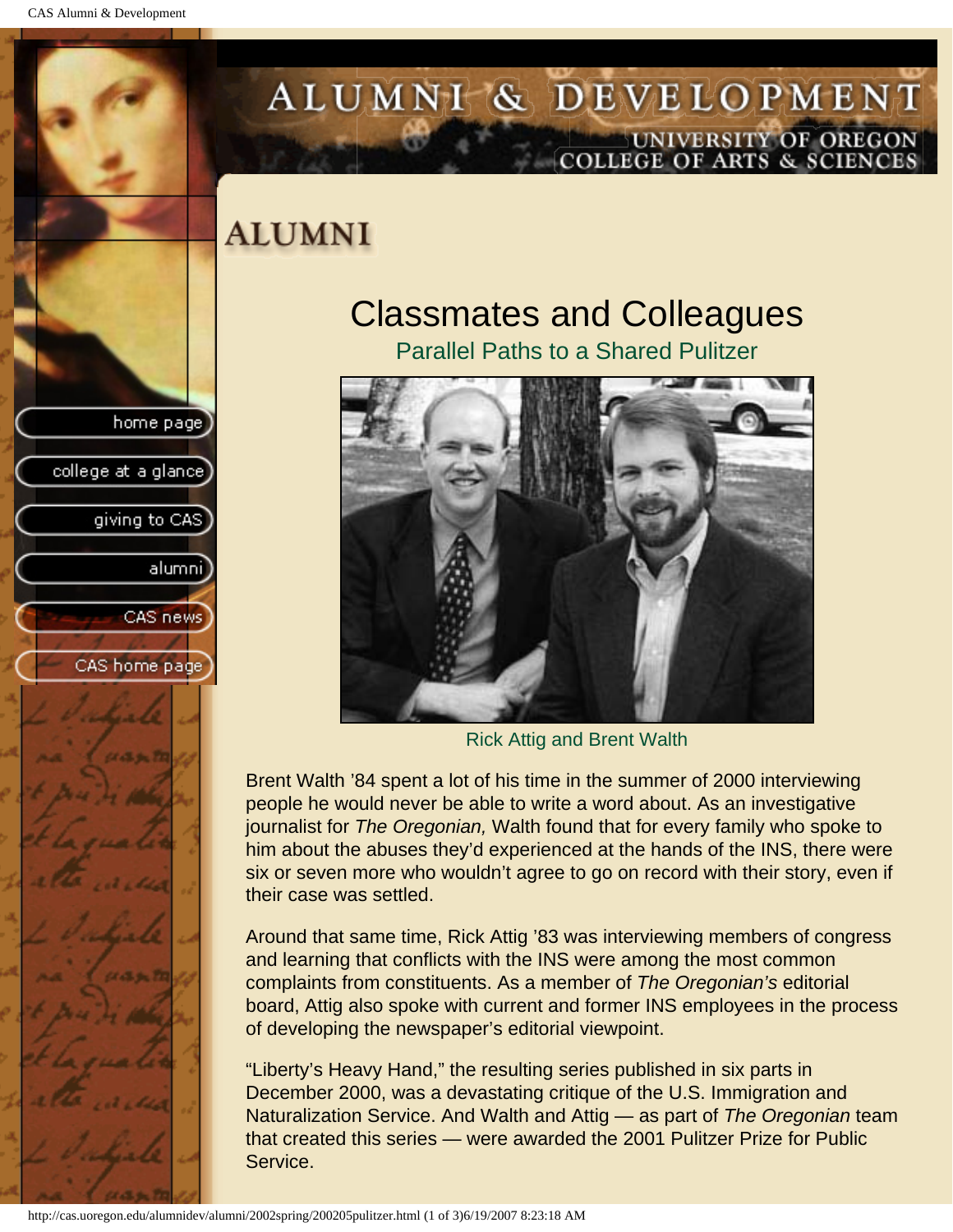

However, the two rarely communicated about the issues directly because there were strict firewalls between reporters and the editorial board. "As reporters, we are never asked our opinions," says Walth, "and we never give them."

Running on parallel paths is nothing new for these two. While both doublemajored in political science and journalism, they were classmates only in the technical sense of the word.

"I knew Rick more by reputation than by anything else," says Walth. While on staff at the UO's student newspaper, *The Emerald,* he and the other student journalists spent a lot of time wondering if they'd ever get "real jobs." "But Rick was this mythical figure that was still in school *and* working for a newspaper," he remembers.

Attig's work appeared in *The Springfield News* for another year after graduation. Over the next thirteen years, Attig ascended the ranks at *The Bend Bulletin,* completing his career with the paper as its executive editor. He joined *The Oregonian's* editorial board as associate editor in February 1998.

Walth had arrived at the paper four years earlier. He says that his political science background has been a huge influence on the positions he's held as a reporter. "I loved following politics and knew I wanted to write about them."

After graduation, he exercised his passion for political reporting at *The Daily Journal of Commerce* and *The Register-Guard.* "When I was 23 and just starting out, I was covering the Oregon legislature." During this time, Walth often recalled the influential lectures of a former political science professor, Harmon Zigler.

"I learned a lot in his classes about political theory and how it actually plays out," says Walth. "He talked about agenda setting and how the government can control what the media writes about. I would watch all the reporters go from press conference to press conference and I said, 'I'm not sure I want to participate in this'."

At *The Oregonian,* Walth has held the positions of Washington D.C. correspondent, environmental reporter, and now senior reporter on the newspaper's investigative team.

Between the two of them, they have forty years of experience in Oregon newspapers. But it wasn't until 1999 that their paths actually crossed.

Investigative reporters at *The Oregonian* had discovered that a 15-year-old Chinese refugee was being held in a Portland juvenile jail, despite the fact that she'd been granted political asylum more than six weeks previous; a Chinese businesswoman at the airport was strip-searched; and the German wife of an U.S. citizen was deported, and separated from her infant daughter in the process.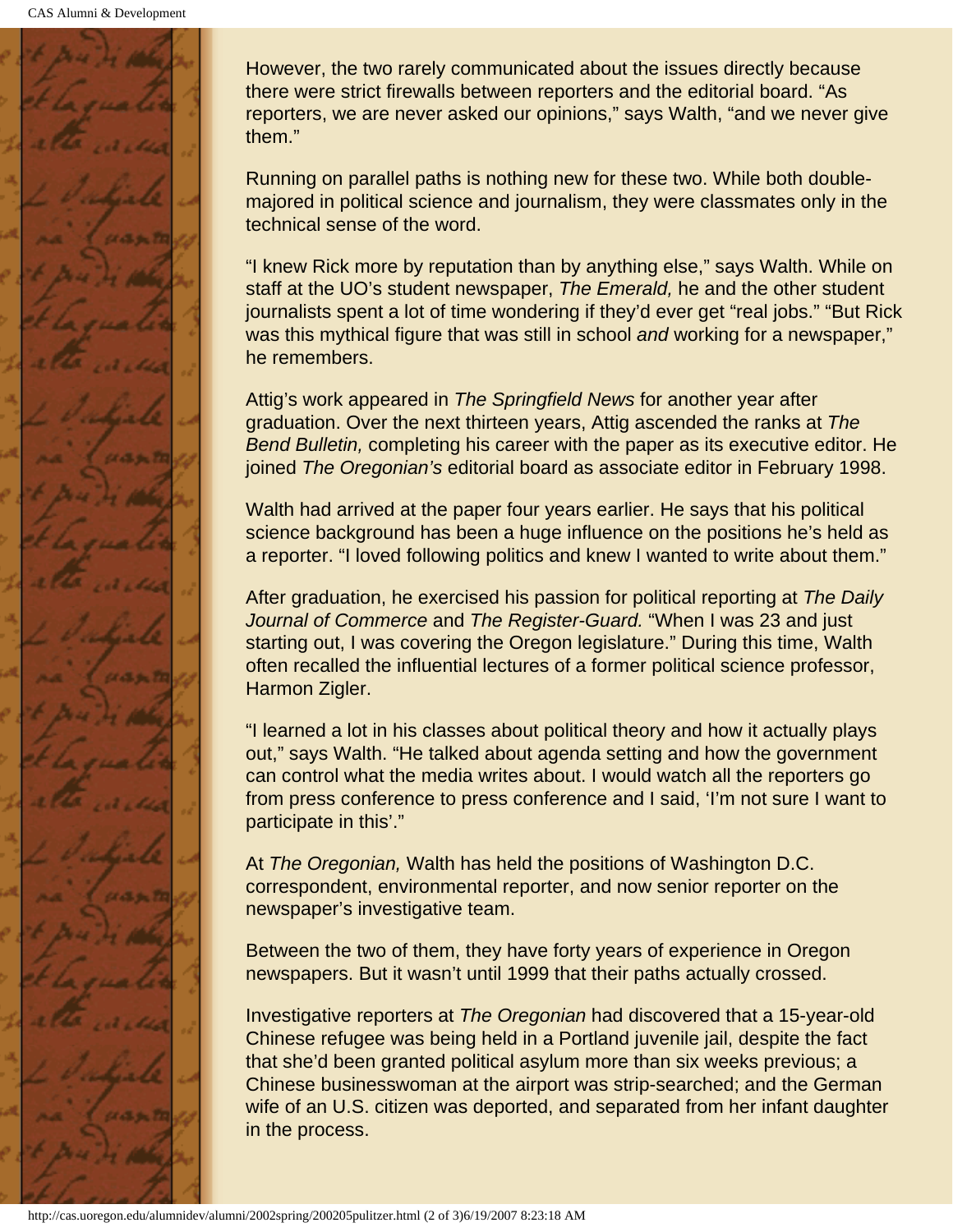CAS Alumni & Development



A larger story was beginning to unfold — and Walth wanted to get involved. With his knowledge of political science as a foundation, he felt he could delve deeply into the issues at hand.

Attig, assigned to be the lead editorial writer on INS issues, also makes the connection between the work he does at the paper and the work he did in the political science department at the UO. "I spend my days at *The Oregonian* studying and writing about public policy issues, politics, and government," he says. "The coursework I had at the UO was terrific preparation."

Attig wrote opinion pieces that demanded the dismissal of the local INS director, the release of documents pertaining to individual cases, and many changes in INS procedures and federal immigration laws. The INS took those actions.

Since "Liberty's Heavy Hand," Walth and Attig have had the pleasure of watching reforms unfold as a result of their team's efforts. "The whole tone and tenor of the Portland district has changed," says Attig. "People have been released from jail, or won asylum, or have been reunited with their children, probably in part because of our calls for change."

The UO now counts nine Pulitzer Prize winners among its alumni.



**COLLEGE OF ARTS AND SCIENCES University of Oregon** 

**COMMUNICATE INNOVATE LEAD** 

1245 University of Oregon • Eugene, OR • 97403-1245 (541) 346.3950 • FAX (541) 346.3282 • alumnidev@cas.uoregon.edu

Copyright © 2002 University of Oregon

Updated June 20, 2002

 **UO HOME ADMISSIONS FINANCIAL AID CAS HOME SEARCH**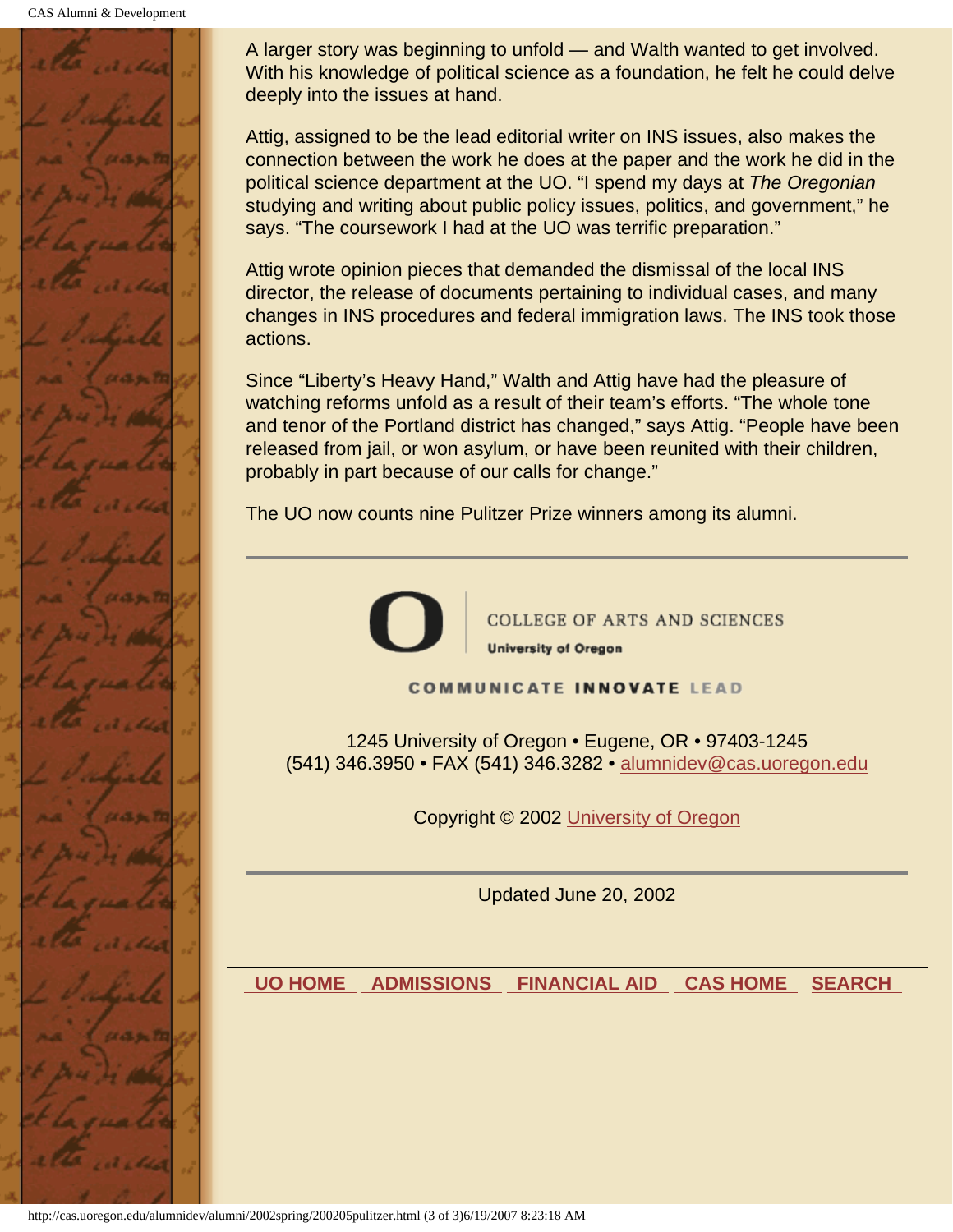college at a glance

giving to CAS

alumni

CAS news

CAS home page

# <span id="page-48-0"></span>ALUMNI & DEVELOPMENT UNIVERSITY OF OREGON<br>COLLEGE OF ARTS & SCIENCES

## **ALUMNI**

## Dave Edlund '87

Environmentalist Explores New Source of Power



Though it's not a big campus, the University of Oregon boasts over 5,000 trees — which often makes visitors exclaim at the greenness of the campus and students feel like they're attending classes in the middle of a large park. So it's no surprise, given the lushness of the surroundings, that Ducks have a reputation for being environmentalists.

However, environmentalists, like everyone else, need electricity. So, especially in light of last year's energy crisis and the current utility rate increases, they continue to consider energy alternatives. But gas plants pollute. Nuclear power still makes people uneasy. Hydropower is great, but wavers during droughts. And solar and wind power are not 100 percent reliable.

UO alumnus Dr. David Edlund has another answer: hydrogen power. More specifically, hydrogen-powered fuel cells — potentially a miniaturized source of power in every home on the block that, he says, "will be a low-cost item to be replaced, rather than repaired, once it's reached the end of its lifetime."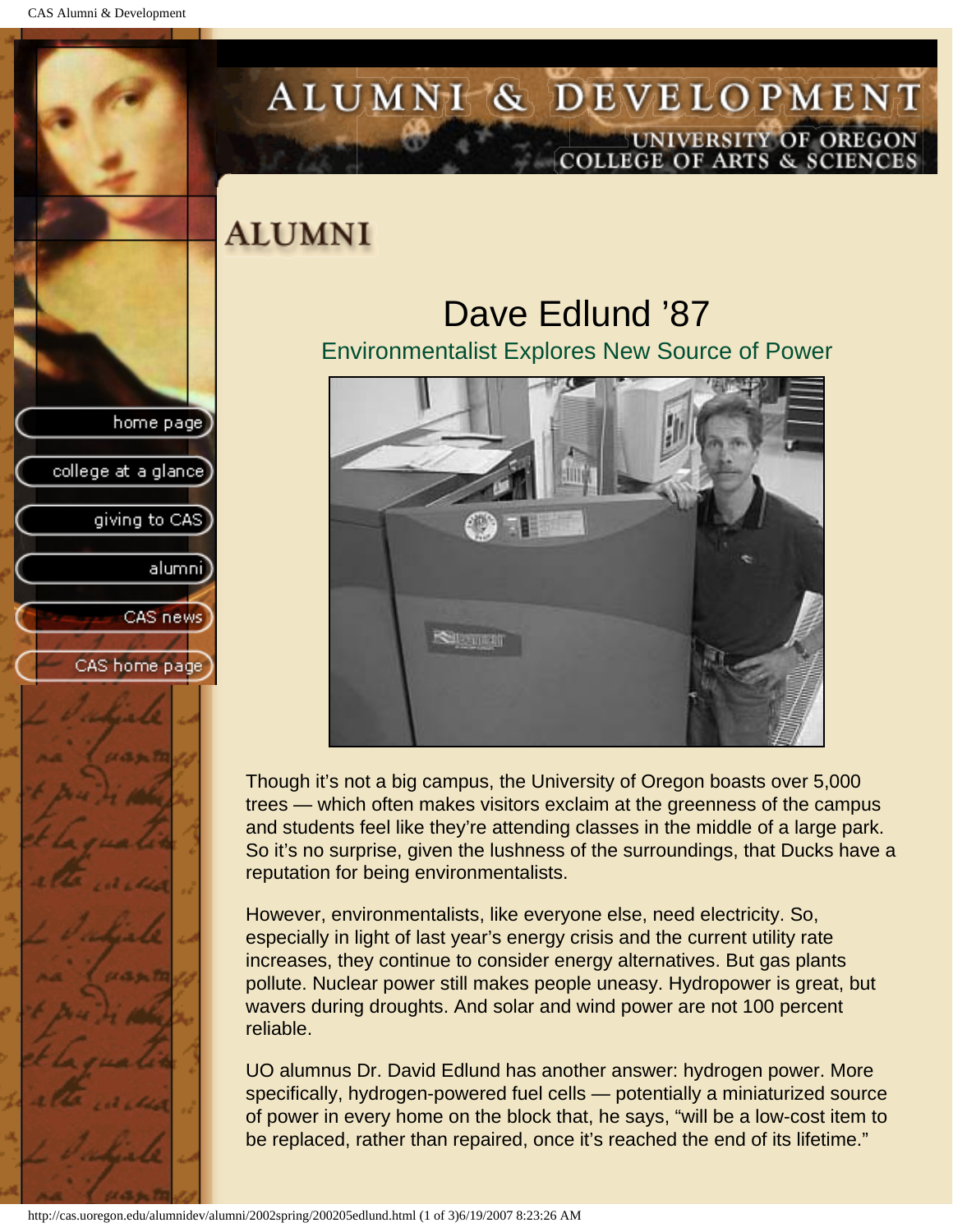CAS Alumni & Development



Hydrogen power has long been one of the most sought-after power sources. It's the most abundant element on our planet, and, when utilized properly, generates only hot water and air as waste products. But it's also been an elusive source of power — until now.

When Dr. Edlund graduated from the UO in 1987 with his doctorate in chemistry, he didn't know he would have a hand in creating a power source both reliable and environmentally sound.

"The things that stand out most about the UO," he says, "were the people that I worked with as a grad student, the exposure to a variety of research ideas, and the exposure to a good problem-solving process."

Within eight years of graduating, Edlund put those problem-solving skills and research experience to work, forming a company known as NorthWest Power Sources with two partners. After IdaCorp, a holding company based in Boise, Idaho, made a substantial investment, NPS was renamed IdaTech. And the ideas began to grow.

"Fuel cells produce direct-current electricity," Edlund says, "very similar to a battery. But unlike a battery, they don't need to be recharged."

And these specific fuel cells, also unlike a battery, are not powered by fuels that may potentially damage the environment — rather, they run off of the most abundant element on the planet.

Edlund predicts that these fuel cells will be available to the average consumer in two to five years. The Research and Development Division of Electricité de France, one of the world's leading energy holding corporations, is planning on field testing the fuel cells in spring 2002, following the successful spring 2001 lab tests. Closer to home, Bonneville Power Administration, of the Pacific Northwest, is conducting similar tests.

"It's going to take some time, but I think hydrogen fuel cells will give consumers an opportunity to have electricity available anywhere," he says. The cells are both quieter and cleaner than the vast majority of power sources on the market today, and, unlike most, will be available to customers who live off of the power grid, are mobile, or simply want an inexpensive back-up to standard power systems.

So, what's an earth-loving Duck to do when confronted with a polluting and unreliable system? David Edlund's response was simple — revolutionize the industry.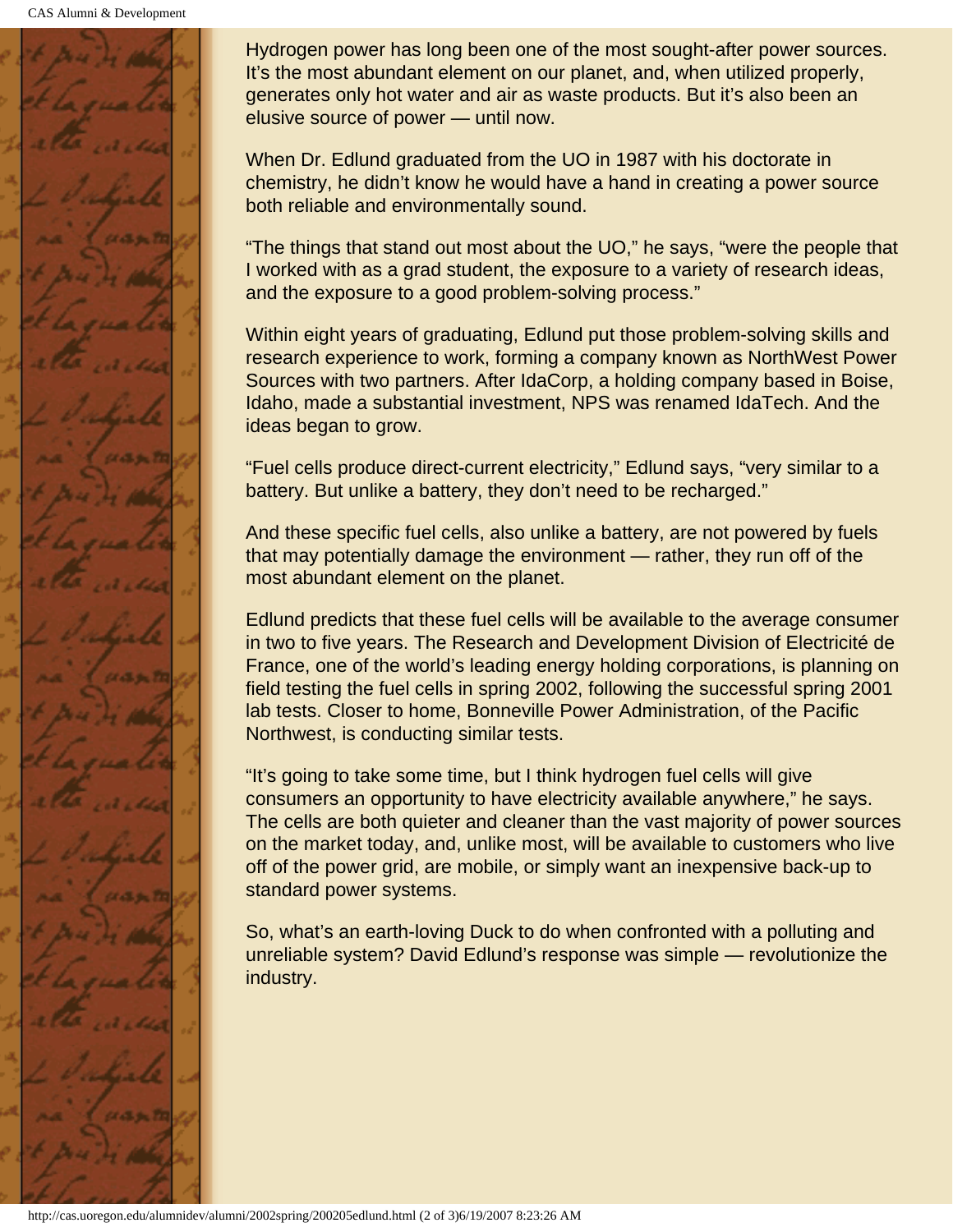college at a glance]

giving to CAS

alumnil

CAS news

CAS home page

## <span id="page-50-0"></span>ALUMNI & DEVELOPMENT UNIVERSITY OF OREGON<br>COLLEGE OF ARTS & SCIENCES

### **ALUMNI**

### Unlocking the Molecule Pamela Bjorkman '78 National Academy Scientist



Just slightly over 163 years ago, then-President Abraham Lincoln signed a bill creating a national academy to "investigate, examine, experiment, and report on any subject of science or art" for the United States government. In those 163 years, the National Academy of Sciences has researched everything from biology-based technology for space exploration to the education of children in poverty-stricken areas of the country.

Each year, the NAS elects a small number of elite scientists to join its ranks — including Dr. Pamela Bjorkman, a University of Oregon alumna and professor and executive officer for biology at the California Institute of Technology. Since she began her scientific career, Bjorkman has attended several elite universities — but it all began with her degree in chemistry at the UO.

"The opportunity to do research here was great," she says. "I learned a huge amount of how science is done."

Bjorkman went on to earn her PhD from Harvard in biochemistry and molecular biology. She stayed on at Harvard as a postdoctoral fellow, then accepted a second postdoctoral fellowship at Stanford University's School of Medicine in the Department of Microbiology and Immunology.

Today, Bjorkman and her research team at Caltech are making major advances in molecular immunology. In a 1999 study, Bjorkman's lab determined the structure of a protein that causes cachexia, a wasting syndrome in cancer and AIDS patients. The discovery provides the scientific basis for future medical strategies in controlling cachexia and treating obesity.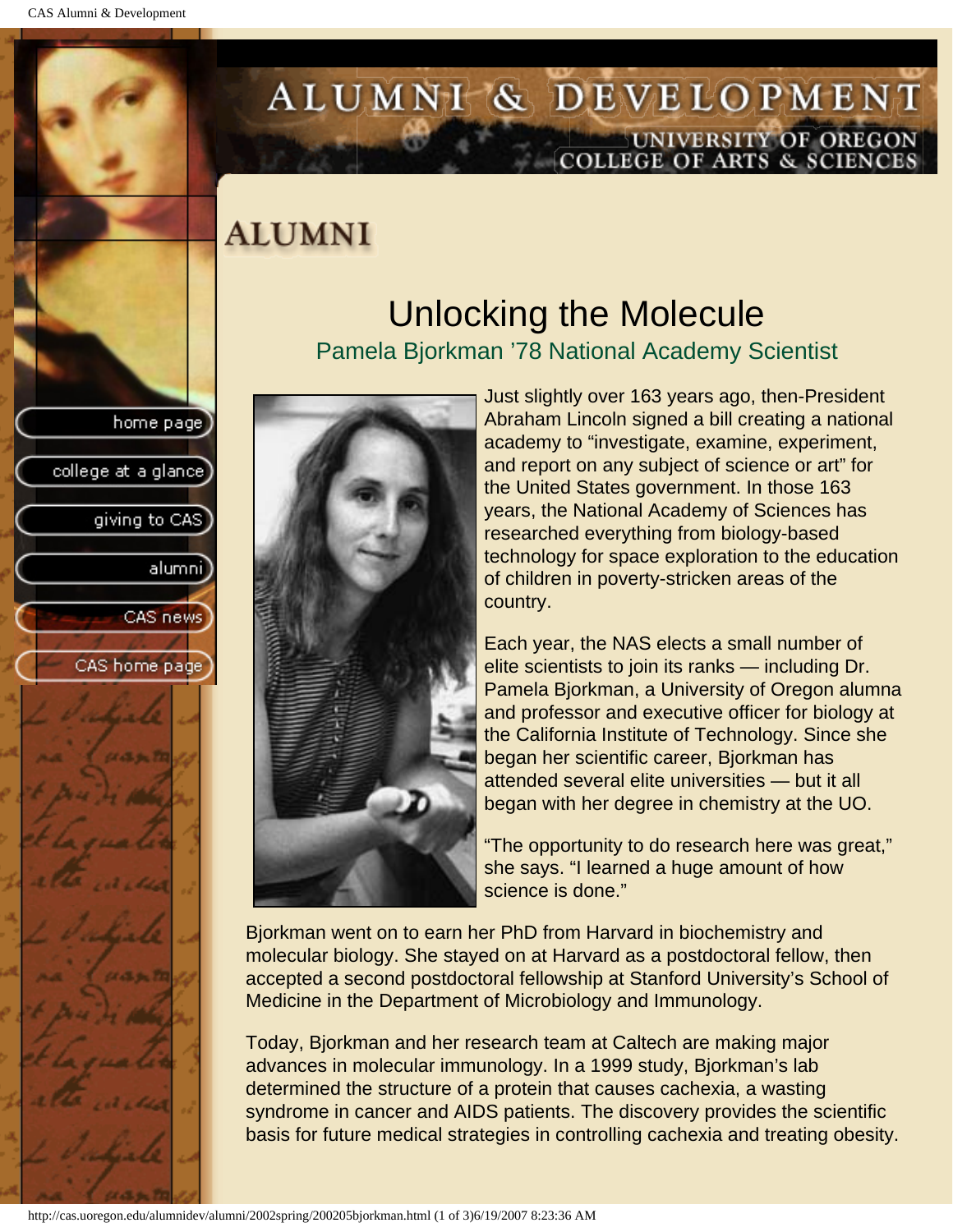CAS Alumni & Development



Investigators in her lab use a combined approach, including X-ray crystallography, molecular biology, and biochemistry.

"I think one of the reasons she has been so successful is the combination of her extensive technical expertise, especially regarding crystallography, and her wide understanding of the biology of the systems that we study," says Dr. Andrew Herr, a postdoctoral scholar studying in the Bjorkman Laboratory. "I have really benefited from her expertise in the field."

"The opportunity to try to link together bits of seemingly unrelated biological data to get the big picture is the most personally satisfying aspect of my work," Bjorkman says. "Every once in a while, something clicks and I feel like our work contributes to understanding some part of biological function that was previously a mystery."

Bjorkman's expertise in the field has been noted almost from the very beginning of her career as a scientist. She received numerous academic awards as a student at the UO, including a membership in Phi Beta Kappa, the elite undergraduate honors society. She went on to be awarded an American Cancer Society postdoctoral fellowship, a Pew fellowship, and a Gairdner Foundation International Award for achievements in medical science, among many others.

"It is very gratifying to have played even a small role in Pamela Bjorkman's developing career," says Dr. Hayes Griffith, UO professor of chemistry, who mentored Bjorkman as an undergraduate. "That is perhaps the most satisfying aspect of being a teacher."



COLLEGE OF ARTS AND SCIENCES **University of Oregon** 

#### **COMMUNICATE INNOVATE LEAD**

1245 University of Oregon • Eugene, OR • 97403-1245 (541) 346.3950 • FAX (541) 346.3282 • alumnidev@cas.uoregon.edu

Copyright © 2002 University of Oregon

Updated June 20, 2002

 **UO HOME ADMISSIONS FINANCIAL AID CAS HOME SEARCH**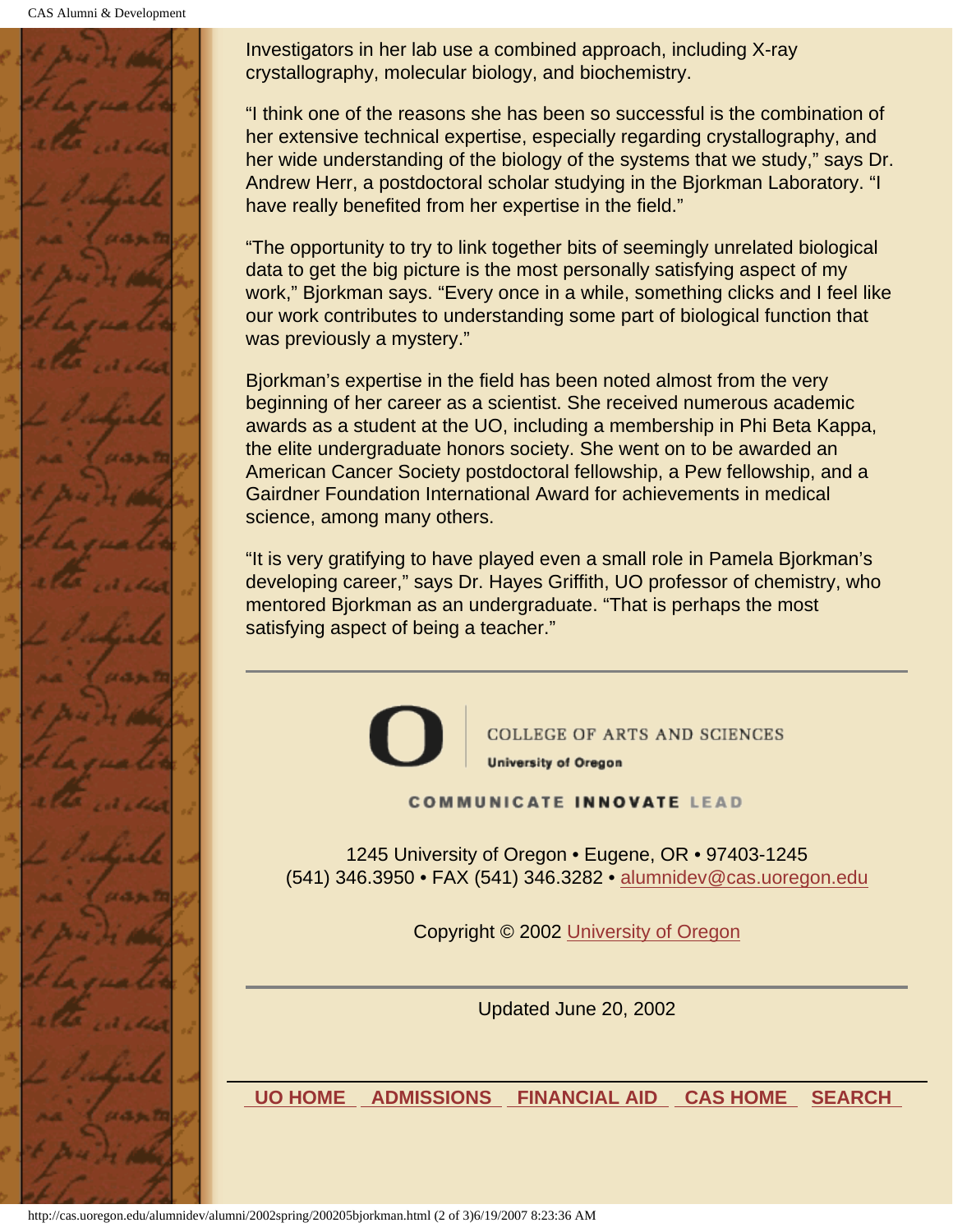college at a glance]

giving to CAS

alumnil

CAS news

CAS home page

## <span id="page-52-0"></span>ALUMNI & DEVELOPMENT UNIVERSITY OF OREGON<br>COLLEGE OF ARTS & SCIENCES

### **ALUMNI**

### A Life of Service UO Alumnus Carl Jones Dedicates Himself to Serving the Public



It was 1939. The Great Depression still scarred America; the wartime boom had yet to boost the economy; and good jobs were scarce, even for the most promising. Young Carl N. Jones '37 — after four years at the UO, a political science degree and a membership in Phi Beta Kappa found himself unsatisfied in a bank job, uncertain of where to go next. He considered returning to school for his master's degree; instead, he chose to take a test that would permanently alter the path of his life.

The federal exam Jones took, aimed at those with social science degrees, landed him a job offer with the U.S. Civil Service Commission and, for the native Oregonian, a new start in Washington, D.C. It was the beginning of his life as a public servant, a life that would place him in the midst of some of the defining moments of the twentieth century.

"In school, I was most interested in government and international relations," Jones explains. After a short stint with the Civil Service, Jones moved on to the personnel sector of the State Department.

World War II again altered Jones's career path.

"All the Japanese-American citizens were in relocation camps, and not many Americans spoke Japanese," he says. "I joined the navy and was sent to study Japanese at the University of Colorado."

Jones was stationed in Tokyo immediately after the war but, a few years later, returned to his passion for international relations, working in the Treaty Affairs sector of the State Department.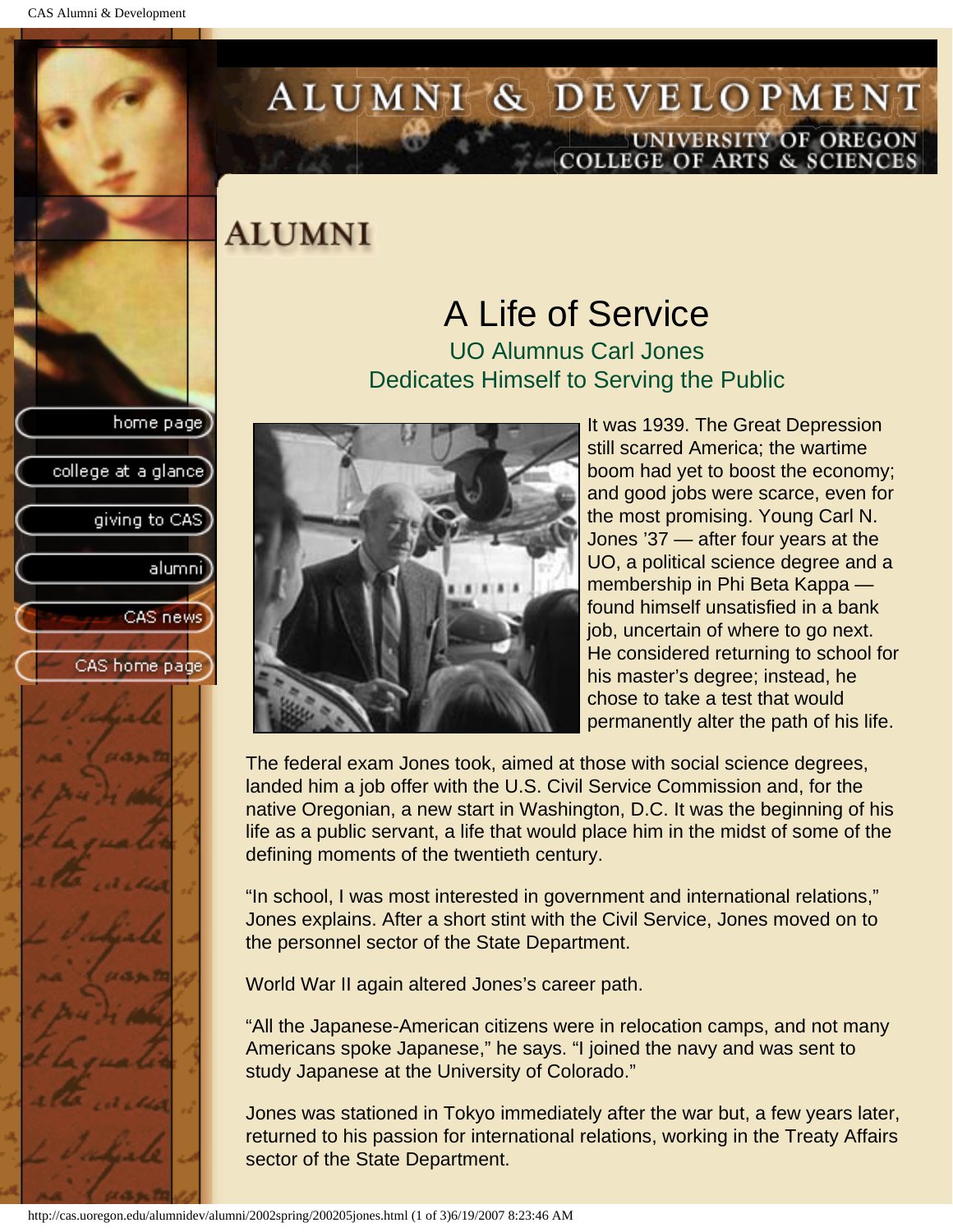

His next move was to the international office of the Atomic Energy Commission, working on the "Atoms for Peace" program. Created by President Eisenhower, "Atoms for Peace," he says, was "designed to assist other countries in peaceful use of atomic energy."

Eventually, Jones moved again — this time, to the position of director of operations support in the international office of NASA. His primary job was obtaining the assistance of countries in support of the U.S. space program. This involved the negotiation of international agreements for the establishment of stations around the world to track the flight of manned and unmanned satellites.

"Particularly in the early days," he explains, "things weren't as secure. There were tracking systems in lots of different countries."

When the space program began to pick up in the 1960s, so did Jones' career.

"It was a very exciting time to be at NASA," he recalls. He participated in meetings with astronauts John Glenn, Wally Schirra, and Scott Carpenter and, later, had the honor of witnessing history's first moon landing from the heart of the space program.

"It was a tremendous feeling of accomplishment," he says. "A tremendous feeling of achievement."

Jones cites his experience at the UO as laying the foundation for his success: "I was able to use my degree to get my first meaningful job. I took the federal exam because my political science courses had fostered an interest in international relations and diplomacy."

Though he is now retired, Jones maintains his ties with the space program by volunteering as a docent at the Smithsonian Air and Space Museum.

"I believe that public service is meaningful," he says. "It can provide a real sense of satisfaction that one is contributing, even in a small way, to his country's welfare."

From the Great Depression to World War II to benign use of nuclear power and the first man on the moon, Jones witnessed — and took part in — some of the most important events in the twentieth century.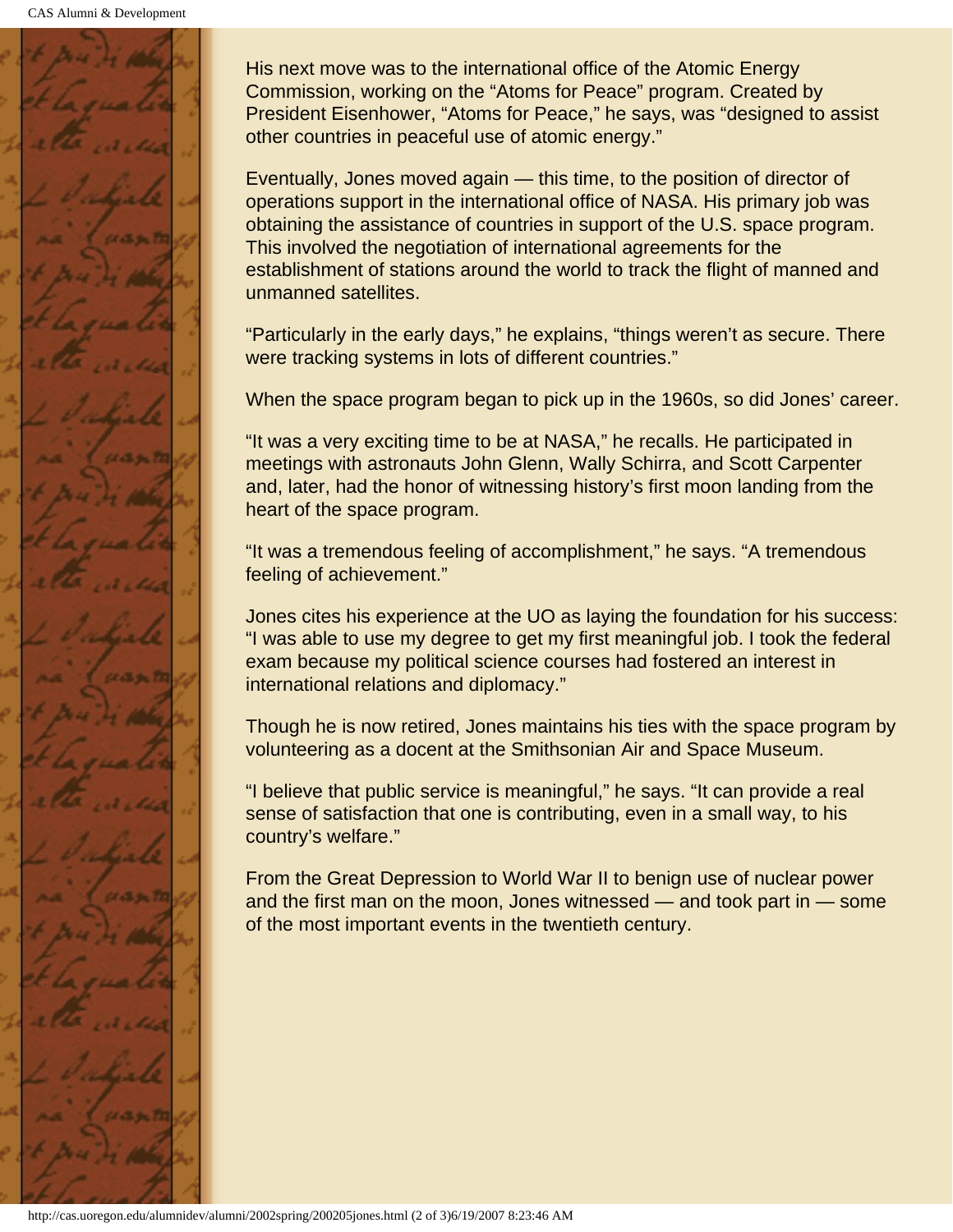<span id="page-54-0"></span>CAS Alumni & Development

home page

college at a glance

giving to CAS

alumni

CAS news

CAS home page

# ALUMNI & DEVELOPMENT UNIVERSITY OF OREGON<br>COLLEGE OF ARTS & SCIENCES

## **ALUMNI**

### **Meet Your Advisory Council**



Back, from L: Chris Kantrowitz, Bobby Bramlett, Judi Davis, Ray Honerlah, Katie Honerlah, Marv Abeene, David McNutt, Tom Mesher, Harriet Dixon, Scott Andrews, Gary Feldman, Dar Isensee, Dean Joe Stone. Seated, from L: Michael Couch, Carolyn Younger, Judy Calkins, Penny Martin, Maury Schwarz.

College of Arts and Sciences Alumni Advisory Council members meet three times a year with the dean, faculty and fellow alumni of the college. They provide a valuable external perspective on liberal arts education at the University of Oregon and serve as advocates for the college and its teaching mission through financial support and public outreach.

Contact your alumni representatives with questions and comments through advcncl@cas.uoregon.edu.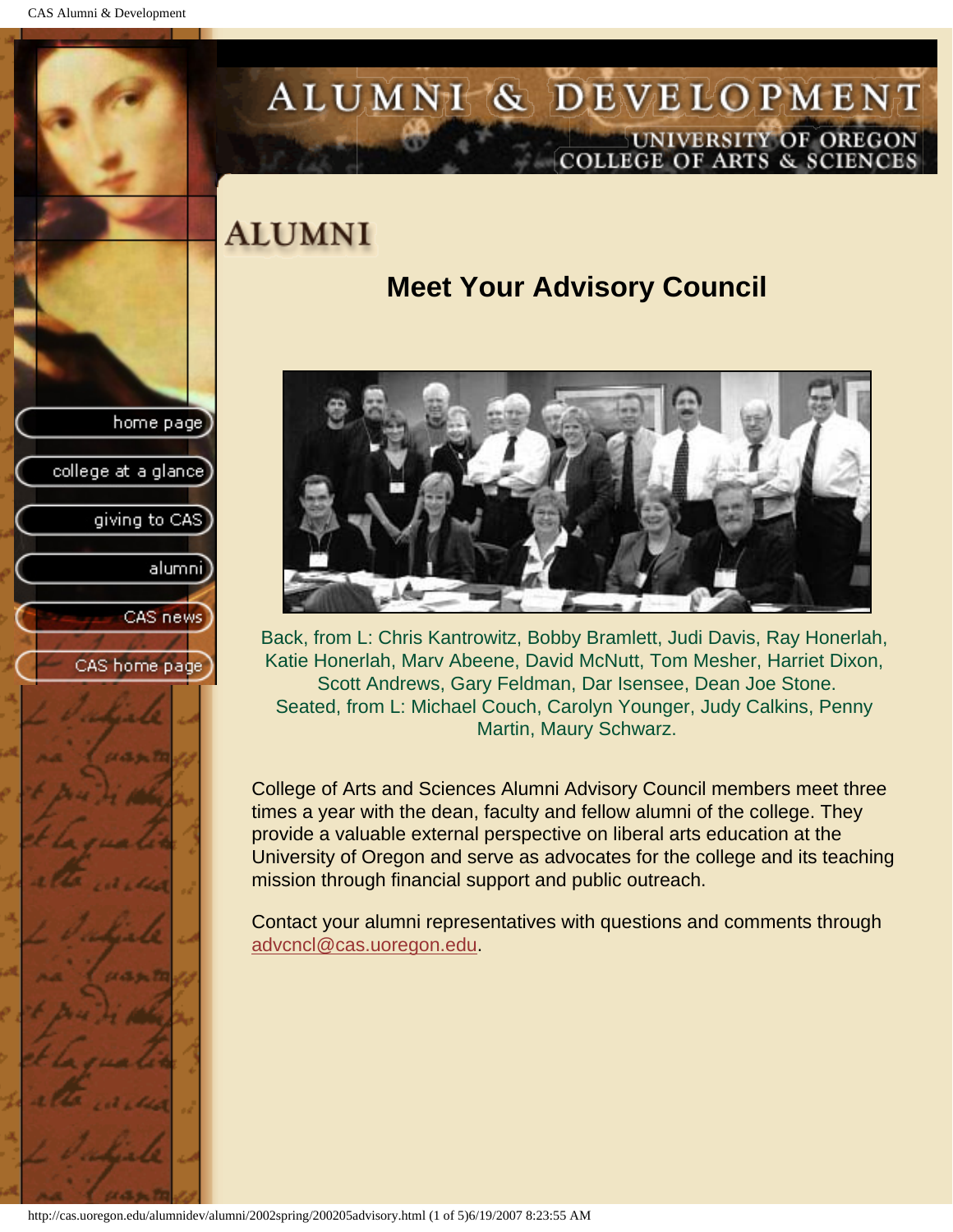

**Marv Abeene** '66 (Business Economics) has been a trust banker for more than thirty years. Currently trust officer for the Salem Office of Bank of the Cascades, Marv is also very active in his community: Salem Area Chamber of Commerce, Salem Rotary Club, Salem Hospital Foundation, Salem Art Association and others.

**Scott Andrews** '74 (Management) is president of Melvin Mark Properties and executive vice president of Melvin Mark Brokerage Company. He is currently the treasurer of the Association for Portland Progress (the downtown Portland business association) and chair emeritus of the Portland Oregon Sports Authority. Scott participated in the recent Olympic Torch Ceremony held in Portland.

**John Barlow** '78 (English) is an attorney for Fenner Barnhisel Willis & Barlow. John currently resides in Corvallis.

**Bobby Bramlett** '83 (Sociology) is president of Aire Sheet Metal, Inc. in Redwood City, CA. His work can be seen from San Francisco to Saudi Arabia. In his free time, he coaches a tournament basketball team and listens to his daughter perform. He lives with his wife Charlotte in Saratoga, CA.

**Spencer Brush** '67 (History) is Senior Vice President of Dean Witter Reynolds, Inc., operating out of San Francisco's financial district. Spence resides in Piedmont, CA with wife Sydney. His son, Stewart, is now attending the UO.

**John Busterud, '43 (Economics) is a retired attorney living in Palo Alto, CA** with his wife, Ann. He is a former chairman of the President's Council on Environmental Quality and a past president of the Commonwealth Club of California. He recently authored Below the Salt, the story of his role in the discovery of gold and art treasures in a German salt mine during World War II.

**Judy Calkins** '88 (Journalism) '91 (Law) is a partner in the law firm of Calkins & Calkins in Eugene, OR., and specializes in estate law. Judy has served on the boards of several local community service and non-profit organizations, including Goodwill Industries.

**Michael Couch** '64 (Political Science) is the president and owner of Couch Properties, with offices in Los Altos, CA and Palo Alto, CA. Mike is an active volunteer for organizations such as the YMCA in the mid-peninsula area. He and his wife Jean live in Los Altos, Hills, CA.

**Judi (Darling) Davis** '70 (Fine Arts) works as an artist in Portland where she lives with her husband Gaylord ('68). Both her daughters, Marie ('01) and Annie ('03) have attended the University of Oregon.

**Harriett Dixon** '78 (Political Science) lives in Lake Oswego, OR. In addition to her work for the college, she volunteers for OHSU's Women's Center, is a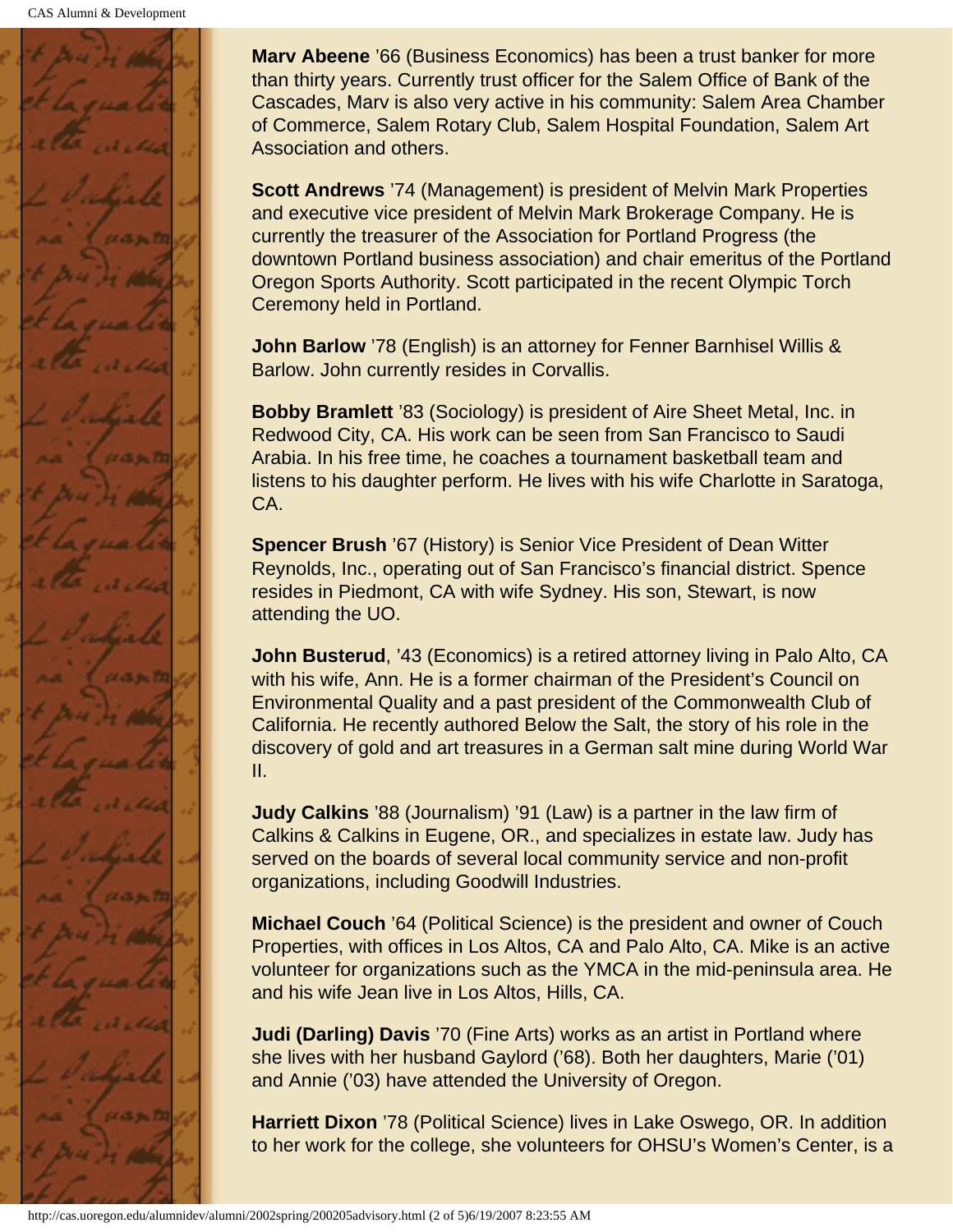

member of Women in Philanthropy, serves on a board supporting ESL (English as a second language), and has been active in fund raising for Jesuit High School.

**Lynn Endicott** '65 (Physics) is the vice president of Southern Lumber for the Weyerhaeuser Company. Lynn and his wife Cheri currently live in Hot Springs, AR.

**Gary Feldman** '77 (Economics) is corporate vice president and branch manager of A.G. Edwards & Sons, Inc in Eugene, managing \$2 billion in client assets. Gary is past president and current board member of the Convention and Visitors Association of Lane County, and board member of the Eugene Town Club.

**Katie Honerlah** '66 (Education) is a retired teacher and Portland businesswoman. Her husband, and co-council member, Ray Honerlah '64 (Math) is the former Program Officer for M. J. Murdock Charitable Trust. Ray and Katie reside in Langley, Washington.

**Dar Isensee** '62 (Business Economics) is a stockbroker and investment counselor with UBS Paine Webber, operating out of Portland, OR. Dar, who enjoys fly fishing, is also an officer on the board of Oregon Trout, a nonprofit organization interested in the preservation of Oregon's trout fishing streams.

**Kristine Iverson** '69 (Economics) is a retired counselor for Portland School District 1J.

**Craig Iverson** '67 (Economics) is an Attorney/ CPA for Craig Iverson, CPA/ Attorney. Craig, his wife Kristine, and their son Kirk live in Portland.

**Christopher Kantrowitz** '97 (Political Science) is president of 7ate9 Productions, a television and video production company located in Hollywood, CA. 7ate9's current projects include an upcoming show for MTV and an IMAX DVD for the Disney X-Games show.

**Ann Gerlinger Lyman** '55 (Social Science) is a sales associate for Roy Ferris, Realtor, in Salem, OR. From a long line of Ducks, Ann is also a former trustee of the UO Foundation. She and husband Ron, '54 live in Salem.

**Penny Pettit Martin** '61 (History) is account manager for Microsoft Corporation, serving the Central US. Penny and her husband David live in Medina, WA, where she is active with charities such as Shephard's Counseling Service and Residence East.

**David McNutt** '56 (Psychology) is a real estate broker with Coldwell-Banker Barbara Sue Seal Properties in Portland, OR. His career has taken him to jobs in Singapore and Japan, where he worked for many years with US Bank. He is also involved with non-profit arts organizations in the Portlandmetro area.